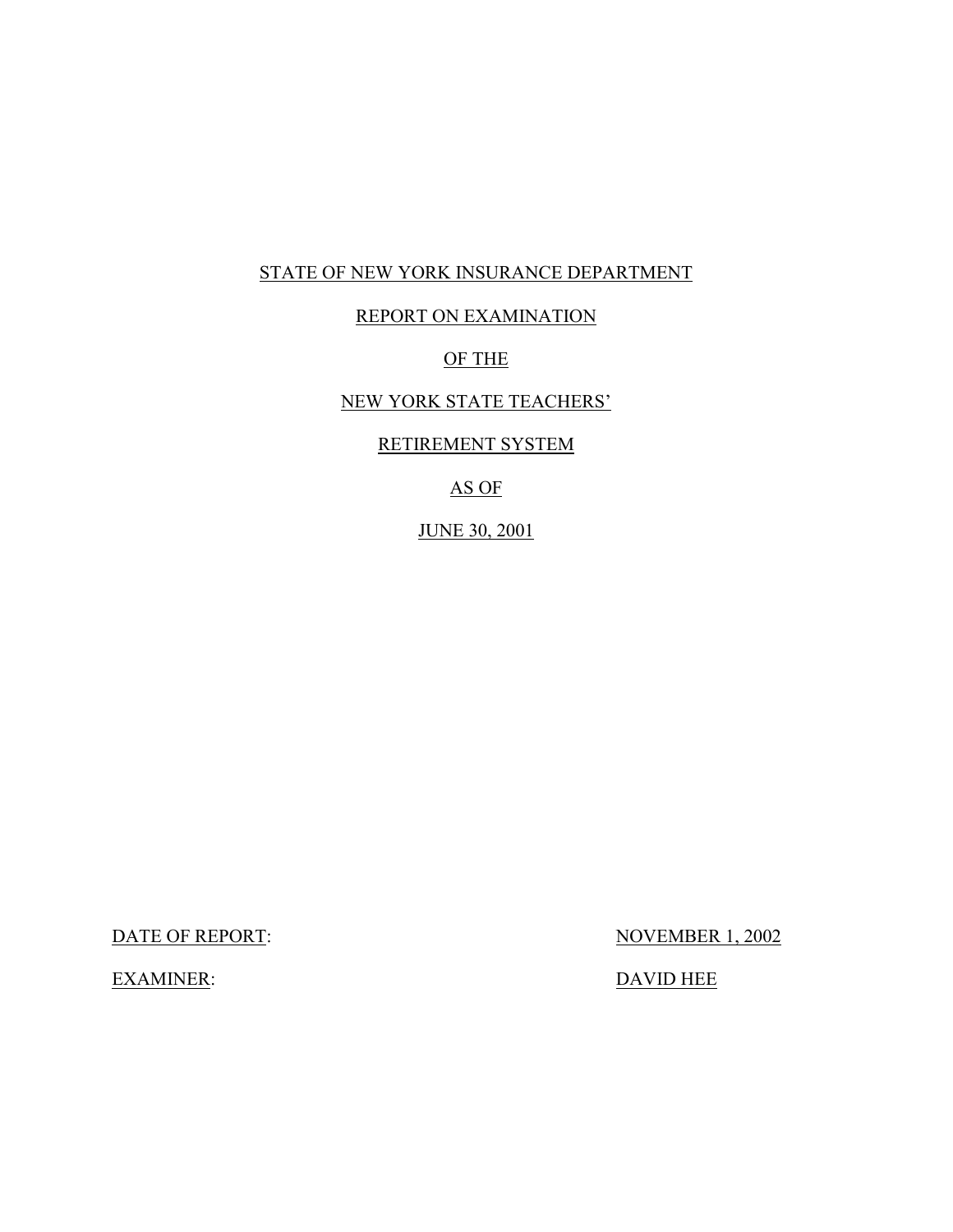## TABLE OF CONTENTS

| <b>ITEM</b> |                                          | PAGE NO.       |
|-------------|------------------------------------------|----------------|
| 1.          | Executive summary                        | $\overline{2}$ |
| 2.          | Scope of examination                     | 3              |
| 3.          | Description of System                    | $\overline{4}$ |
|             | A. History                               | $\overline{4}$ |
|             | B. Management                            | $\overline{4}$ |
| 4.          | Significant operating results            | 6              |
| 5.          | <b>Financial statements</b>              | 8              |
|             | A. Statement of assets and liabilities   | 8              |
|             | B. Statement of income and disbursements | 11             |
| 6.          | Treatment of members                     | 16             |
| 7.          | Schedule D                               | 17             |
| 8.          | Prior report summary and conclusions     | 18             |
| 9.          | Summary and conclusions                  | 19             |
|             | Report of the Examining Actuary          |                |
|             |                                          |                |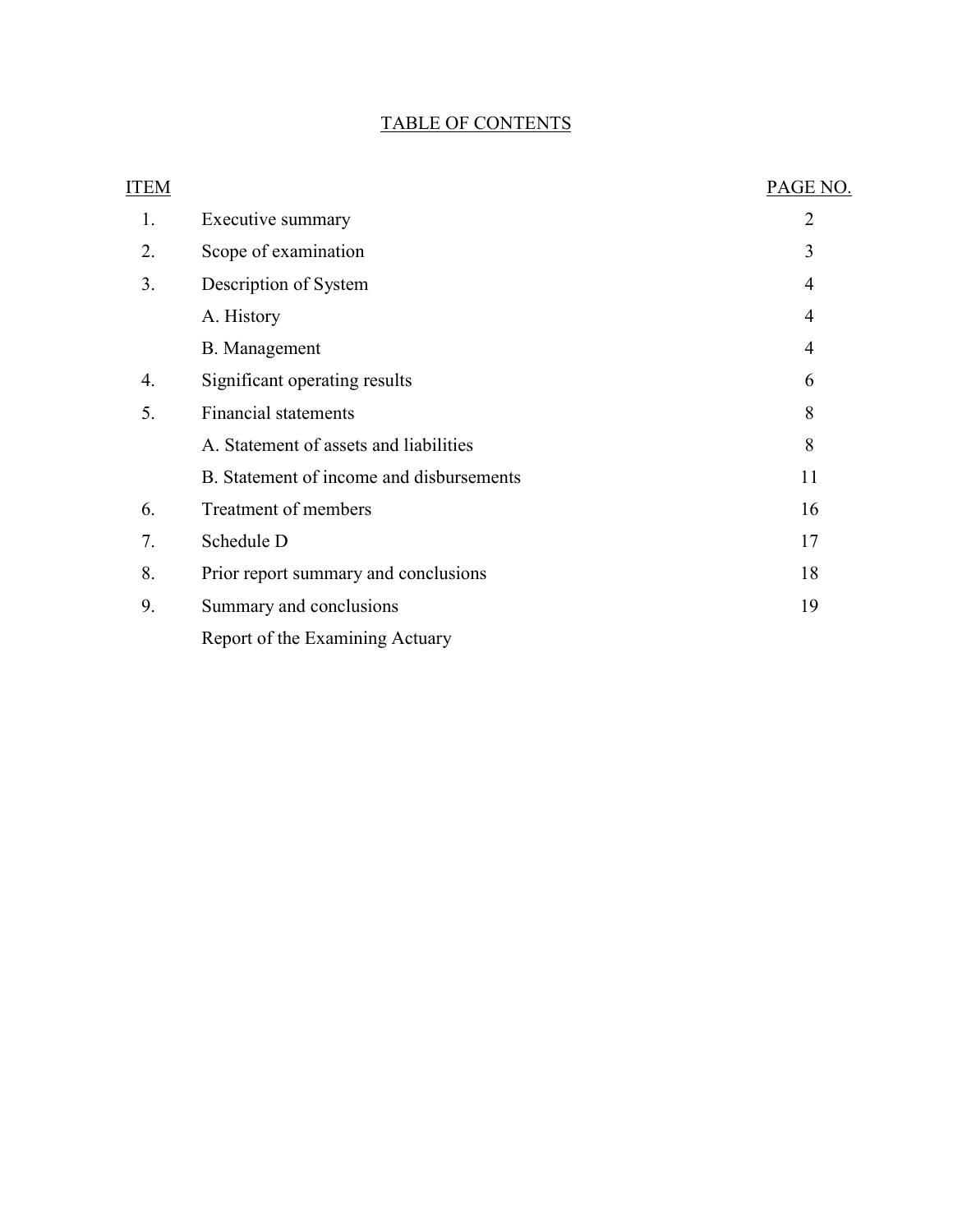

### STATE OF NEW YORK INSURANCE DEPARTMENT 25 BEAVER STREET NEW YORK, NEW YORK 10004

George E. Pataki Gregory V. Serio Controller and the Controller of the Controller Superintendent Gregory V. Serio<br>Governor Superintendent

November 1, 2002

Honorable Gregory V. Serio Superintendent of Insurance Albany, New York 12257

Sir:

In accordance with instructions contained in Appointment No. 21841, dated March 4, 2002 and annexed hereto, an examination has been made into the condition and affairs of the New York State Teachers' Retirement System, hereinafter referred to as "the System," at its home office located at 10 Corporate Woods Drive, Albany, New York 12211.

Wherever "Department" appears in this report, it refers to the State of New York Insurance Department.

The report indicating the results of this examination is respectfully submitted.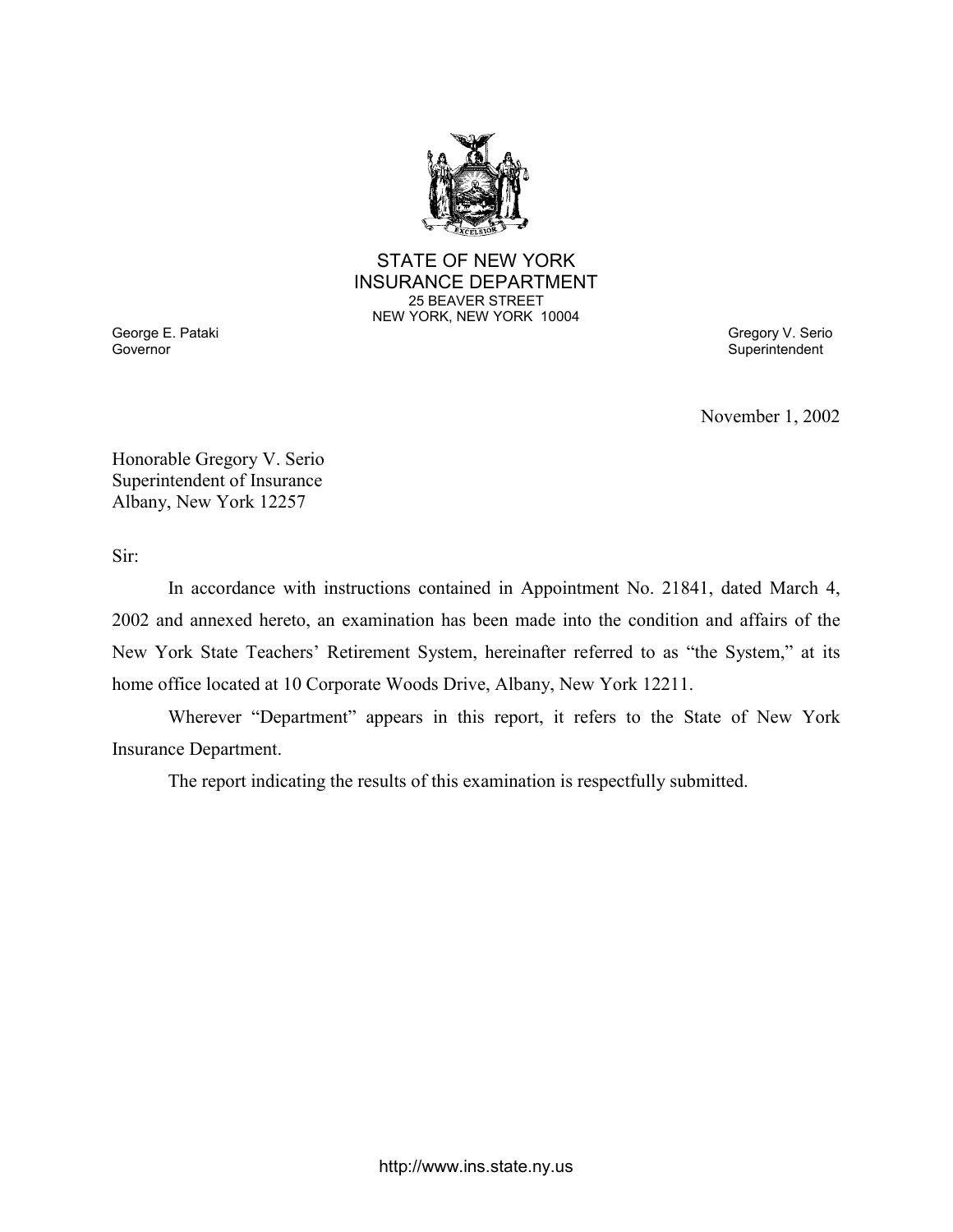#### 1. EXECUTIVE SUMMARY

The examiner's review of a sample of transactions did not reveal any differences which materially affected the System's financial condition as presented in its financial statements contained in the June 30, 2001 filed annual statement. (See item 5 of this report)

The examiner's review of the System's treatment of members did not reveal significant instances which deviated from the New York Insurance Law, Department regulations and circular letters and the operating rules of the System. (See item 6 of this report)

The five years of this examination period have seen normal contribution rates (which is the rate used for most of the benefits) of 0%, and total employer contribution rates (including group life, expenses, et al.) declining to .36% because the investment performance has significantly exceeded the assumed 8% return over several years. However, the investment performance has declined significantly in the last two years of the examination period, to reach a negative rate of return in the last year. As a consequence, increased employer contributions are almost certain to be required soon. (See the actuary's report)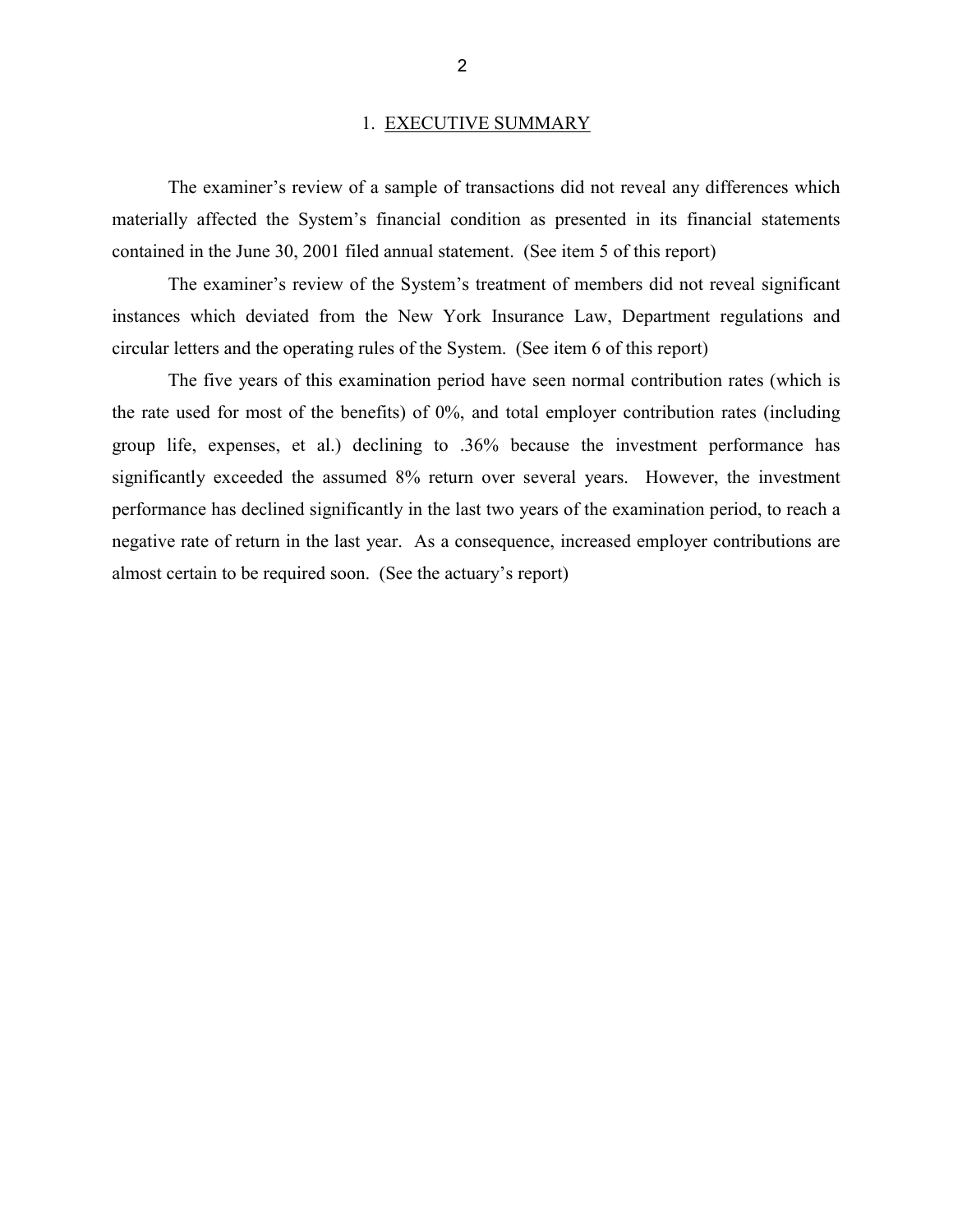#### 2. SCOPE OF EXAMINATION

The prior examination was conducted as of June 30, 1996. This examination covers the period from July 1, 1996 through June 30, 2001. As necessary, the examiner reviewed transactions occurring subsequent to June 30, 2001 but prior to the date of this report (i.e., the completion date of the examination).

The examination comprised a verification of assets and liabilities as of June 30, 2001 to determine whether the System's filed 2001 annual statement fairly presents its financial condition. The examiner reviewed the System's income and disbursements necessary to accomplish such verification and utilized the National Association of Insurance Commissioners' Examiners Handbook or such other examination procedures, as deemed appropriate, in such review and in the review or audit of the following matters:

> History of the System Management and control System records Accounts and records Financial statements Treatment of members Member benefits

The examiner reviewed the corrective actions taken by the System with respect to recommendations contained in the prior report on examination. The results of the examiner's review are contained in item 7 of this report.

This report on examination is confined to financial statements and comments on those matters which involve departures from laws, regulations or rules, or which require explanation or description.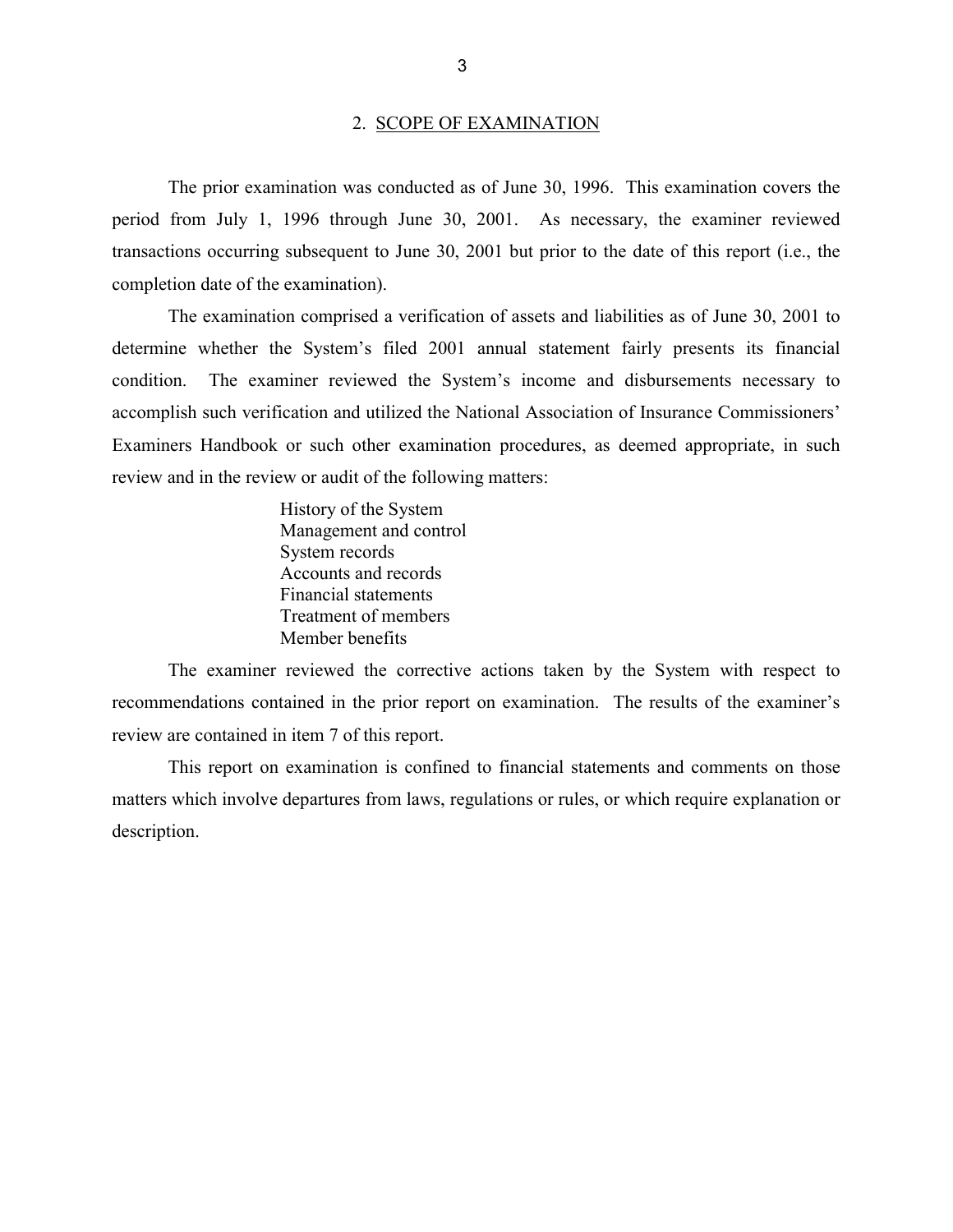#### 3. DESCRIPTION OF THE SYSTEM

#### A. History

The New York State Teachers' Retirement System was created in 1920 to succeed the New York State Teachers' Retirement Fund and a number of local teachers' systems. The System is a public agency, having the powers and privileges of a corporation, in which eligible public school teachers employed outside of New York City are members.

#### B. Management

Control of the administration and operation of the System is vested in a ten member board, known as the "Retirement Board," which sets policy and oversees operations consistent with applicable laws. Three members of the board are elected from the membership. Two members are school administrators who are appointed by the Commissioner of Education. Two present or former local school board members, experienced in the fields of finance and investment, are appointed by the Board of Regents, one of whom must be or have been an executive of an insurance company. The Board of Regents also appoints a present or former bank executive to the board. The ninth member is the Comptroller of the State or his designee. The Retirement Board appoints the tenth member, who must be a retired teacher. The board members normally serve three year terms.

The ten board members and their principal business affiliation, as of June 30, 2001, were as follows:

| Name and Residence                 | Principal Business Affiliation     | <b>Year First</b><br>Elected |
|------------------------------------|------------------------------------|------------------------------|
| Michael R. Corn<br>Clinton, NY     | Teacher                            | 1992                         |
| Josephine Davenport<br>Hamburg, NY | Retired teacher member             | 1996                         |
| Wanda G. Henton<br>New York, NY    | State Comptroller's Representative | 1999                         |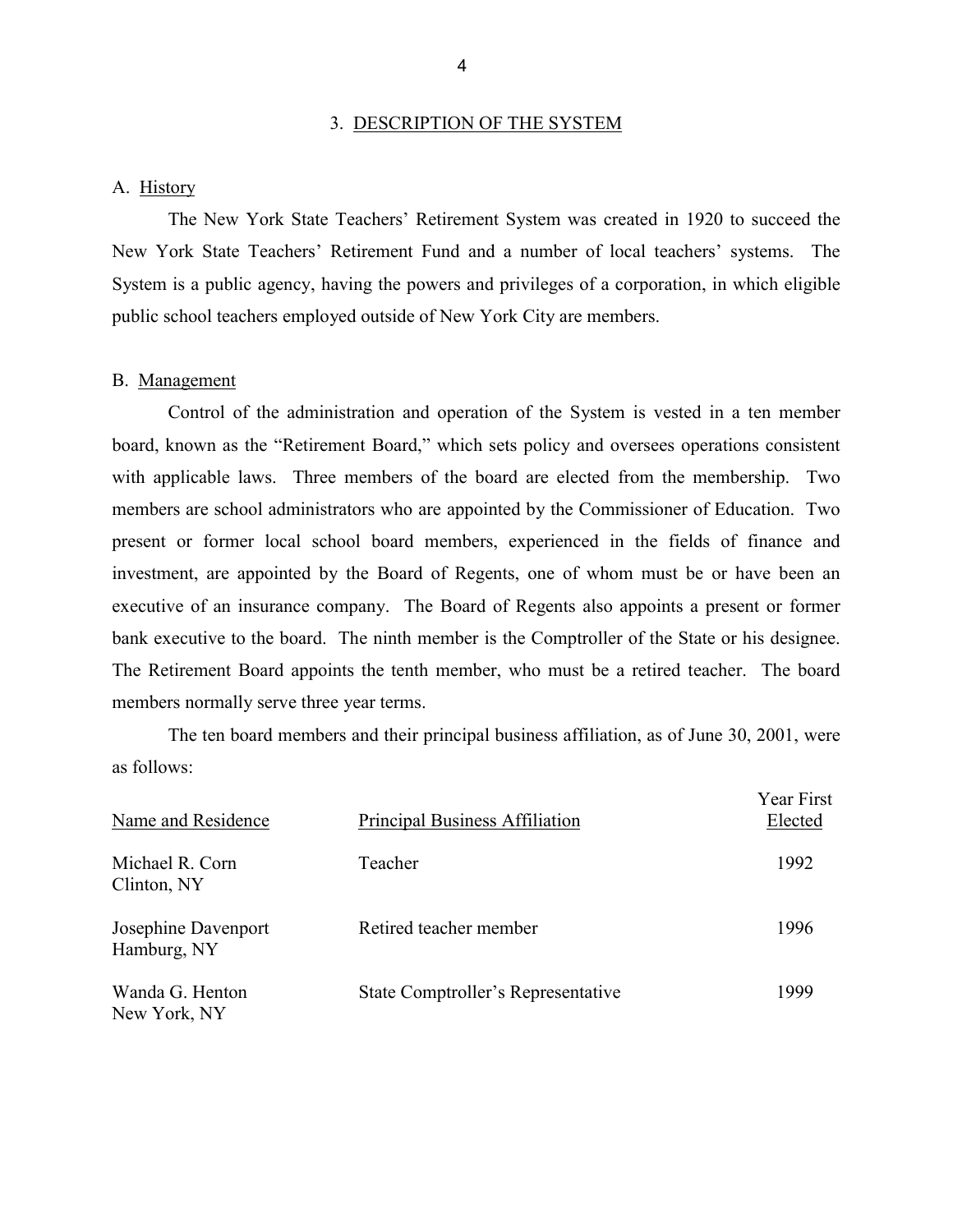| Name and Residence                         | <b>Principal Business Affiliation</b> | Year First<br>Elected |
|--------------------------------------------|---------------------------------------|-----------------------|
| R. Michael Kraus<br>East Aurora, NY        | Insurance executive                   | 1992                  |
| Richard F. Lindstrom<br>Bonita Springs, FL | Retired bank executive                | 1985                  |
| Lucy P. Martin<br>Manlius, NY              | Administrator                         | 1984                  |
| Joseph P. McLaughlin<br>Harrison, NY       | Teacher                               | 1990                  |
| Sheila J. Salenger<br>Ballston Lake, NY    | Teacher                               | 1989                  |
| Frederick D. Volp<br>Oneida, NY            | Administrator                         | 1994                  |
| Iris Wolfson<br>Westbury, NY               | <b>Public Accountant</b>              | 1992                  |

The examiner's review of the minutes of the meetings of the board and its committees indicated that meetings were well attended and that each member attended a majority of meetings.

The following is a listing of the principal officers of the System as of June 30, 2001:

Name Title

| Lucy P. Martin       | President                                                |
|----------------------|----------------------------------------------------------|
| George M. Philip     | <b>Executive Director and Chief Investment Officer</b>   |
| Wayne Schneider      | General Counsel                                          |
| William S. O'Brien   | Director of Administration                               |
| Robert L. DeLuca     | Director, Member Relations                               |
| Lawrence A. Johansen | Actuary                                                  |
| Kenneth Kasper       | Director, Internal Audit                                 |
| Aida M. Brewer       | Deputy Commissioner and Treasurer, Division of Treasury, |
|                      | Department of Taxation and Finance (Statutory Custodian) |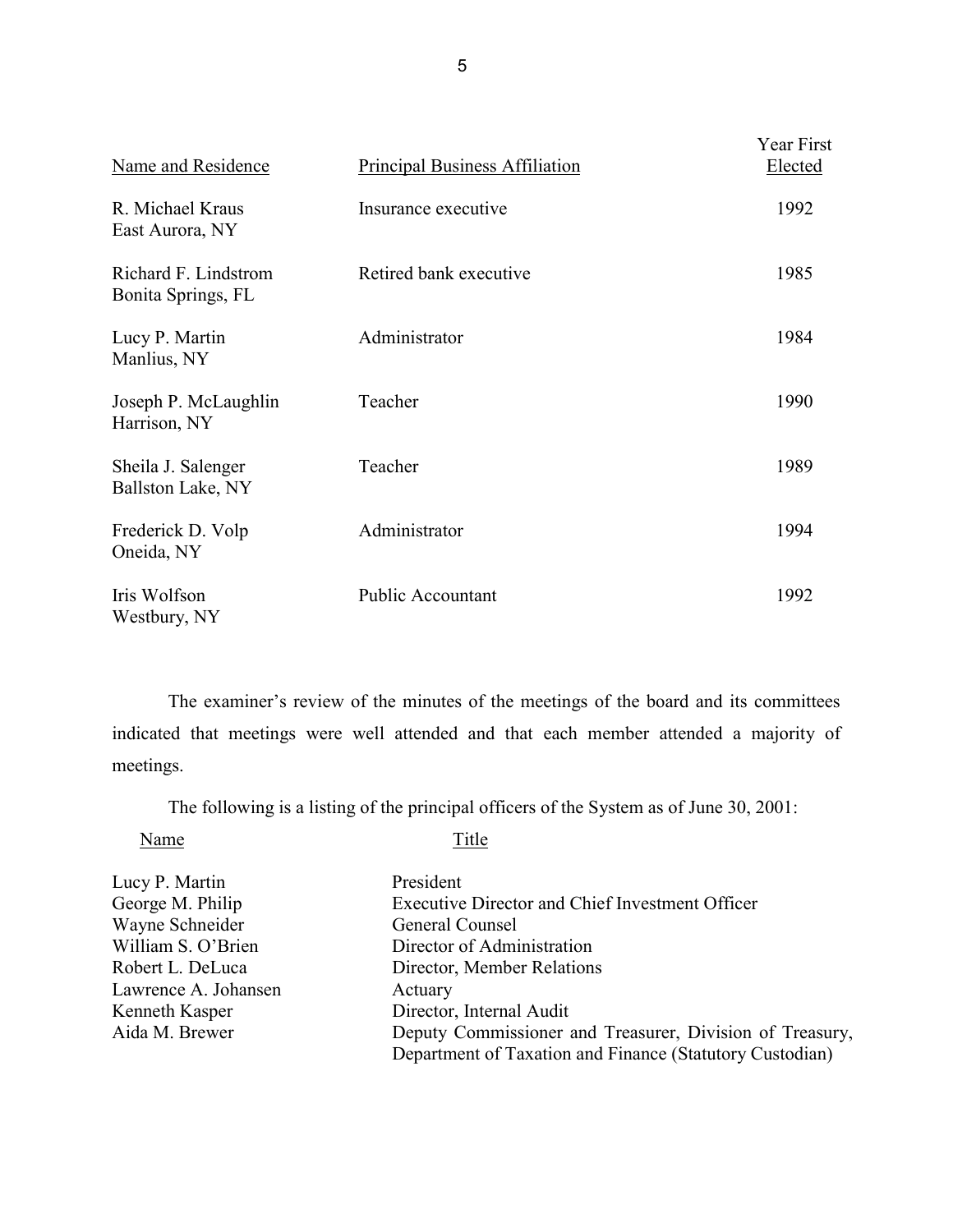Indicated below is significant information concerning the operation of the System during the period under examination as extracted from its filed annual statements. Failure of items to add to the totals shown in any table in this report is due to rounding.

The following tables indicate the financial growth of the System during the period under review:

|                          | June 30,<br>1996        | June 30,<br>2001 | Increase<br>(Decrease) |  |  |
|--------------------------|-------------------------|------------------|------------------------|--|--|
| Admitted assets          | \$52,985,157,735        | \$80,409,078,167 | \$27,423,920,432       |  |  |
| Net reserves             | \$48,856,876,936        | \$87,284,617,665 | \$38,427,740,729       |  |  |
| Benefits due and unpaid  | 5,911,833               | 7,701,352        | 1,789,519              |  |  |
| Other liabilities        | 231,645,270             | 202,505,358      | (29, 139, 912)         |  |  |
| Adjustment for actuarial |                         |                  |                        |  |  |
| value of assets          | 3,890,723,696           | (7,085,746,208)  | (10, 976, 469, 904)    |  |  |
| Net reserves and all     |                         |                  |                        |  |  |
| other liabilities        | <u>\$52,985,157,735</u> | \$80,409,078,167 | \$27,423,920,432       |  |  |
|                          |                         |                  |                        |  |  |

As of June 30, 2001, the System's invested assets were mainly comprised of stocks (67%) and bonds (23%). It is noted that 8% of the System's assets were comprised of investments in foreign entities.

## Fiscal Year Ended June 30,

|                                  | 1997                                               | 1998          | 1999                                                                            | 2000                                             | 2001                             |
|----------------------------------|----------------------------------------------------|---------------|---------------------------------------------------------------------------------|--------------------------------------------------|----------------------------------|
| Receipts<br><b>Disbursements</b> | $$5,761,120,962$ $$6,141,143,699$<br>2,309,601,765 | 2,440,417,207 | 3,086,791,159                                                                   | \$6,815,449,739 \$8,391,399,888<br>3,904,108,782 | \$5,809,990,098<br>4,110,419,859 |
| Net receipts                     |                                                    |               | \$3,451,519,197 \$3,700,726,492 \$3,728,658,580 \$4,487,291,106 \$1,699,570,239 |                                                  |                                  |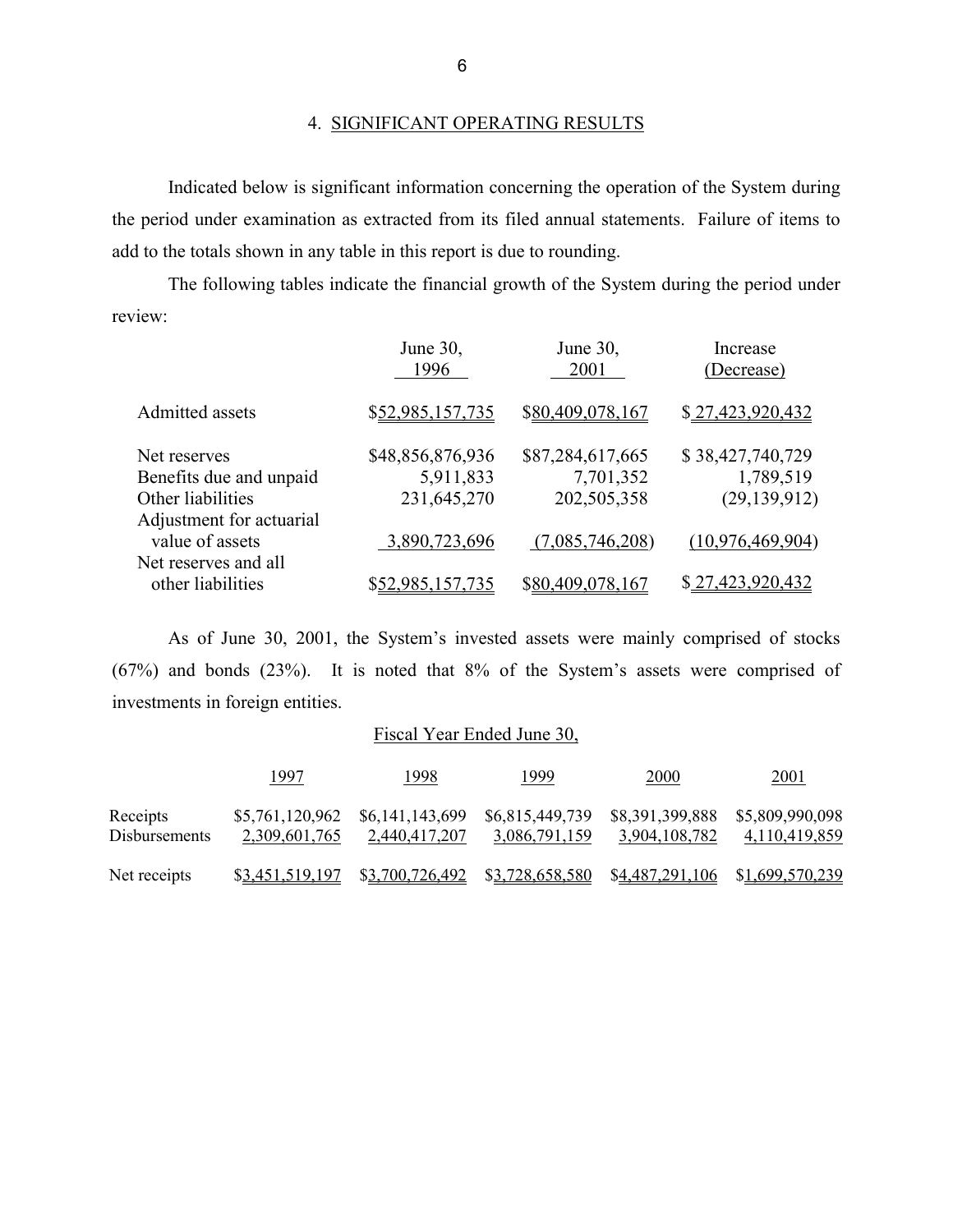The following table indicates the membership of the System during the period of examination:

# Fiscal Year Ended June 30,

|                      | 1997    | 1998           | 1999           | 2000           | 2001    |
|----------------------|---------|----------------|----------------|----------------|---------|
| Active members       | 203,716 | 209,080        | 216,267        | 224,986        | 234,350 |
| Service pensioners   | 85,172  | 87,594         | 91,013         | 94,955         | 100,089 |
| All other pensioners | 5,486   | 5,643          | 5,775          | 5,884          | 6,034   |
| Total                | 294,374 | <u>302,317</u> | <u>313,055</u> | <u>325,825</u> | 340,473 |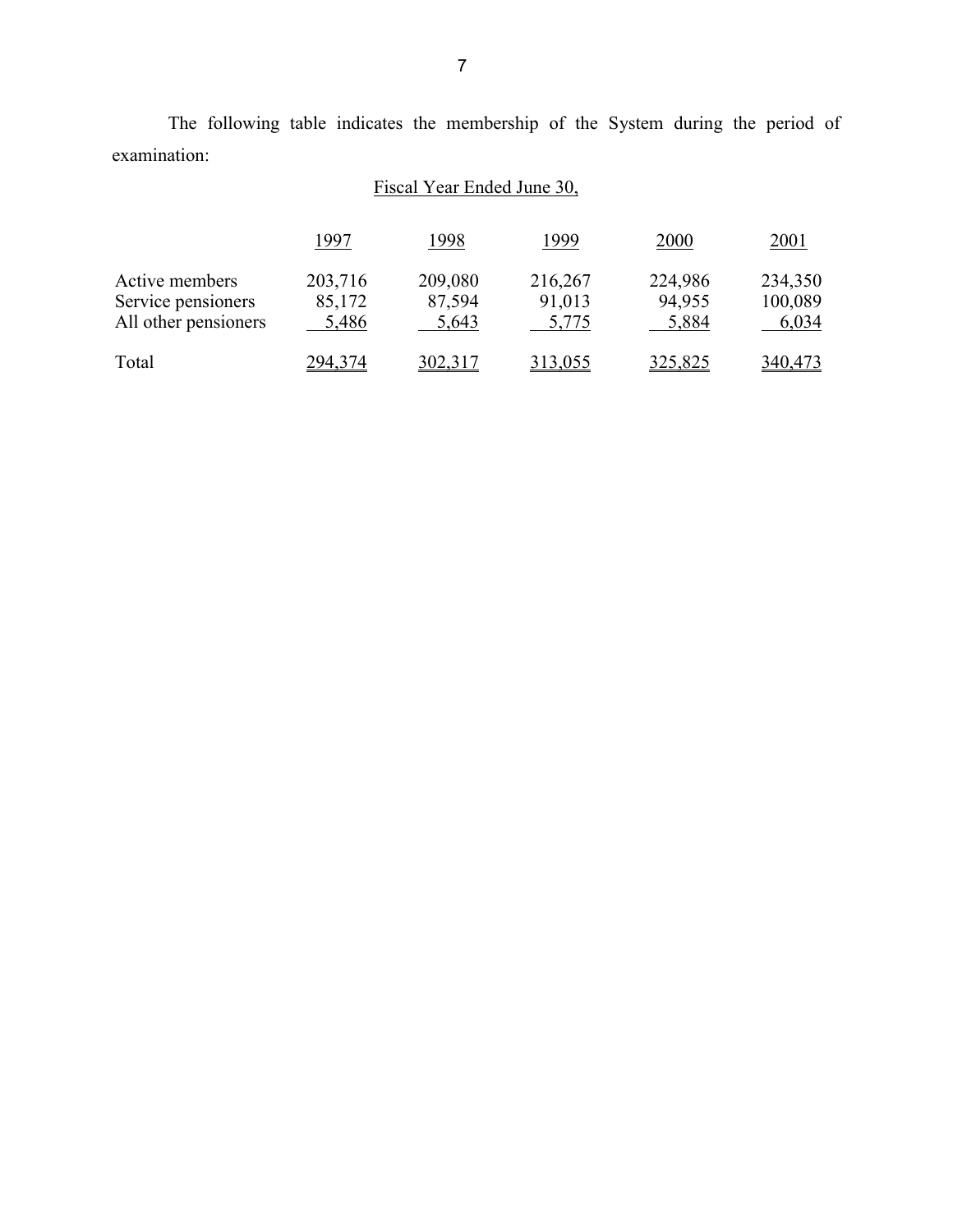#### 5. FINANCIAL STATEMENTS

The following statements show the assets and liabilities of the System as of June 30, 2001, as contained in the System's 2001 filed annual statement as compared to the fiscal year ending June 30, 1996, the date of the prior examination; and the comparative statements of income and disbursements for each of the fiscal years under review. The examiner's review of a sample of transactions did not reveal any differences which materially affected the System's financial condition as presented in its financial statements contained in the June 30, 2001 filed annual statement.

## A. STATEMENT OF ASSETS AND LIABILITIES FISCAL YEAR ENDED JUNE 30,

|                                           | 1996             | 2001              |
|-------------------------------------------|------------------|-------------------|
| Assets                                    |                  |                   |
| <b>Ledger Assets</b>                      |                  |                   |
| Book value of real estate                 | \$1,053,117,188  | \$2,144,769,712   |
| Mortgage loans                            | 2,044,611,717    | 3,746,039,376     |
| Member loans                              | 82,468,929       | 140,951,059       |
| Book value of bonds                       | 9,882,457,126    | 18, 197, 985, 108 |
| Book value of stocks                      | 17,610,836,894   | 22,273,232,404    |
| Cash in organizations office              | 612,247          | 6,473,875         |
| Cash on deposit                           | (34, 248, 859)   | (15,243,069)      |
| International equities                    | 4,273,955,440    | 6,037,303,542     |
| International bonds                       | 1,694,140,867    |                   |
| Venture capital                           | 50,954,038       | $\Omega$          |
| Alternative investments                   | $\theta$         | 1,026,899,061     |
| Real estate separate account – commingled | 634,907,625      | 894,972,556       |
| Receivables and other                     | 184,575,500      | 92,770,703        |
| Total ledger assets                       | \$37,478,388,712 | \$54,546,154,327  |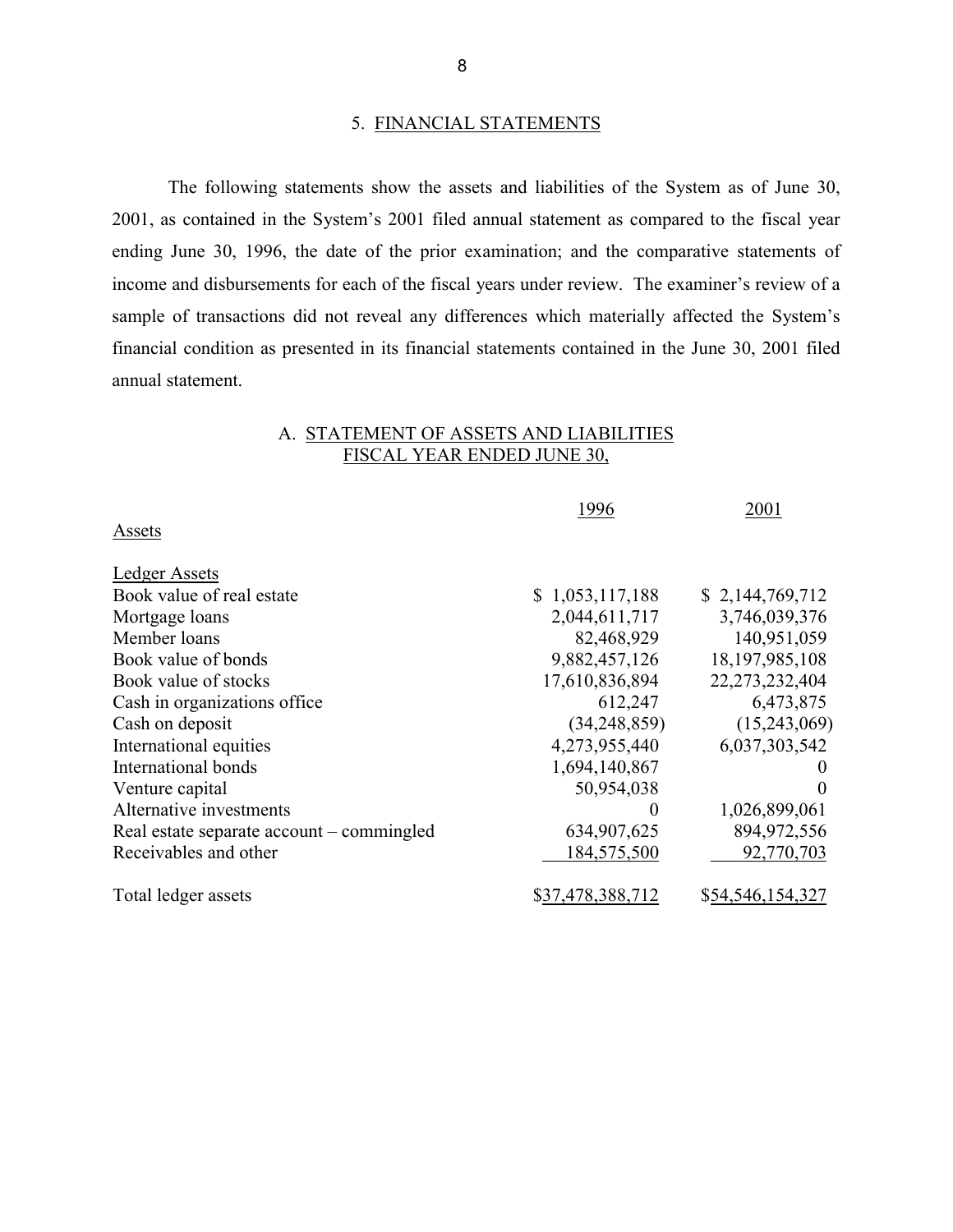|                                                    | 1996             | 2001                        |
|----------------------------------------------------|------------------|-----------------------------|
| <b>Non-Ledger Assets</b>                           |                  |                             |
| Interest due and accrued on mortgages              | \$<br>13,115,495 | 19,490,950<br>\$            |
| Interest due and accrued on bonds                  | 115,723,820      | 160,068,727                 |
| Interest due and accrued on international bonds    | 36,931,050       | $\boldsymbol{0}$            |
| Income due from securities lending                 | 601,581          | 1,578,221                   |
| Income due on commission recapture                 | $\theta$         | 29,014                      |
| Interest due and accrued on member loans           | 1,789            | $\theta$                    |
| Market value of real estate over book value        | $\theta$         | 482,225,333                 |
| Market value of real estate separate accounts over |                  |                             |
| book value                                         | $\overline{0}$   | 42,588,910                  |
| Prepaid expenses                                   | 94,255           | 479,296                     |
| Market value of international equities over book   |                  |                             |
| Value                                              | 582,620,148      | 693,029,786                 |
| Market value of stocks over book value             | 14,797,084,668   | 24,407,320,581              |
| Market value of international bonds over book      |                  |                             |
| Value                                              | 11,785,359       | $\boldsymbol{0}$            |
| Market value of alternative investments over book  |                  |                             |
| Value                                              | $\boldsymbol{0}$ | 41,199,040                  |
| Contributions receivable                           | 773,616,200      | 331,328,440                 |
| Contributions deferred                             | 206,387,020      | 53,415,911                  |
| Dividends receivable                               | 52,688,391       | 40,624,574                  |
|                                                    |                  |                             |
| Total non-ledger assets                            | \$16,590,649,776 | \$26,273,378,783            |
|                                                    |                  |                             |
| Gross assets                                       | \$54,069,038,488 | \$80,819,533,110            |
|                                                    |                  |                             |
| Deduct Assets Not Admitted                         |                  |                             |
| Supplies and equipment                             | \$<br>216,322    | \$<br>2,221,794             |
| Book value of real estate over market value        | 13,951,196       | $\boldsymbol{0}$            |
| Book value of real estate separate accounts over   |                  |                             |
| market value                                       | 88,750,235       | $\boldsymbol{0}$            |
| Book value of bonds over amortized value           | 333,546          | 22,479,178                  |
| Interest due and accrued on mortgage loans         | 369,286          | 160,435                     |
| Contributions accrued                              | 773,616,200      | 331,328,440                 |
| Contributions deferred                             | 206,387,020      | 53,415,911                  |
| Prepaid expenses                                   | 94,255           | 303,946                     |
| Receivables                                        | 162,693          | 545,239                     |
|                                                    |                  |                             |
| Total non-admitted assets                          | \$1,083,880,753  | $\mathbb{S}$<br>410,454,943 |
|                                                    |                  |                             |
| Total admitted assets                              | \$52,985,157,735 | \$80,409,078,167            |
|                                                    |                  |                             |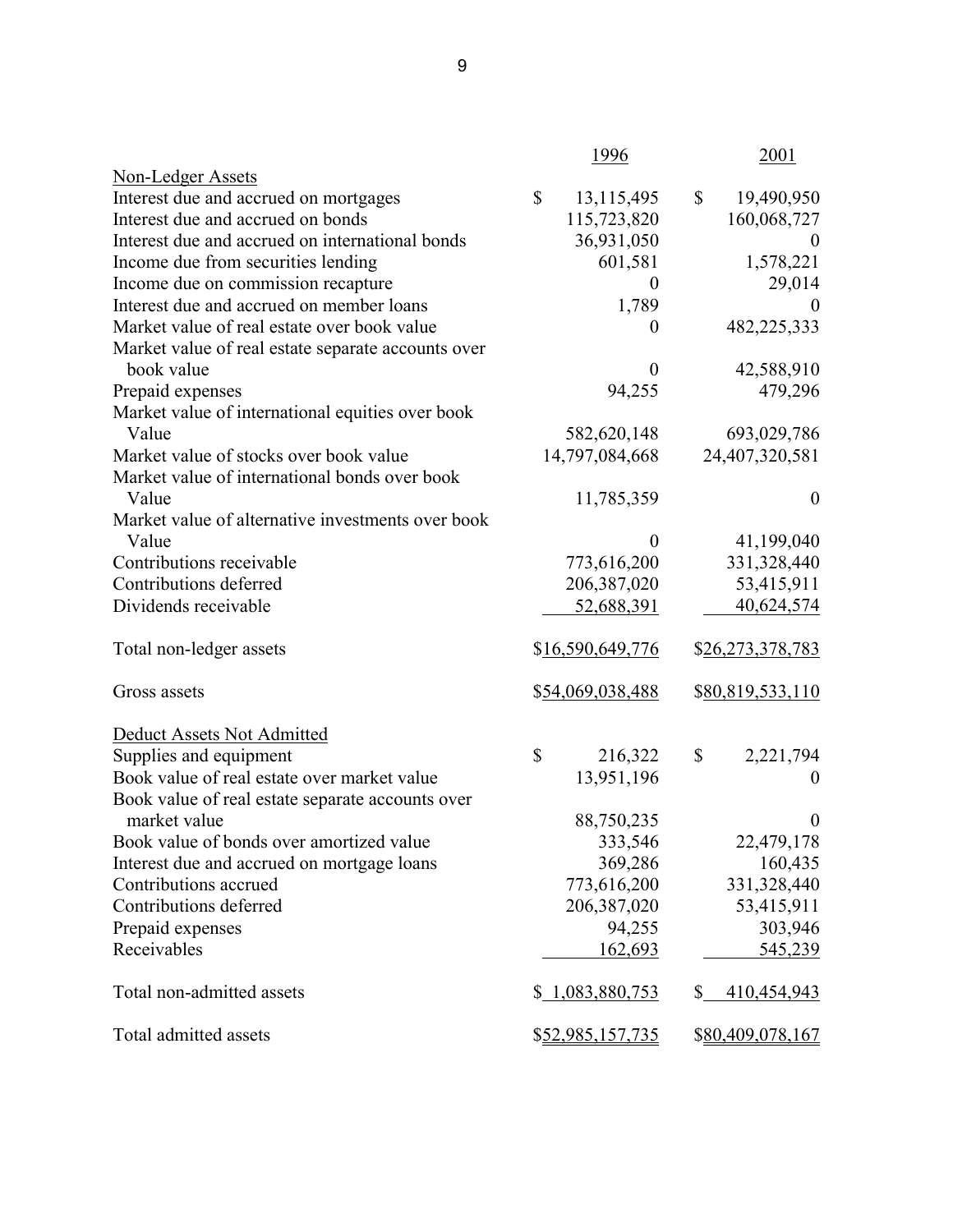|                                                                                         | 1996                        | 2001              |
|-----------------------------------------------------------------------------------------|-----------------------------|-------------------|
| <b>Liabilities</b>                                                                      |                             |                   |
| Accumulated contributions of members                                                    | $\mathbb{S}$<br>179,251,741 | \$<br>84,464,588  |
| Present value of benefits payable on account of<br>beneficiaries now drawing allowances | 14,246,540,430              | 27,525,949,254    |
| Net reserves for benefits provided by the employer                                      |                             |                   |
| and employee for members now in active service                                          | 34,431,084,765              | 41,694,718,493    |
| Contingency reserve                                                                     |                             | 17,979,485,330    |
| Total net reserves                                                                      | \$48,856,876,936            | \$87,284,617,665  |
| Benefits due and unpaid                                                                 | 5,911,833                   | 7,701,352         |
| Left with the organization to accumulate at interest                                    |                             |                   |
| and accrued interest thereon                                                            | 185,636                     | 487,315           |
| Expenses due and accrued                                                                | 7,126,636                   | 21,815,137        |
| Uncashed checks                                                                         | 623,218                     | 611,319           |
| Unclaimed non-member funds                                                              | 2,660,799                   | 2,994,553         |
| Life insurance reserve member loans                                                     | 1,125,055                   | 1,257,714         |
| Unapplied receipts                                                                      | 3,147,709                   | 553,193           |
| Mortgage escrow and guarantee deposits                                                  | 60,704,846                  | 59,749,925        |
| Stock and bond purchases payable                                                        | 127,660,066                 | 68,850,904        |
| Deferred compensation                                                                   | 3,559,680                   |                   |
| Retiree and employee withholdings                                                       | 16,735,310                  | 33,463,176        |
| Other liabilities                                                                       | 133,972                     | 5,214,346         |
| Unappropriated expense fund balance for                                                 |                             |                   |
| future use                                                                              | 7,982,343                   | 7,507,776         |
| Net reserves and all other liabilities                                                  | \$49,094,434,039            | \$87,494,824,375  |
| Adjustment for actuarial value of assets                                                | \$ 3,890,723,696            | \$(7,085,746,208) |
| Total adjusted liabilities                                                              | \$52,985,157,735            | \$80,409,078,167  |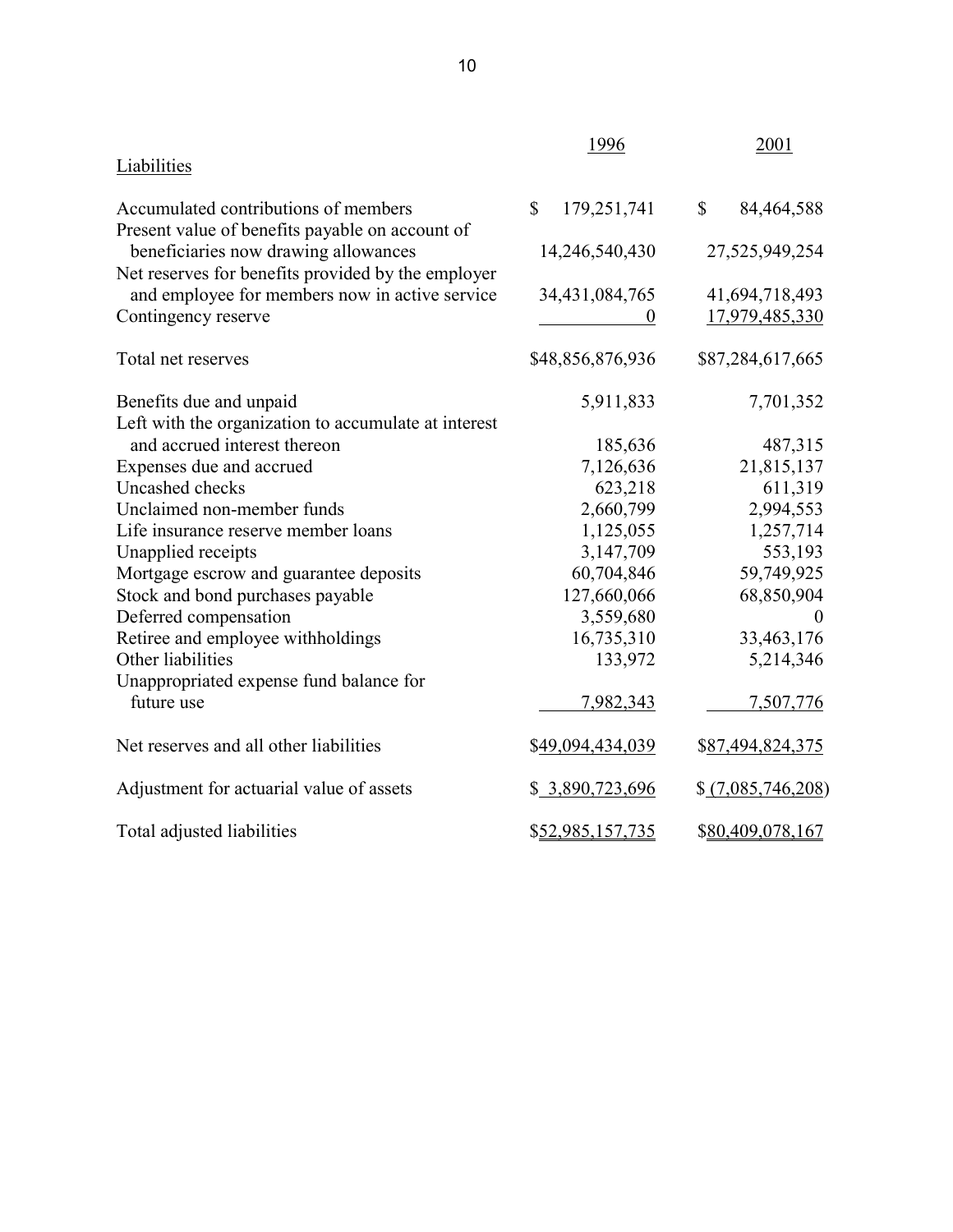# B. <u>STATEMENT OF INCOME AND DISBURSEMENTS</u><br>FISCAL YEARS ENDED JUNE 30,

|                                                                                         |   | 1997                     |               | 1998                     |   | 1999                       |    | 2000                     |               | 2001                     |
|-----------------------------------------------------------------------------------------|---|--------------------------|---------------|--------------------------|---|----------------------------|----|--------------------------|---------------|--------------------------|
| Ledger assets at<br>end of previous year                                                |   | \$37,478,388,712         |               | \$40,929,907,909         |   | \$44,630,634,401           |    | \$48,359,292,981         |               | \$52,846,584,087         |
| Income:                                                                                 |   |                          |               |                          |   |                            |    |                          |               |                          |
| From Members:<br>Regular contributions or payments<br>Special contributions or payments | S | 125,974,291<br>2,375,732 | <sup>\$</sup> | 138,909,630<br>2,372,770 | S | 154, 125, 561<br>2,109,228 | S. | 164,456,693<br>1,624,992 | <sup>\$</sup> | 178,250,307<br>8,247,979 |
| From Employer:                                                                          |   |                          |               |                          |   |                            |    |                          |               |                          |
| Apportionment-localities                                                                |   | 740,751,016              |               | 296,908,773              |   | 98, 163, 441               |    | 120,473,019              |               | 111,975,928              |
| Supplemental                                                                            |   | 42,634,615               |               | 124,447,518              |   | 84, 344, 409               |    | 104,649,114              |               | 111,106,797              |
| Reserves from other systems                                                             |   | 15,246,976               |               | 36,649,462               |   | 17,507,484                 |    | 45,295,092               |               | 39,047,740               |
| From Interest:                                                                          |   |                          |               |                          |   |                            |    |                          |               |                          |
| Gross interest on mortgage loans                                                        |   | 182,070,088              |               | 187, 115, 670            |   | 197,717,837                |    | 218,536,305              |               | 249,412,125              |
| Gross interest on bonds                                                                 |   | 484,490,286              |               | 521,921,510              |   | 526,462,243                |    | 620,027,696              |               | 795, 372, 059            |
| Gross dividends on stocks                                                               |   | 703,654,024              |               | 736,049,103              |   | 786,318,360                |    | 771,771,906              |               | 690,542,326              |
| Member loans                                                                            |   | 5,610,044                |               | 6,470,450                |   | 7,385,685                  |    | 7,899,777                |               | 8,956,043                |
| <b>Employer contributions</b>                                                           |   | 20,258,650               |               | 12,935,662               |   | 40,169,906                 |    | 33,580,306               |               | 19,859,217               |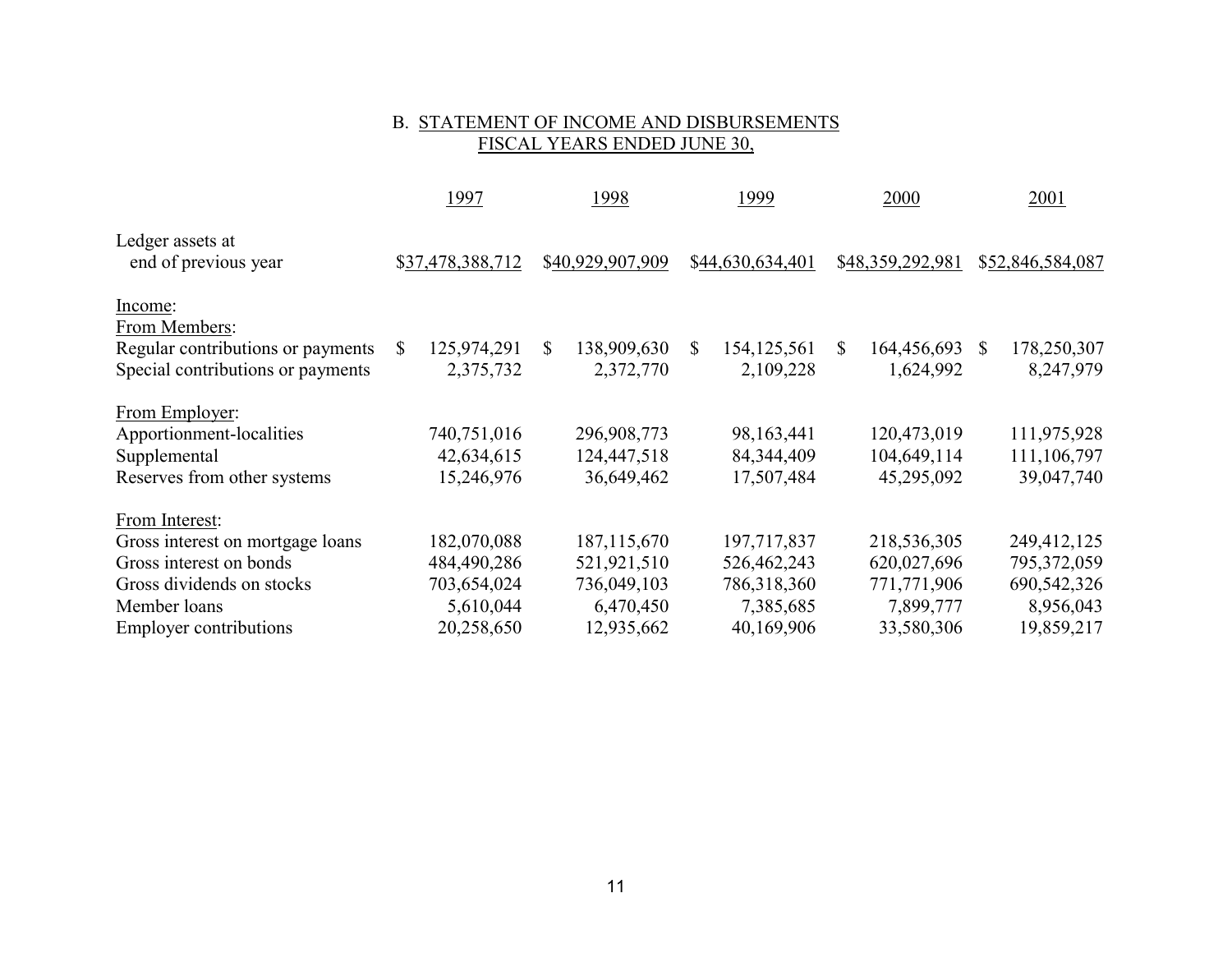## FISCAL YEARS ENDED JUNE 30,

|                                     |              | 1997        |              | 1998           |              | 1999         | 2000           |              | 2001            |
|-------------------------------------|--------------|-------------|--------------|----------------|--------------|--------------|----------------|--------------|-----------------|
| From Other Sources:                 |              |             |              |                |              |              |                |              |                 |
| Abandoned from uncashed checks      | $\mathbb{S}$ | 676         | $\mathbb{S}$ | 4,194          | $\mathbb{S}$ | 1,514        | \$<br>$\Omega$ | <sup>S</sup> | $\theta$        |
| Alternative investments             |              | 12,825,645  |              | 25,809,342     |              | 35,540,340   | 30,724,766     |              | 49,974,035      |
| <b>Broker rebates</b>               |              | 65,947      |              | 634,266        |              | 1,478,873    | 801,009        |              | 725,737         |
| Interest on NYSERS prepayments      |              | 257,898     |              | $\theta$       |              | $\Omega$     |                |              | $\theta$        |
| International bonds                 |              | 135,276,541 |              | 75,793,929     |              | 147,681,538  | (32, 591, 684) |              | 155,356         |
| International equities              |              | 274,602,321 |              | 292,164,646    |              | 387,259,610  | 792,813,729    |              | (750, 923, 302) |
| Loan delinquency charges            |              | 14,538      |              | 15,024         |              | 14,206       | 13,494         |              | 12,920          |
| Loan service charges                |              | 218,490     |              | 239,068        |              | 235,410      | 240,210        |              | 275,850         |
| Other income                        |              | 2,047,895   |              | 1,184,191      |              | 758,722      | 808,531        |              | 4,087,279       |
| Mortgage commitment fees            |              | 31,170      |              | 37,500         |              | 812,500      | 879,000        |              | 1,154,305       |
| Mortgage late charges               |              | 282,977     |              | 376,314        |              | 25,029       | 87,333         |              | 1,970           |
| Mortgage prepayment penalty         |              | 3,838,732   |              | 285,222        |              | 4,016,868    | 4,456,270      |              | 185,057         |
| Pre-retirement workshop fees        |              | 30,015      |              | 41,345         |              | 45,580       | 47,285         |              | 45,115          |
| Profit on interfund stock transfers |              |             |              |                |              |              |                |              |                 |
| - prior year                        |              | $\theta$    |              |                |              | $\theta$     | 31,011,336     |              |                 |
| Public disclosure fees              |              | 531         |              |                |              | $\theta$     |                |              |                 |
| Real estate income (net)            |              | 59,733,341  |              | 81,704,867     |              | 111,905,026  | 102,864,472    |              | 143,268,542     |
| Real estate separate accounts       |              | 51,930,419  |              | 82,511,416     |              | 84, 147, 740 | 58,051,509     |              | 67,708,903      |
| Rental value, occupancy, own        |              |             |              |                |              |              |                |              |                 |
| building                            |              | 2,368,130   |              | 2,368,130      |              | 2,368,130    | 2,368,130      |              | 2,368,130       |
| Securities lending income           |              | 11,373,774  |              | 15,233,203     |              | 16,740,408   | 20,483,180     |              | 25,476,178      |
| Settlements -class action suits     |              | 1,086,553   |              | 1,498,944      |              | 1,957,667    | 976,191        |              | 3,318,188       |
| Stock option premiums               |              | 10,926,917  |              | 11,153,180     |              | 17,447,239   | 9,183,832      |              | 7,042,750       |
| Increase, accrued expenses          |              | 1,085,651   |              | $\theta$       |              | 1,566,621    | 322,955        |              | 126,825         |
| Increase, beneficiary savings       |              |             |              |                |              |              |                |              |                 |
| account                             |              | 276,059     |              | 0              |              | $\theta$     | 133,284        |              | 53,714          |
| Increase, unapplied receipts        |              |             |              | 0              |              | 4,548,728    |                |              |                 |
| Increase, other liabilities         |              | 3,776,579   |              | $\overline{0}$ |              | 2,786,210    | 3,433,800      |              | 4,508,842       |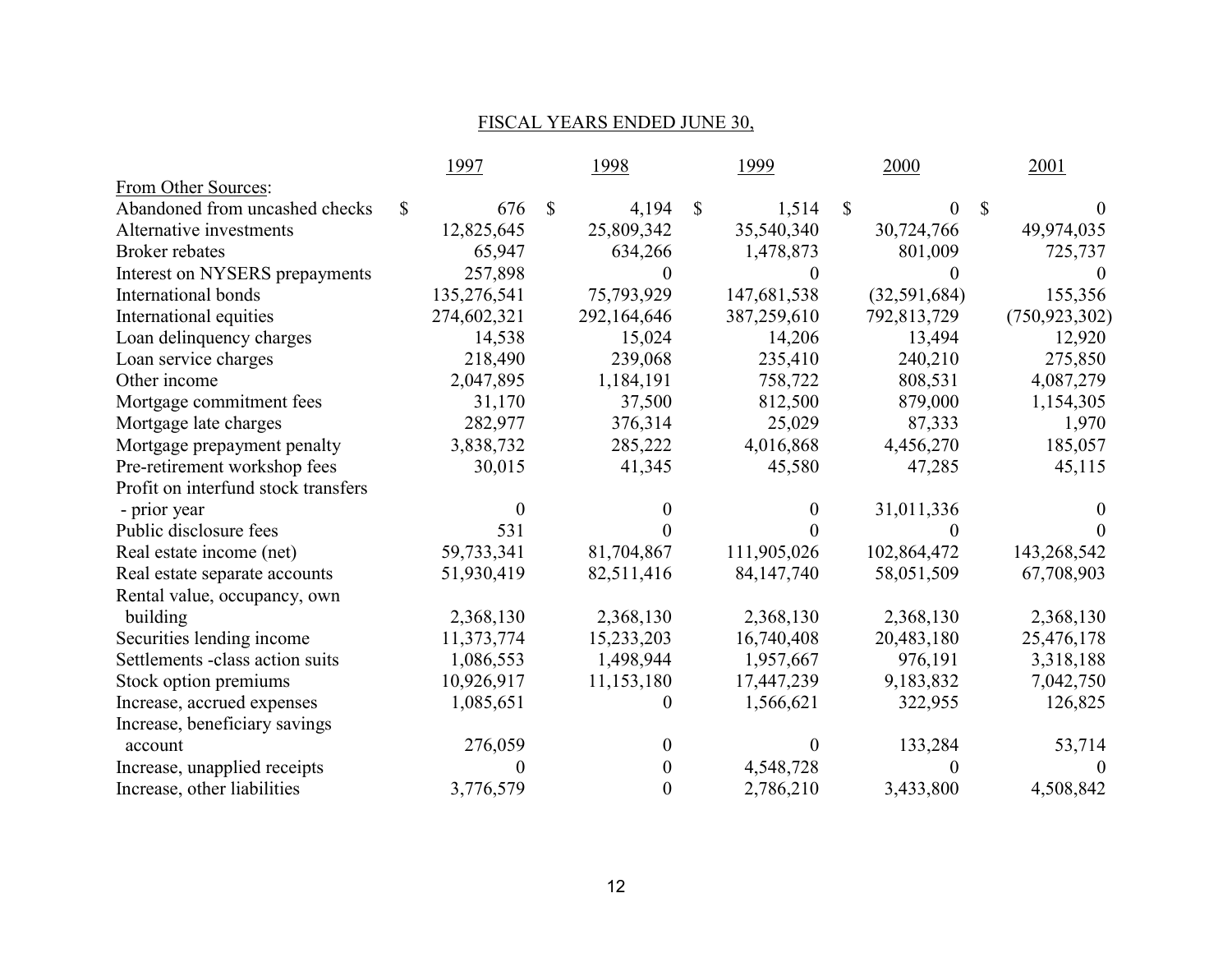|                                               | 1997             | 1998             |                |    | 1999             |              | 2000             |              | 2001             |
|-----------------------------------------------|------------------|------------------|----------------|----|------------------|--------------|------------------|--------------|------------------|
| Increase, mortgage and real estate            |                  |                  |                |    |                  |              |                  |              |                  |
| deposits                                      | \$<br>3,420,605  |                  | $\overline{0}$ | -S | $\overline{0}$   | $\mathbb{S}$ | $\overline{0}$   | $\mathbb{S}$ | 3,320,694        |
| Increase, stock and bond purchases<br>payable | 10,935,339       |                  | $\theta$       |    | 152,272,419      |              | $\theta$         |              | 29,330,927       |
| Increase, life insurance reserves and         |                  |                  |                |    |                  |              |                  |              |                  |
| member loans                                  | 28,722           |                  | 0              |    | 35,489           |              | 33,587           |              | 39,562           |
| Gross profit on sale of real estate           | 924,896          | 53, 137, 446     |                |    | 31,708,848       |              | 0                |              | 77,545,231       |
| Gross profit on sale or maturity of           |                  |                  |                |    |                  |              |                  |              |                  |
| bonds                                         | 2,651,026        | 20,434,602       |                |    | 40,952,685       |              | 1,958,291        |              | 34,397,999       |
| Gross profit on sale of stocks                | 2,543,570,028    | 3,055,349,246    |                |    | 3,490,379,653    |              | 4,870,459,236    |              | 3,407,497,667    |
| Gross profit on sale of mortgages             | 6,706,813        | 9,572,147        |                |    | 8,777,501        |              | 9,431,402        |              | 4,070,849        |
| Gross increase by adjustment on               |                  |                  |                |    |                  |              |                  |              |                  |
| book value of bonds                           | 288,098,857      | 339, 101, 792    |                |    | 348,126,258      |              | 387,690,069      |              | 475,634,249      |
| Gross increase by adjustment on               |                  |                  |                |    |                  |              |                  |              |                  |
| book value of mortgages                       | 9,668,155        | 8,713,137        |                |    | 7,554,773        |              | 6,403,771        |              | 5,816,005        |
| Total income                                  | \$5,761,120,962  | \$6,141,143,699  |                |    | \$6,815,449,739  |              | \$ 8,391,399,888 |              | \$ 5,809,990,098 |
| Increase in funds or accounts by              |                  |                  |                |    |                  |              |                  |              |                  |
| transfers during the year                     | \$6,881,183,097  | \$ 7,359,704,265 |                |    | \$ 7,872,007,505 |              | \$ 9,344,397,328 |              | \$12,094,807,423 |
| Amounts carried forward                       | \$50,120,692,771 | \$54,430,755,873 |                |    | \$59,318,091,645 |              | \$66,095,090,197 |              | \$70,751,381,608 |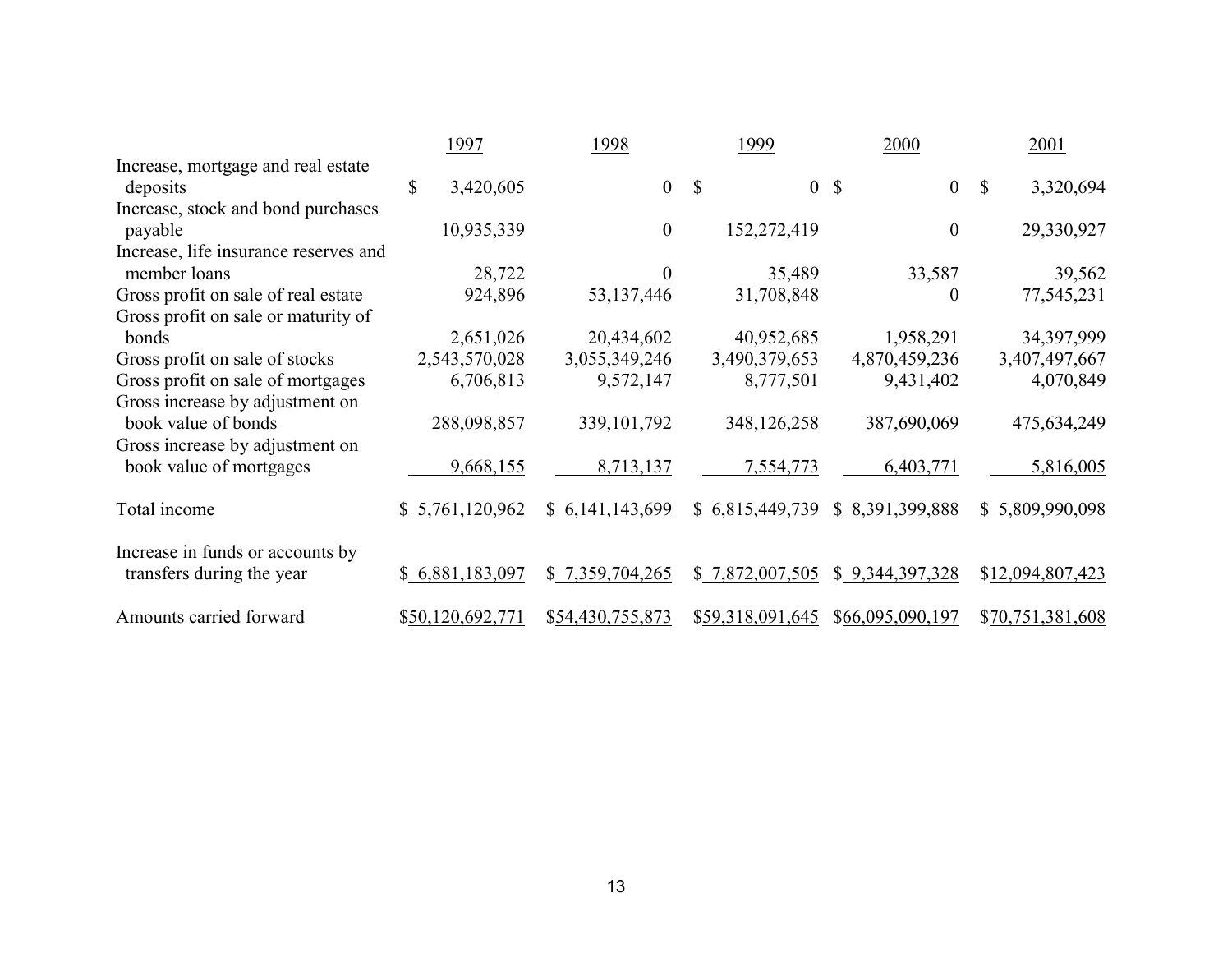## FISCAL YEARS ENDED JUNE 30,

|                                                   | 1997             | 1998            | 1999            | 2000        | 2001                             |
|---------------------------------------------------|------------------|-----------------|-----------------|-------------|----------------------------------|
| Disbursements:                                    |                  |                 |                 |             |                                  |
| Payments on account of retirements:               |                  |                 |                 |             |                                  |
| Annual or other periodic payments \$1,766,103,968 |                  | \$1,922,127,411 | \$2,108,538,463 |             | $$2,306,168,122 \$2,590,209,204$ |
| Lump sum payments on account of                   |                  |                 |                 |             |                                  |
| death after retirement                            | 28,418,882       | 29,980,973      | 26,053,361      | 32,969,302  | 29,795,436                       |
| Supplemental                                      | 77,985,476       | 71,015,777      | 103,700,595     | 104,460,383 | 243,926,441                      |
| Payments on account of death from                 |                  |                 |                 |             |                                  |
| ordinary causes before retirement                 | 25,770,895       | 24,624,433      | 24,539,070      | 34,725,986  | 25,843,790                       |
| Payments on account of resignation                | 12,683,808       | 12,460,937      | 9,662,135       | 21,835,492  | 6,092,859                        |
| Payments on account of excess                     |                  |                 |                 |             |                                  |
| contributions                                     | 21,813,897       | 14,474,004      | 15,852,323      | 13,897,018  | 16,513,231                       |
| Loan closeouts                                    | 5,056,969        | 3,521,780       | 3,126,554       | 3,062,703   | 4,018,077                        |
| Reserves to other systems                         | 11,141,861       | 11,203,346      | 9,125,435       | 2,048,462   | 10,024,640                       |
| Refund of abandoned funds                         | 1,666            | 2,212           | 227,865         | 562,774     | 526,068                          |
| Administrative expenses                           | 25,663,098       | 23, 311, 538    | 27,615,483      | 28,584,231  | 30,221,505                       |
| Interest and fees, mortgage on                    |                  |                 |                 |             |                                  |
| System headquarters                               | 413,475          | 295,325         | 165,519         | $\Omega$    | $\boldsymbol{0}$                 |
| Interest paid on beneficiary savings              |                  |                 |                 |             |                                  |
| account                                           | 19,007           | 26,945          | 35,570          | 37,886      | 47,034                           |
| Interest paid on death benefits                   | 136,832          | 224,890         | 117,411         | 138,237     | 239,710                          |
| Interest paid on FHA escrows                      | 8,875            | 4,691           | 3,072           | $\theta$    | 7,114                            |
| Investment management fees                        | 28,674,765       | 32,682,118      | 38,516,115      | 50,178,642  | 55,305,319                       |
| Real estate advisory fees                         | 7,029,955        | 7,168,658       | 11,000,900      | 15,053,721  | 24,005,535                       |
| Fair rental value, occupant own                   |                  |                 |                 |             |                                  |
| building                                          | 2,368,130        | 2,368,130       | 2,368,130       | 2,368,130   | 2,368,130                        |
| Decrease, unapplied receipts                      | 1,678,577        | 1,905,179       | 0               | 2,497,032   | 1,062,456                        |
| Decrease, mortgage and real estate                |                  |                 |                 |             |                                  |
| deposits                                          | $\boldsymbol{0}$ | 4,556,019       | 1,370,141       | 1,770,060   | $\boldsymbol{0}$                 |
| Decrease, other liabilities                       | $\boldsymbol{0}$ | 1,268,770       | $\Omega$        |             | $\boldsymbol{0}$                 |
| Decrease, accrued expenses                        | $\boldsymbol{0}$ | 1,232,718       | $\theta$        | 0           | $\boldsymbol{0}$                 |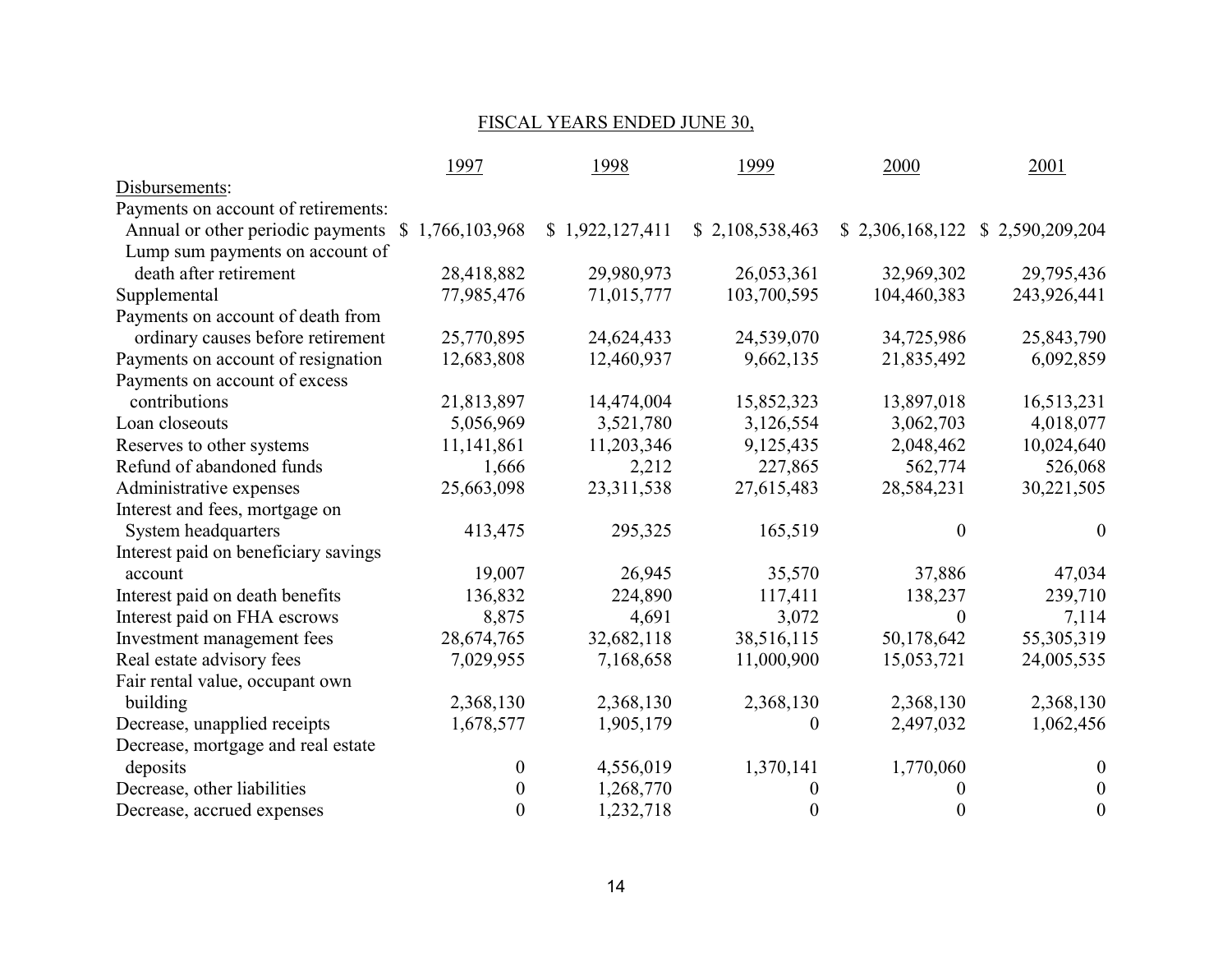|                                               | 1997             | 1998                   | 1999                   | 2000                           | 2001                              |
|-----------------------------------------------|------------------|------------------------|------------------------|--------------------------------|-----------------------------------|
| Decrease, beneficiary savings                 |                  |                        |                        |                                |                                   |
| account                                       | \$<br>$\theta$   | 82,868<br><sup>S</sup> | $\mathbb{S}$<br>78,510 | $\mathbb{S}$<br>$\overline{0}$ | <sup>\$</sup><br>$\theta$         |
| Other expenses                                | 305,318          | 48,403                 | 255,445                | 243,730                        | 513,357                           |
| Decrease, life insurance reserves             |                  |                        |                        |                                |                                   |
| and member loans                              | $\boldsymbol{0}$ | 4,701                  | $\boldsymbol{0}$       | $\theta$                       | $\theta$                          |
| Decrease, stock and bond purchases            |                  |                        |                        |                                |                                   |
| payable                                       | $\Omega$         | 56,013,031             | $\boldsymbol{0}$       | 195,334,816                    | $\theta$                          |
| Gross loss on sale of real estate             | 389,659          | $\theta$               | $\overline{0}$         | 3,173,516                      | $\Omega$                          |
| Gross loss on sale or maturity of             |                  |                        |                        |                                |                                   |
| bonds                                         | 396,605          | 807,534                | 195,845                | 48,290                         |                                   |
| Gross loss on sale of stocks                  | 293,055,821      | 216,426,930            | 703,986,914            | 1,084,879,553                  | 1,063,340,469                     |
| Gross decrease by adjustment in               |                  |                        |                        |                                |                                   |
| book value of bonds                           | 484,226          | 673,421                | 256,303                | 70,696                         | 99,528                            |
| Gross decrease by adjustment in               |                  |                        |                        |                                |                                   |
| book value of stocks                          | $\boldsymbol{0}$ | $\overline{0}$         | $\boldsymbol{0}$       | $\boldsymbol{0}$               | 6,259,956                         |
| Gross decrease by adjustment in               |                  |                        |                        |                                |                                   |
| book value of mortgages                       | $\theta$         | 1,904,465              | $\theta$               | $\theta$                       | $\Omega$                          |
| Total disbursements                           | \$2,309,601,765  | \$2,440,417,207        | \$3,086,791,159        |                                | \$ 3,904,108,782 \$ 4,110,419,859 |
|                                               |                  |                        |                        |                                |                                   |
| Decrease in funds or accounts by<br>transfers | 6,881,183,097    | 7,359,704,265          | 7,872,007,505          | 9,344,397,328                  | 12,094,807,423                    |
| Sum of disbursements and decrease             |                  |                        |                        |                                |                                   |
| by transfers                                  | \$9,190,784,862  | \$9,800,121,472        | \$10,958,798,664       | \$13,248,506,110               | \$16,205,227,282                  |
|                                               |                  |                        |                        |                                |                                   |
| Ledger assets at end of year                  | \$40,929,907,909 | \$44,630,634,401       | \$48,359,292,981       |                                | \$52,846,584,087 \$54,546,154,326 |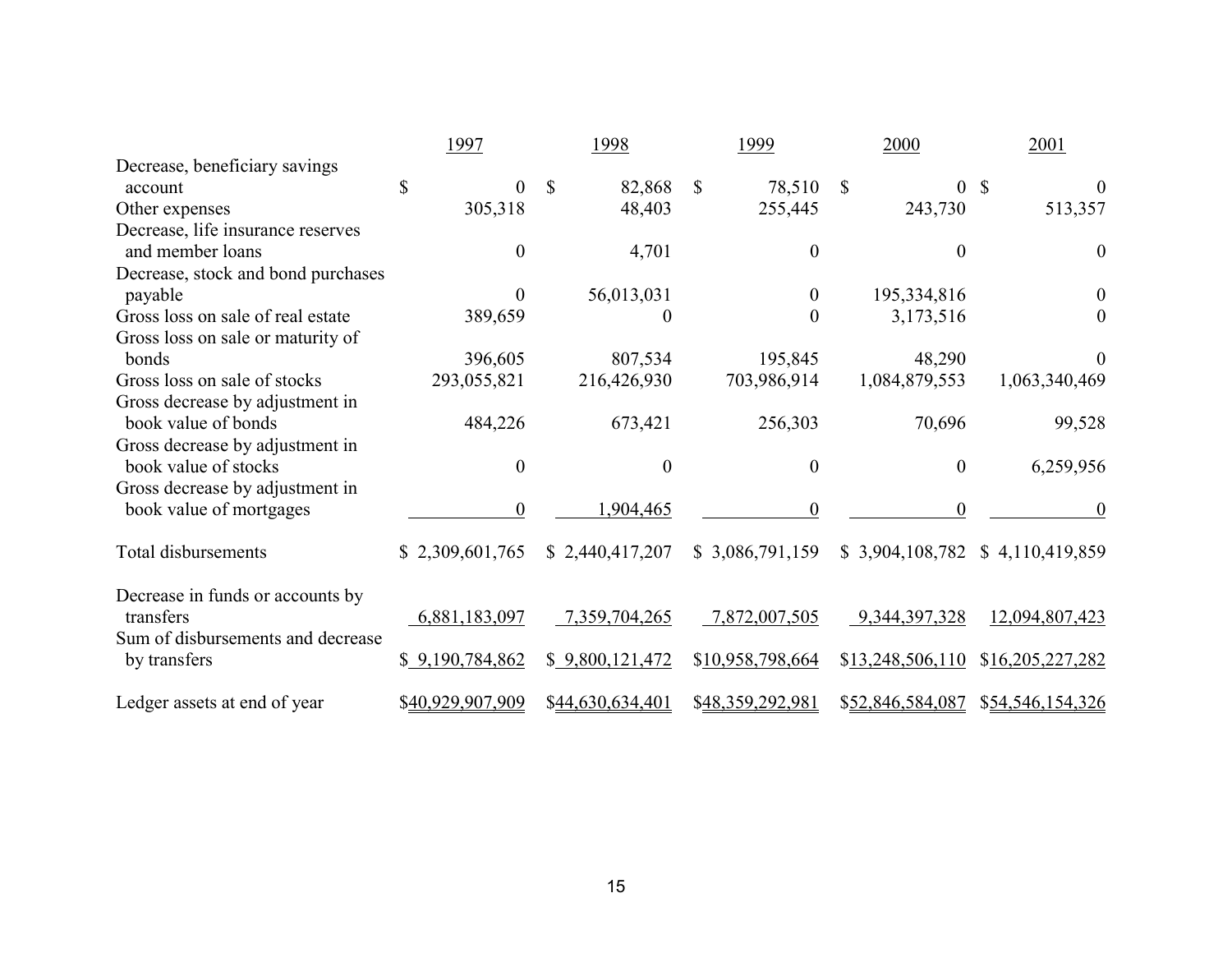## 6. TREATMENT OF MEMBERS

The examiner reviewed a sample of various types of retirement benefits to members and beneficiaries. The examiner also reviewed the various controls involved, checked the accuracy of the computations and traced the accounting data to the books of account.

Based upon the sample reviewed, no significant findings were noted.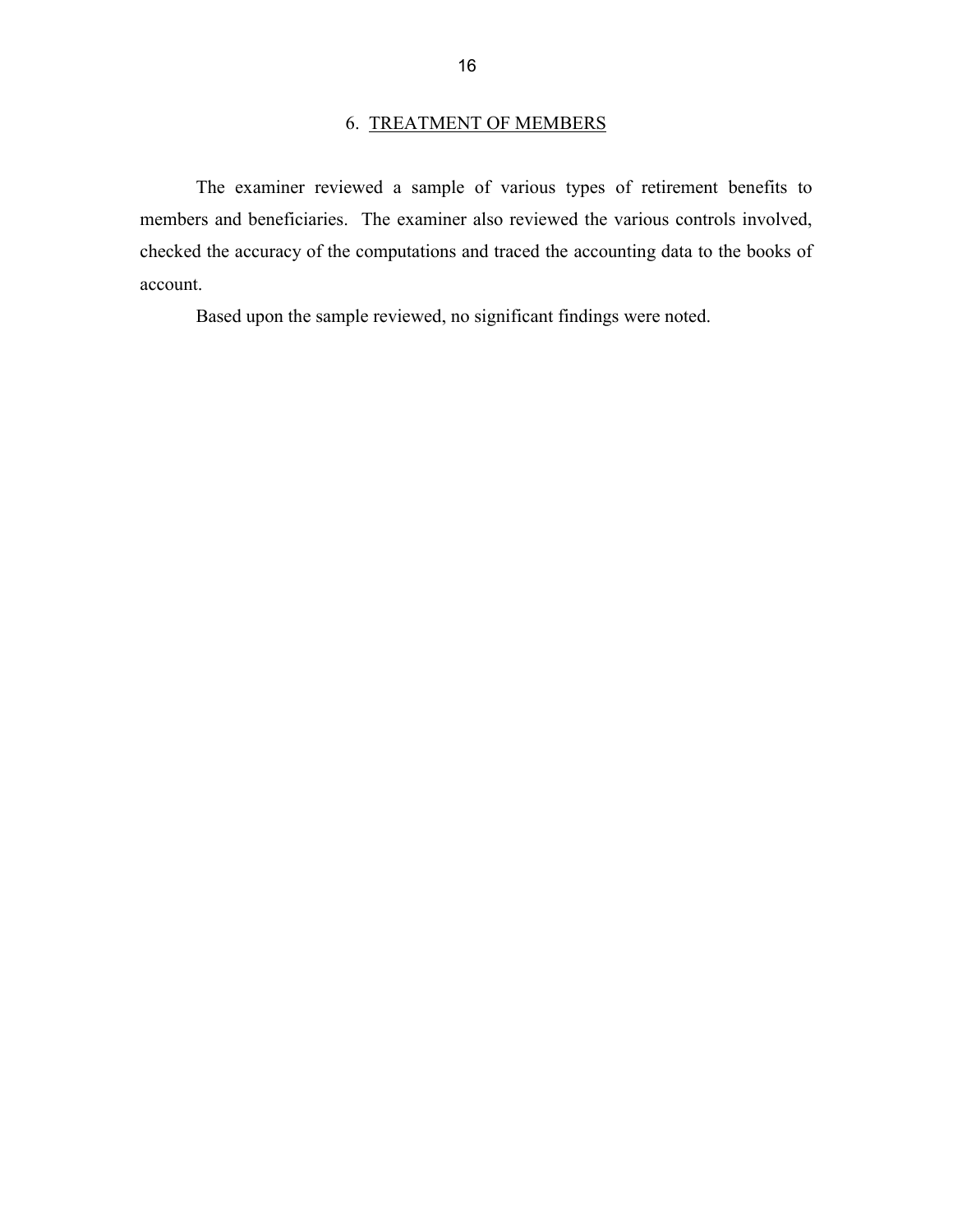#### 7. SCHEDULE D

A review of Schedule D of the annual statement revealed some omissions on the part of the System in completing the statement. In Part 1 of Schedule D, the System omitted information required, namely the acquisition date and the weighted purchase yield of each of its bond investments. The System omitted such information from the annual statement commencing with the 1999 statement.

The examiner recommends that for future annual statements the System include in Part 1 of Schedule D of the annual statement information regarding the date on which its bond investments were acquired and the weighted purchase yield on the bonds.

The examiner's review of Schedule D also noted the System completely omitted filing Part 5 of Schedule D commencing with the 2001 annual statement. Part 5 discloses information pertaining to investments that that were purchased and completely disposed of during the year.

The examiner recommends that for future annual statements the System complete and file Part 5 of Schedule D of the annual statement.

Commencing with the 2001 annual statement, the System reported the book value of its investment in international equities at cost. Previously, it had incorrectly been using the equity method to report the value of these equities, with the difference between the market value of these securities and the recorded book value reported as a separate annual statement line amount. The result of changing the reported value of its investment in international equities to the cost method was the book value of its investment in international equities decreased by \$1,270,533,893 in 2001. Conversely, the change caused the annual statement line for international equity appreciation to be increased by the identical amount. A reporting error in the book value of its investment in international equities potentially affects the determination of whether such investment exceeds the limitation prescribed by the education law. However, our review indicated that the reporting error did not result in the System exceeding the investment limitation during any year in the examination period.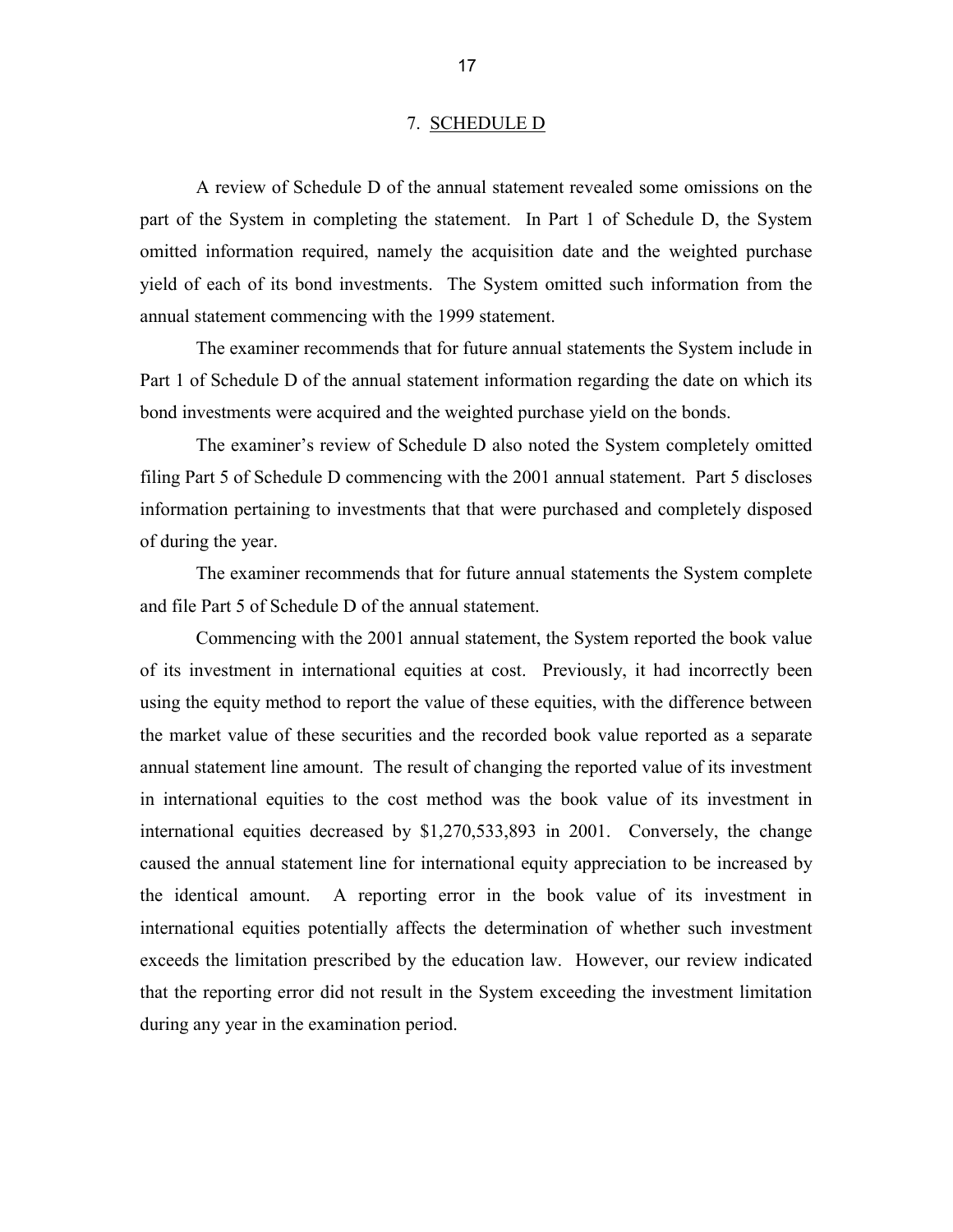#### 8. PRIOR REPORT SUMMARY AND CONCLUSIONS

Following are the recommendations contained in the prior report on examination and the subsequent actions taken by the System in response to each recommendation:

#### Item Description

A The examiner recommended that the System submit all rate changes of interest paid on member benefits to the Retirement Board prior to their adoption.

> A review of rate changes and rates utilized during the examination indicated that the System is following this recommendation and has made a formal board resolution setting the most current rate.

B The examiner recommended that the System maintain a consistent approach with regard to notifying members who are due refunds. The examiner also recommended that the System indicate in the files all attempts of notification and note in cases when an outside servicer is utilized to locate members.

> A review of a sample of members due refunds indicated that the System has implemented the above recommendations.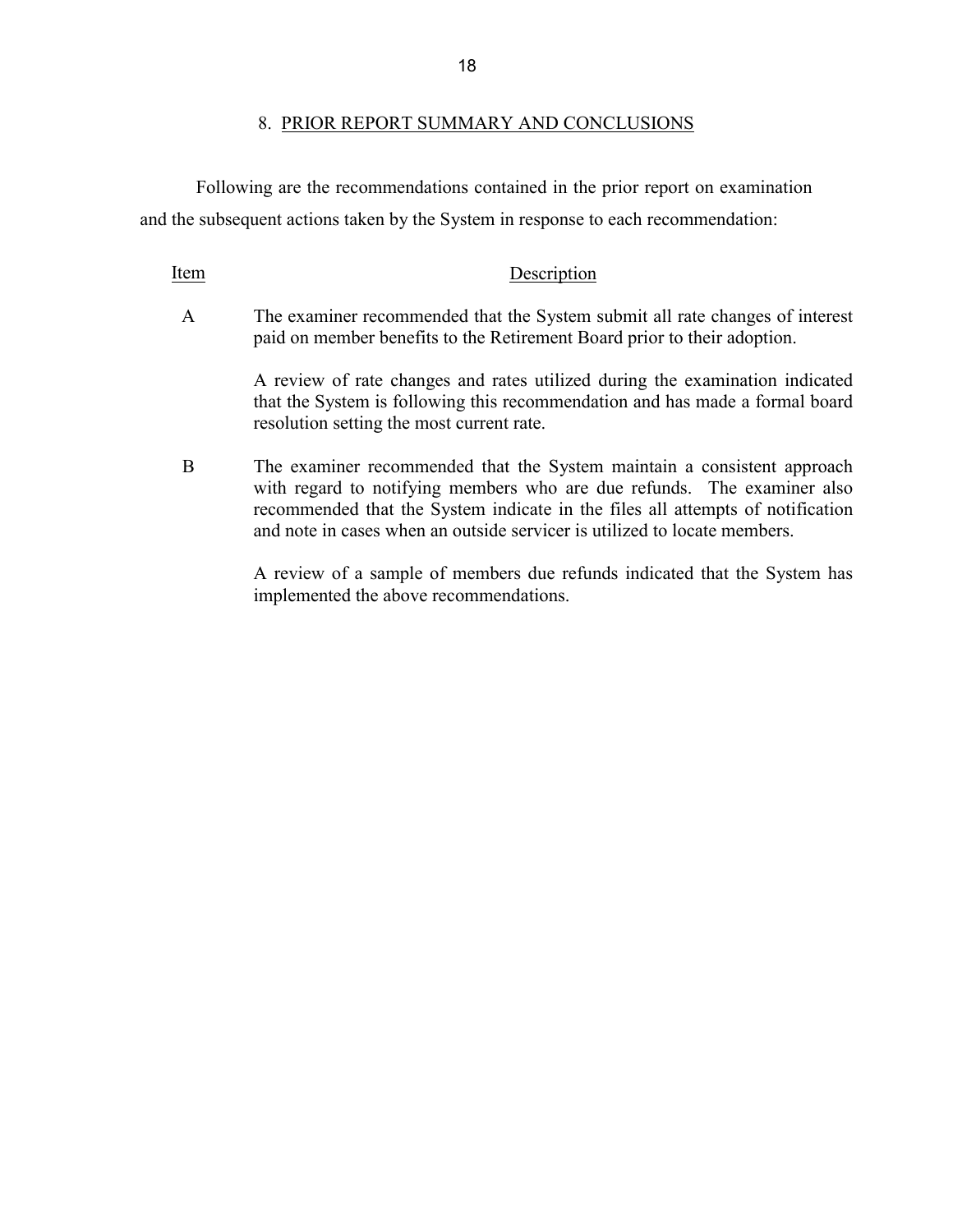#### 9. SUMMARY AND CONCLUSIONS

Following are the recommendations and the comment contained in this report:

| Item         | Description                                                                                                                                                                                                                                                    | Page No. |
|--------------|----------------------------------------------------------------------------------------------------------------------------------------------------------------------------------------------------------------------------------------------------------------|----------|
| $\mathsf{A}$ | The examiner recommends that for future annual statements the System<br>include in Part 1 of Schedule D of the annual statement information<br>regarding the date on which its bond investments were acquired and the<br>weighted purchase yield on the bonds. | 17       |
| B            | The examiner recommends that for future annual statements the System<br>complete and file Part 5 of Schedule D of the annual statement.                                                                                                                        | 17       |
|              | Commencing with the 2001 annual statement, the System reported the<br>book value of its investment in international equities at cost.                                                                                                                          | 17       |

#### ACTUARIAL COMMENTS

Following are the comments contained in the actuary's report:

#### Item Description

- A The five years of this examination period have seen normal contribution rates (which is the rate used for most of the benefits) of 0%, and total employer contribution rates (including group life, expenses, et al.) declining to .36% because the investment performance has significantly exceeded the assumed 8% return over several years. However, the investment performance has declined significantly in the last two years of the examination period, to reach a negative rate of return in the last year. As a consequence, increased employer contributions are almost certain to be required soon.
- B The current market turndown has resulted in many stocks in the System's portfolio to have market values significantly less than the cost of these stocks. However, 1319 of the 2000 stocks have market values that exceeded their cost and 454 stocks had market values that exceeded two times their cost. The aggregate result of the entire equity portion of the fund is part of the total fund performance shown in section 7 of the actuarial report, where the most recent year showed a loss, but the past ten-year period still had a substantial gain, with a return of over 12%.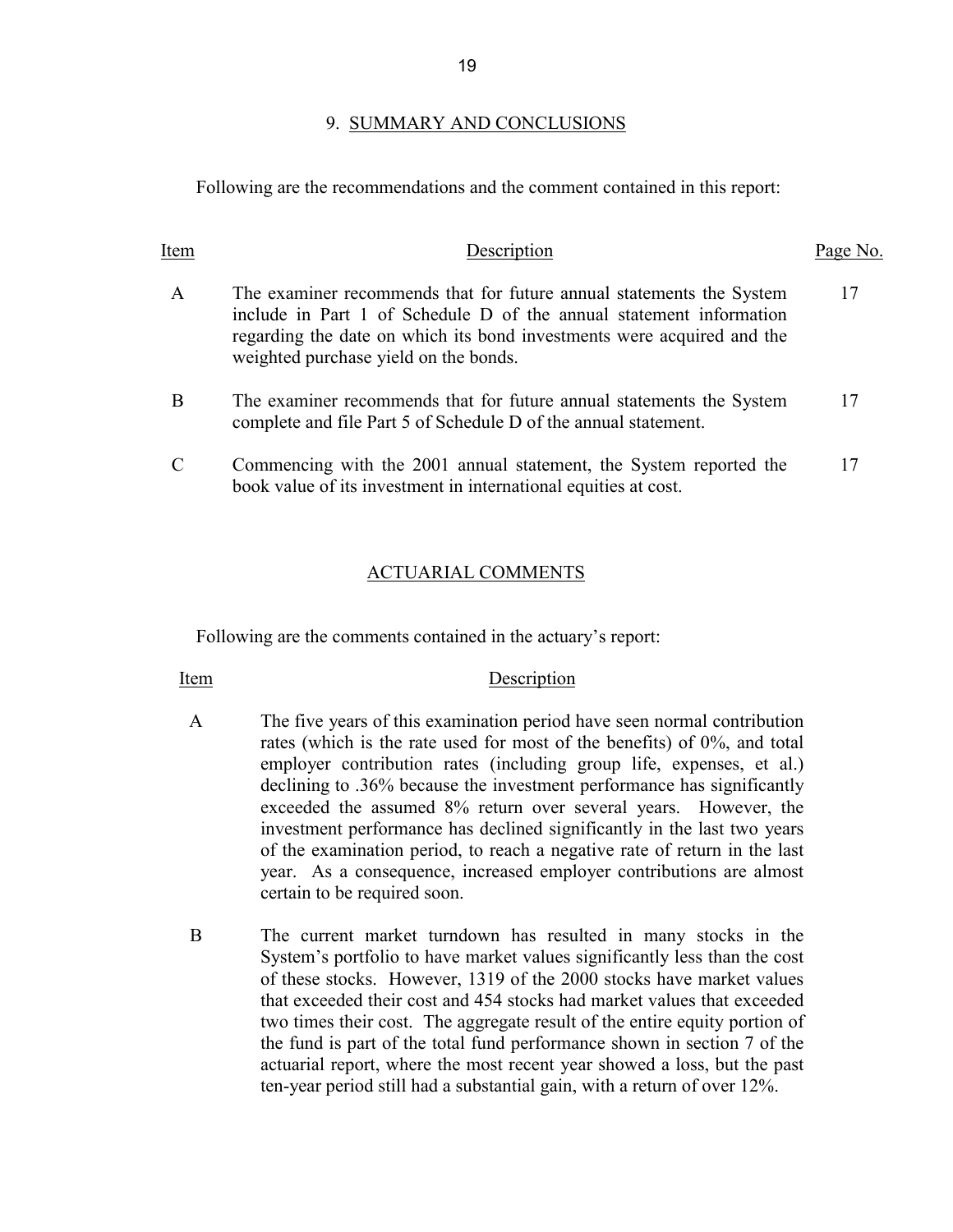Respectfully submitted,

David Hee

Associate Insurance Examiner

**STATE OF NEW YORK**  $\lambda$  $)$  SS: COUNTY OF NEW YORK  $\, )$ 

DAVID HEE, being duly sworn, deposes and says that the foregoing report, subscribed by him, is true to the best of his knowledge and belief.

vil Dee

David

Subscribed and sworn to before me

this 6th day of December, 2002.

DANIEL J. GUMAER<br>Notary Public, State of New York<br>No. 01 GU6058535<br>Qualified in Suffolk County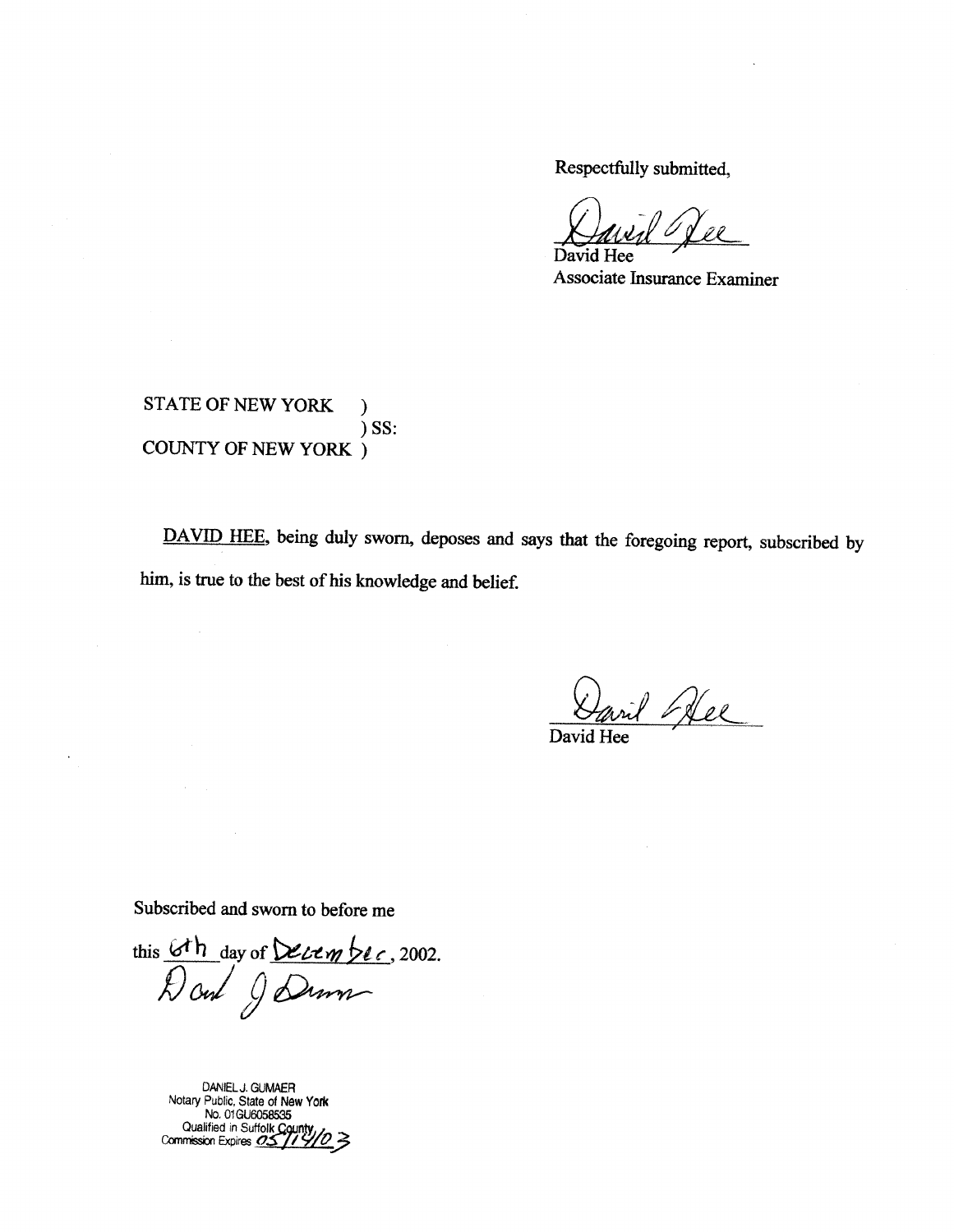APPOINTMENT NO. 21841

## **STATE OF NEW YORK**

# **INSURANCE DEPARTMENT**

I, GREGORY V. SERIO Superintendent of Insurance of the State of New

York, pursuant to the provisions of the Insurance Law, do hereby appoint:

## **DAVID HEE**

as a proper person to examine into the affairs of the

# **NEW YORK STATE TEACHERS' RETIREMENT SYSTEM**

and to make a report to me in writing of the condition of the said

### **SYSTEM**

with such other information as he shall deem requisite.

In Witness Whereof, I have hereunto subscribed by name and affixed the official Seal of the Department at the City of New York

this 4th day of March , 2002

**GREGORY YZ SERIO** Superintenden of Insurance erintendent

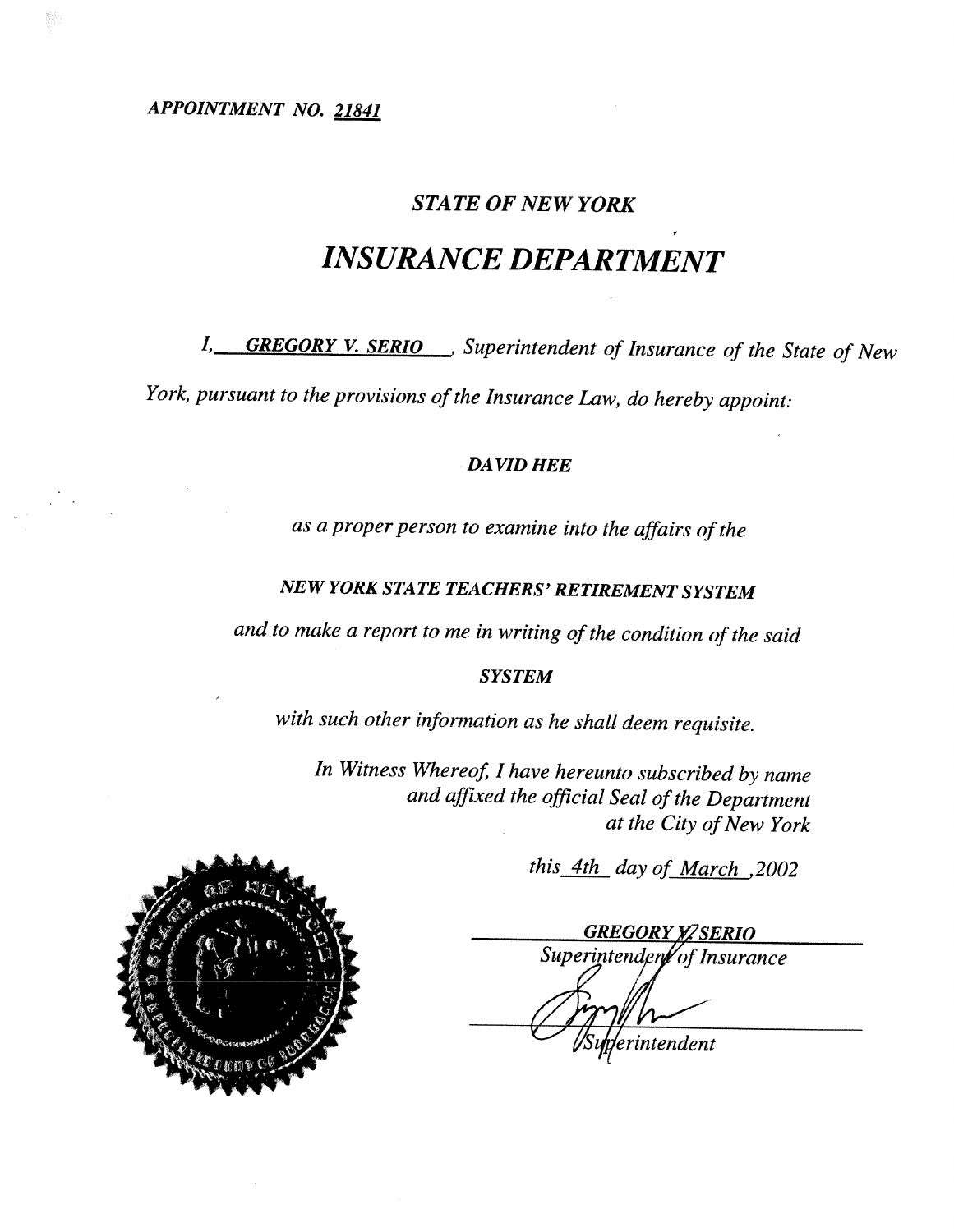New York State Teachers' Retirement System

Report of the Examining Actuary Michael J. Lambert

Examination as of June 30, 2001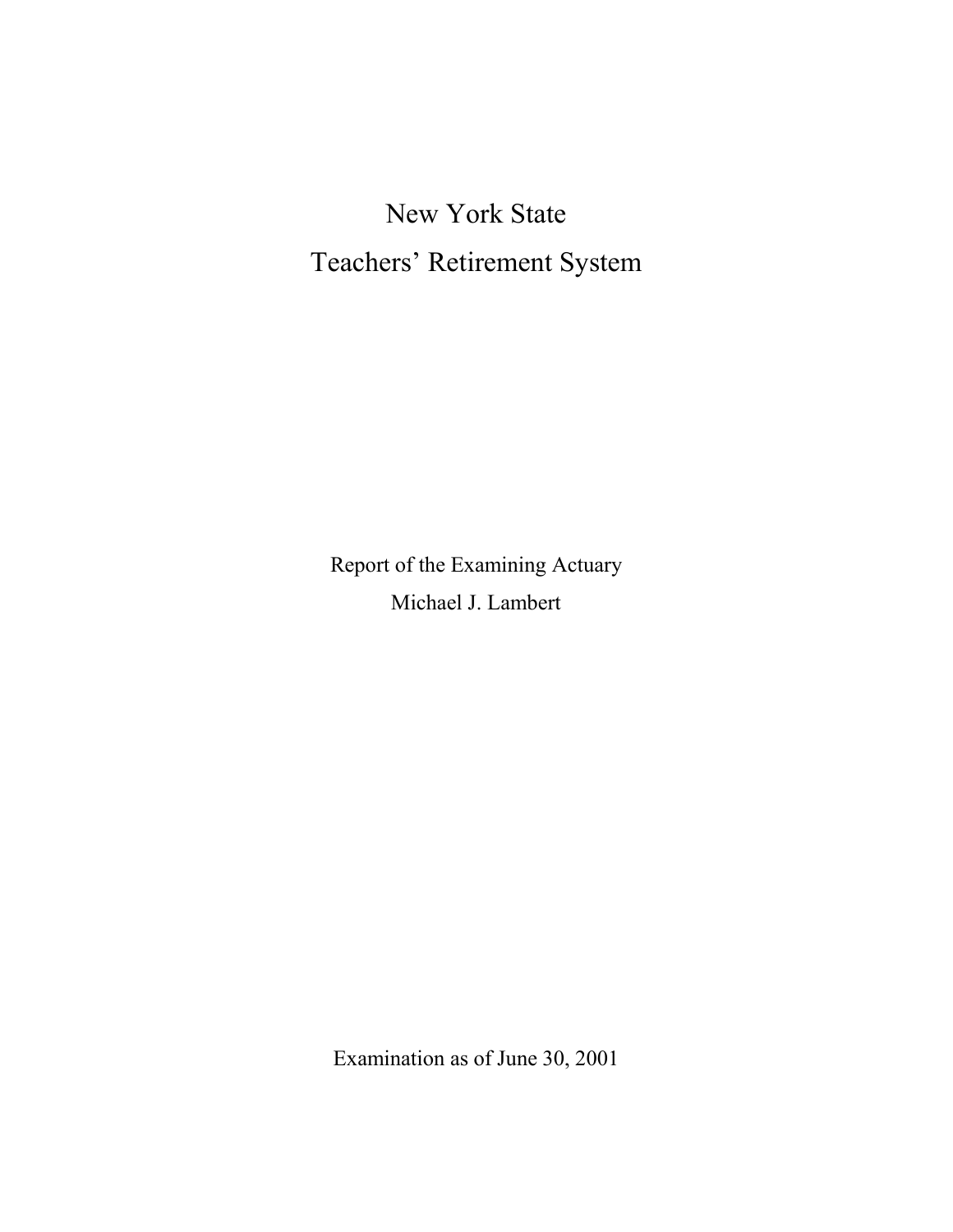# Table of Contents

|    | 1. Liabilities in annual statement                                   | $\mathbf{1}$ |
|----|----------------------------------------------------------------------|--------------|
| 2. | Actuarial cost method and employer contributions                     | 3            |
|    | 3. Liabilities in actuarial valuation report and in annual statement | 7            |
| 4. | Actuarial asset valuation method                                     | 9            |
| 5. | Funding ratios                                                       | 12           |
|    | 6. Unfunded accrued liability                                        | 14           |
| 7. | Gain and loss                                                        | 18           |
| 8. | Actuarial assumptions                                                | 20           |
| 9  | Comments                                                             | 26           |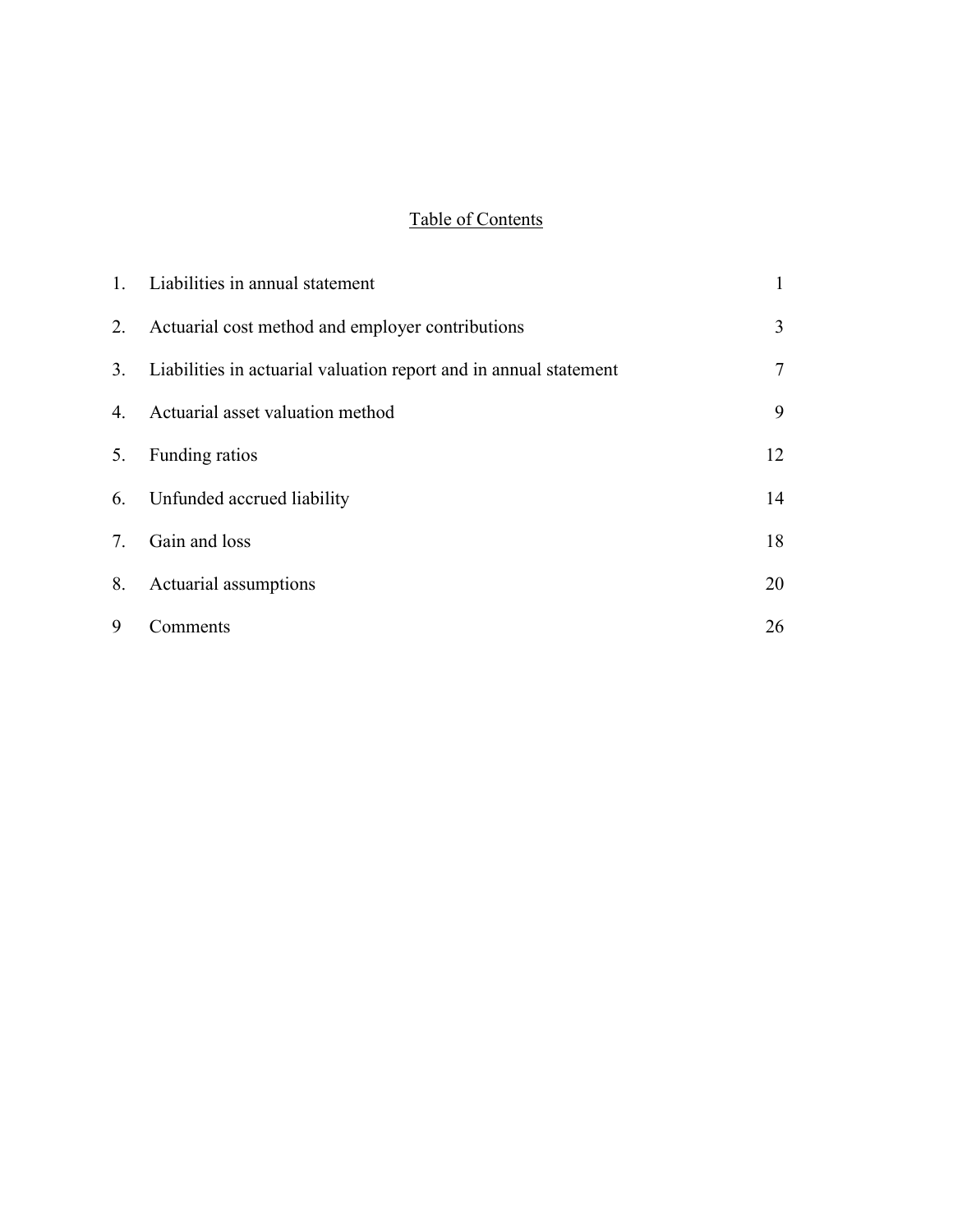## 1. Liabilities in Annual Statement

Shown below are the plan liabilities as reported in the System's annual statements for the five years under review. These liabilities are somewhat different from the liabilities used for developing plan contribution requirements, as described later in this report. Amounts shown are in millions of dollars.

| Year Ending June 30                    | 1997             | 1998             | 1999             | 2000               | 2001             |
|----------------------------------------|------------------|------------------|------------------|--------------------|------------------|
| Accumulated contributions of           |                  |                  |                  |                    |                  |
| members                                | 151              | 135              | 117              | 103                | 84               |
| Present value of benefits              |                  |                  |                  |                    |                  |
| ("PVB") for members now                |                  |                  |                  |                    |                  |
| in pay status:                         |                  |                  |                  |                    |                  |
| Service retirement                     | 15,755           | 17,139           | 18,753           | 20,862             | 23,655           |
| Ordinary disability                    | 149              | 161              | 174              | 185                | 199              |
| Accidental disability                  | 1                | 1                | $\overline{2}$   | $\overline{2}$     | $\overline{2}$   |
| Accidental death                       | $\Omega$         | $\theta$         | $\theta$         | $\theta$           | $\theta$         |
| Post retirement death >                |                  |                  |                  |                    |                  |
| 50,000                                 | $\boldsymbol{0}$ | $\boldsymbol{0}$ | 15               | 17                 | 20               |
| Beneficiary deceased                   |                  |                  |                  |                    |                  |
| active member                          | 11               | 12               | 12               | 12                 | 11               |
| Beneficiary deceased<br>retired member | 195              | 215              | 233              | 259                | 279              |
| Escalation                             | $\overline{3}$   | $\overline{4}$   | $\overline{4}$   | $\overline{4}$     | $\overline{4}$   |
|                                        |                  |                  | 604 <sup>a</sup> |                    |                  |
| Benefit increase                       |                  |                  |                  | 4,111 $^{\rm b}$   | $3,355^{b}$      |
| Total PVB in pay status                | 16,115           | 17,533           | 19,796           | 25,452             | 27,526           |
| PVB for those now in active            |                  |                  |                  |                    |                  |
| service:                               |                  |                  |                  |                    |                  |
| Service retirement                     | 33,518           | 35,101           | 35,849           | 38,092             | 38,978           |
| Ordinary disability                    | 192              | 194              | 197              | 178                | 181              |
| Accidental disability                  | $\theta$         | $\theta$         | $\boldsymbol{0}$ | $\theta$           | $\theta$         |
| Ordinary death                         | 554              | 555              | 863              | 550                | 586              |
| Accidental death                       | $\boldsymbol{0}$ | $\boldsymbol{0}$ | $\boldsymbol{0}$ | $\boldsymbol{0}$   | $\boldsymbol{0}$ |
| Deferred retirement                    | 1,850            | 1,928            | 1,995            | 1,881              | 1,934            |
| Withdrawal benefits                    | 117              | 88               | 99               | 104                | 119              |
| Benefit increase                       |                  |                  |                  | 1,468 <sup>b</sup> | $1,104^{b}$      |
| Total PVB in active status             | 36,232           | 37,867           | 39,002           | 42,273             | 42,902           |
| Less present value ("PV") of           |                  |                  |                  |                    |                  |
| prospective contributions              | 2,822            | 2,796            | 3,887            | 1,183              | 1,208            |
| Net reserves for active service        | 33,410           | 35,071           | 35,115           | 41,091             | 41,695           |
| Contingency reserves                   | 6,402            | 12,026           | 19,684           | 16,768             | 17,979           |
| Total net reserves                     | 56,077           | 64,765           | 74,712           | 83,414             | 87,285           |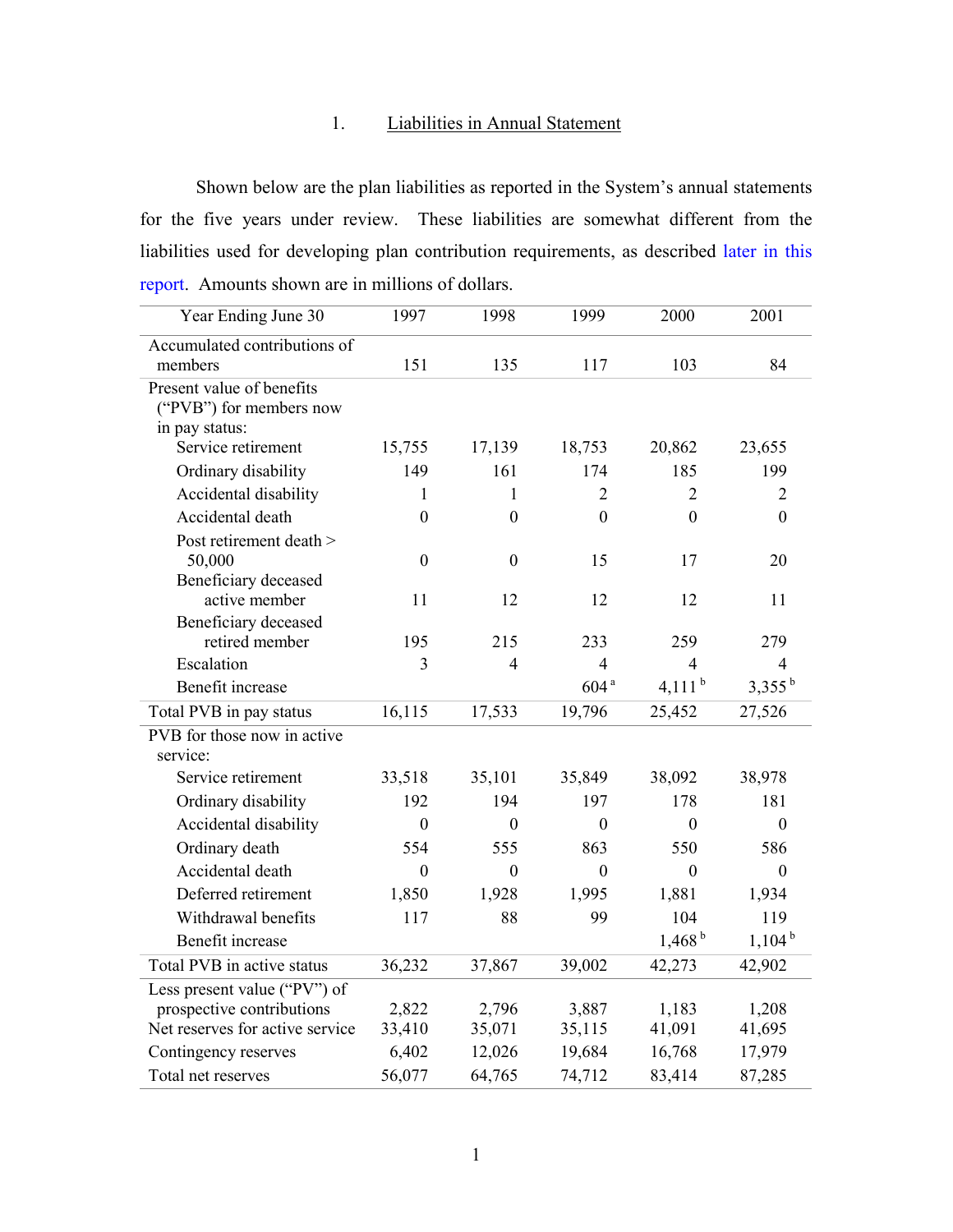| Year Ending June 30                                                                          | 1997   | 1998   | 1999     | 2000     | 2001     |
|----------------------------------------------------------------------------------------------|--------|--------|----------|----------|----------|
| Benefits due and unpaid                                                                      | 4      | 5      | 6        |          | 8        |
| Left to accumulate at interest                                                               | 0      |        | 0        | $\theta$ | $\theta$ |
| Expenses due and accrued                                                                     | 9      | 12     | 13       | 14       | 22       |
| Other liabilities                                                                            | 239    | 176    | 331      | 135      | 173      |
| Unappropriated expense fund                                                                  | 8      |        | 8        | 8        | 8        |
| Net reserves and liabilities                                                                 | 56,337 | 64,966 | 75,070   | 83,578   | 87,495   |
| Excess of admitted assets<br>over reserves and liabilities<br>Adjustment for actuarial asset |        |        | $\theta$ | 0        | 0        |
| value                                                                                        | 7,382  | 10,108 | 9,309    | 4,752    | (7,086)  |
| Total statement liabilities                                                                  | 63,719 | 75,074 | 84,379   | 88,330   | 80,409   |

<sup>a</sup> Supplementation

<sup>b</sup> Cost of living increases to retirees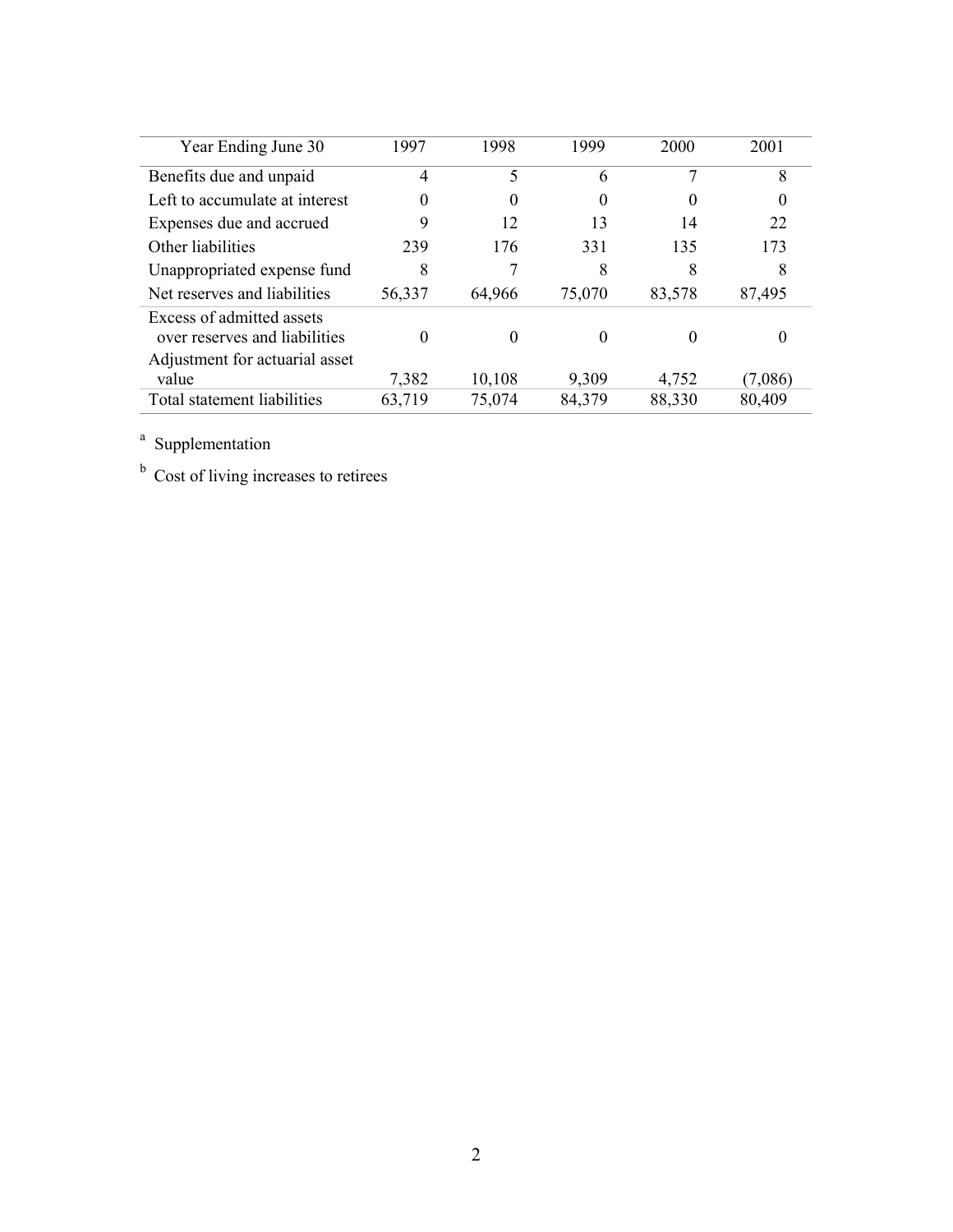## 2. Actuarial Cost Method and Employer Contributions

The ultimate cost of a defined benefit pension plan is the benefits paid. That cost is paid for by employer contributions, any employee contributions, and investment earnings. An actuarial cost method is the technique by which the amount of employer contributions is allocated to time periods.

Beginning with the 1995 fiscal year, the actuarial cost method used has been the Aggregate Cost Method. Under this method, the present value of future employer contributions is determined by subtracting the actuarial value of plan assets and the present value of future employee contributions from the present value of future plan benefits; i.e., PVFutureErCont = PVFutureBen – Assets – PVFutureEeCont. The resulting present value of future employer contributions is then 'spread' or allocated to plan years in the future in such a way that the employer contribution for each year is a constant percentage of expected payroll in that year. This is done by dividing the present value of future employer contributions by the present value of expected future payroll. The resulting percentage is called the 'normal cost rate' and is then multiplied by the payroll as of the valuation date to yield the amount of contribution to be made for a plan year; i.e.,

- NCRate = PVFutureErCont ÷ PVFuturePayroll
- ErCont = NCRate x Payroll

The normal cost rate ("NCRate") is the rate developed for most, but not all, of the benefits and expenses the plan will incur. Separate rates are developed for the following:

- Group Life, which is the first \$50,000 of active member death benefit;
- Excess Benefit Plan, which is retirement benefits paid in excess of the Internal Revenue Code Section 415 limits;
- Supplemental Benefits, which are ad-hoc cost-of-living increases for retirees; and
- Expenses, which are the estimated administrative expenses exclusive of investment expenses.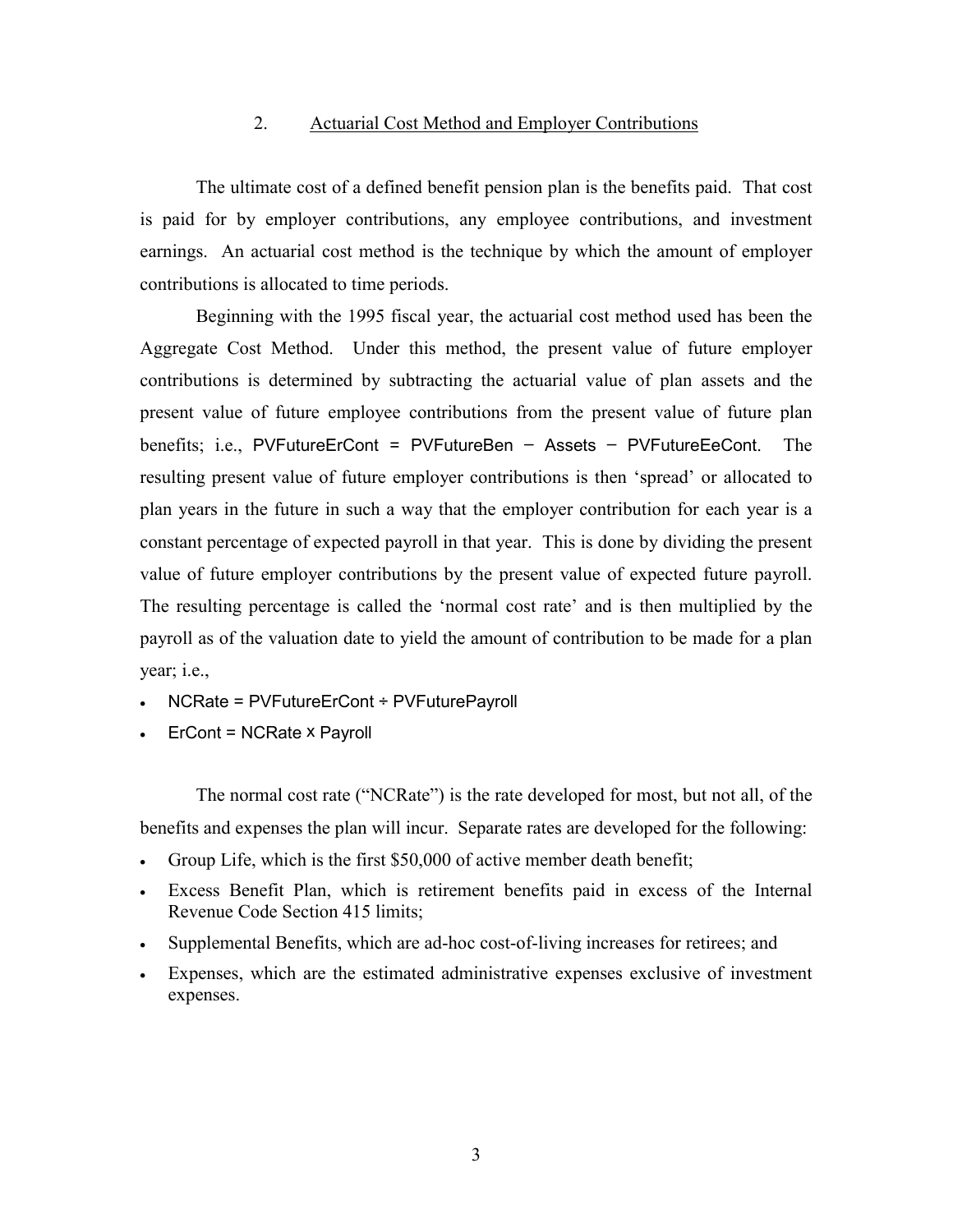The rates for the above separate items are calculated, essentially, on a one-year term basis; i.e., the expected payout for the following year is divided by the expected payroll base for the year.

Beginning with the 2000 fiscal year, the Supplemental Benefits were no longer determined separately and funded through a separate rate, but were included with the other plan benefits and funded through the normal cost rate. This change was due to Section 532-a(i) of the Education Law, added by Chapter 125 of the Laws of 2000.

The rate for the group life benefit, if calculated based on the normal one-year term basis as described above, would have decreased over the last several years from .13% to around .03%. However, the rate is being held constant at .13% in anticipation of rising payouts in the future.

The Excess Benefit Plan is permitted by Section 538 of the Education Law, which was added by Laws of 1998, Chapter 595. The System has obtained a determination letter from the IRS, indicating that this plan meets the IRS requirements for qualification.

The total Employer Rate is the sum of the normal cost rate and the separate rates described above. For the five years under review, the Employer Rate has been:

| As of June 30,           | 1997     | 1998     | 1999     | 2000     | 2001     |
|--------------------------|----------|----------|----------|----------|----------|
| Normal Cost Rate         | $0.00\%$ | $0.00\%$ | $0.00\%$ | $0.00\%$ | $0.00\%$ |
| Group Life Rate          | .13      | .13      | .13      | .13      | .13      |
| Excess Benefit Plan Rate | N/A      | N/A      | .01      | .01      | .00.     |
| Supplemental Rate        | 1.09     | 1.10     | .09      | N/A      | N/A      |
| <b>Expense Rate</b>      | .20      | .20      | .20      | .22      | .23      |
| <b>Employer Rate</b>     | $1.42\%$ | 1.43%    | 0.43%    | $0.36\%$ | $0.36\%$ |

The actuarial valuation, which is the process whereby the employer contribution is determined, is performed "as of" June 30, the last day of each fiscal year; i.e., the census data, plan provisions and asset values are determined as of the valuation date of June 30. However, the contribution payments based on that valuation date are made more than two years later. For example, for a valuation as of June 30, 2001:

(1) census data and asset values are not completely collected until November 2001;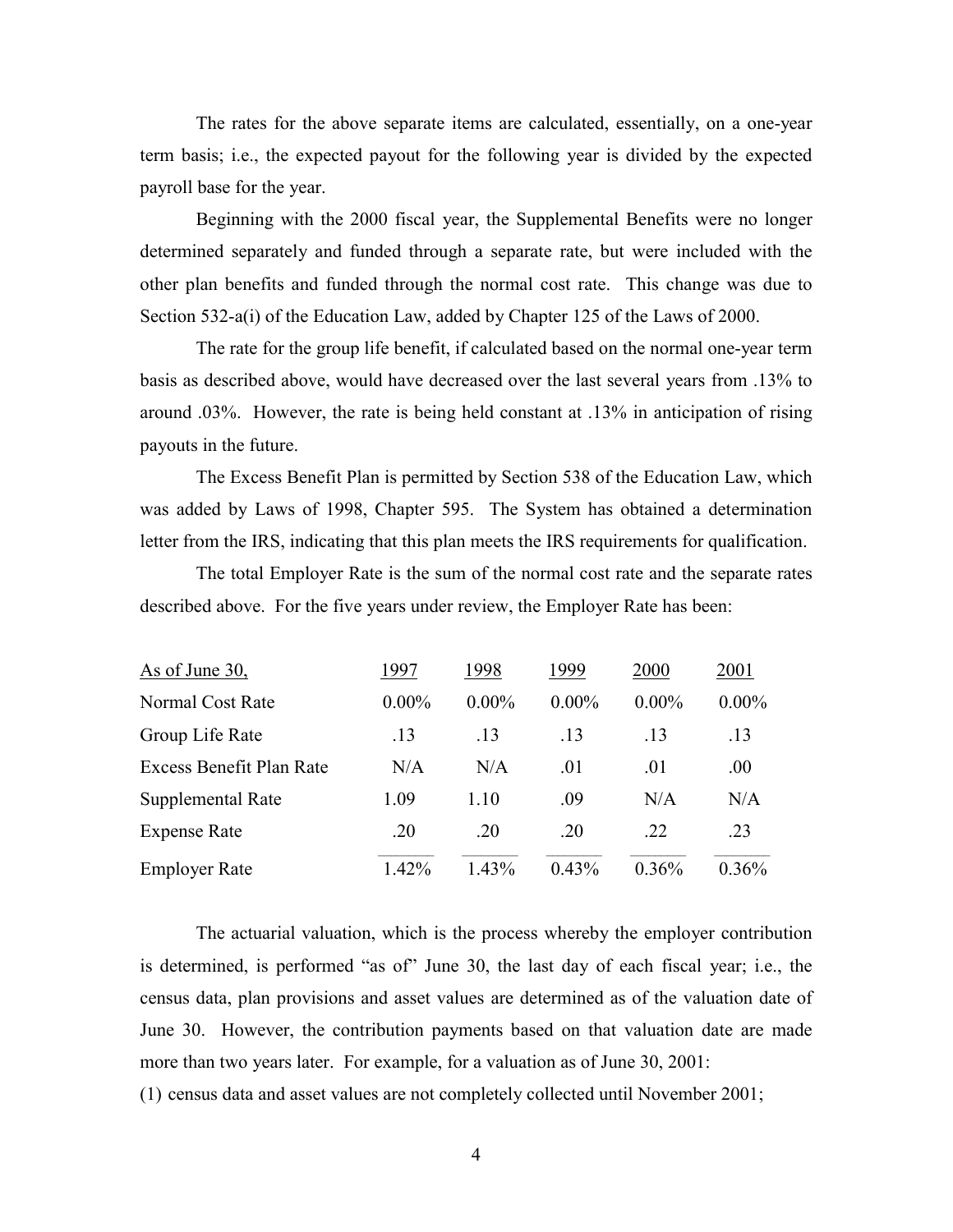- (2) valuation process, including the preliminary calculation of the employer contribution rate, is then completed by March 2002;
- (3) gain and loss analysis is completed during the second quarter of 2002;
- (4) the Legislature, which may enact legislation affecting the valuation, usually adjourns in or near June 2002;
- (5) contribution rate is presented to the Retirement Board at its next quarterly meeting in July 2002;
- (6) declared contribution rate will be "applied" to member salaries earned during the fiscal year beginning July 1, 2002 and ending June 30, 2003; and
- (7) contribution will be collected from the school districts beginning in August 2003.

As a result of the lag, the assets used in a valuation will recognize as receivables those employer contributions that were determined as of the previous two valuations but not yet collected.

The participants fall into one of four tiers, based on the date of initial participation, with successively decreasing benefit levels among the tiers. However, the plan provisions and benefit levels do not vary significantly among the tiers, and the valuation is run as a single group, with subtotals determined by tier.

As mentioned above, the normal cost rate is based on total plan liabilities and plan assets. Largely as a result of the significant increase in equity prices in the late 1990's, the assets held by the System have increased so that the calculated normal cost rate has been negative for each of the five years of the examination period. When the calculated normal cost rate is negative, it is then set to zero.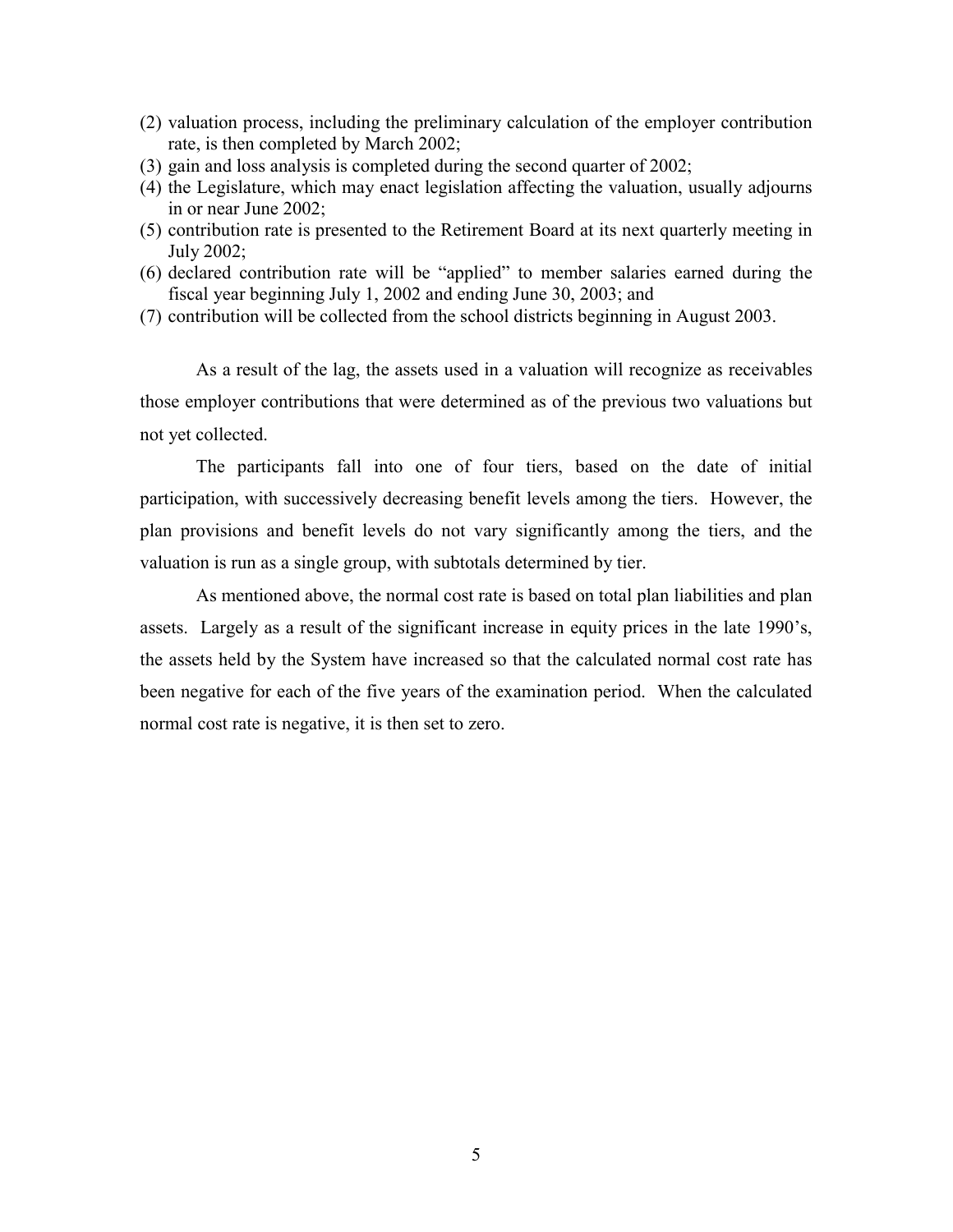|    |                                        |          |          | Valuation Date June 30, |                  |          |
|----|----------------------------------------|----------|----------|-------------------------|------------------|----------|
|    |                                        | 1997     | 1998     | 1999                    | 2000             | 2001     |
|    | <b>Present Value of Benefits</b>       |          |          |                         |                  |          |
|    | Actives                                | 35,950   | 37,545   | 42,157                  | 41,610           | 42,167   |
|    | Retirees                               | 16,115   | 17,533   | 23,265                  | 25,435           | 27,506   |
|    | Terminated vested                      | 429      | 454      | 540                     | 508              | 540      |
|    | TIAA <sup>a</sup> & misc.              | 10       | 11       | 12                      | 10               | 12       |
| 1  | <b>Total PVB</b>                       | 52,504   | 55,543   | 65,974                  | 67,563           | 70,225   |
| 2  | Actuarial value of assets              | 56,084   | 64,773   | 74,711                  | 83,404           | 87,270   |
| 3  | PV future employee                     |          |          |                         |                  |          |
|    | contributions                          | 2,214    | 2,422    | 537 <sup>b</sup>        | 589              | 667      |
| 4  | PV other receivables                   | 608      | 374      | 386                     | 338              | 267      |
| 5  | PV future normal cost                  |          |          |                         |                  |          |
|    | $1 - 2 - 3 - 4$                        | (6,402)  | (12,026) | (9,660)                 | (16,768)         | (17,979) |
| 6  | PV future compensation                 | 89,141   | 92,724   | 97,425                  | 82,682 $\degree$ | 88,454   |
| 7  | Normal cost rate <sup>d</sup>          |          |          |                         |                  |          |
|    | $5 \div 6$                             | $.00\%$  | $.00\%$  | $.00\%$                 | $.00\%$          | $.00\%$  |
| 8  | Group life rate                        | .13      | .13      | .13                     | .13              | .13      |
| 9  | Excess benefit plan rate               |          |          | .01                     | .01              | .00      |
| 10 | Supplemental rate                      | 1.09     | 1.10     | .09                     |                  |          |
| 11 | Expense rate                           | .20      | .20      | .20                     | .22              | .23      |
| 12 | Employer rate<br>$7 + 8 + 9 + 10 + 11$ | $1.42\%$ | 1.43%    | $.43\%$                 | .36%             | $.36\%$  |

## Calculation of Employer Contributions (\$000,000 omitted)

<sup>a</sup> Teachers Insurance and Annuity Association

<sup>b</sup> Significant decrease from the prior year value due to Chapter 126 of the Laws of 2000, which eliminated the requirement for participants with over ten years of service credit or membership to make their 3% contributions. This affected tier 3 and 4 members only, since tier 1 and 2 members were not required to make contributions.

<sup>c</sup> Decrease from the prior year value due to a change in actuarial assumptions, including assumed future salary increases, adopted by the Retirement Board effective June 30, 2000.

<sup>d</sup> If the calculated normal cost rate is less than zero, it is set equal to zero.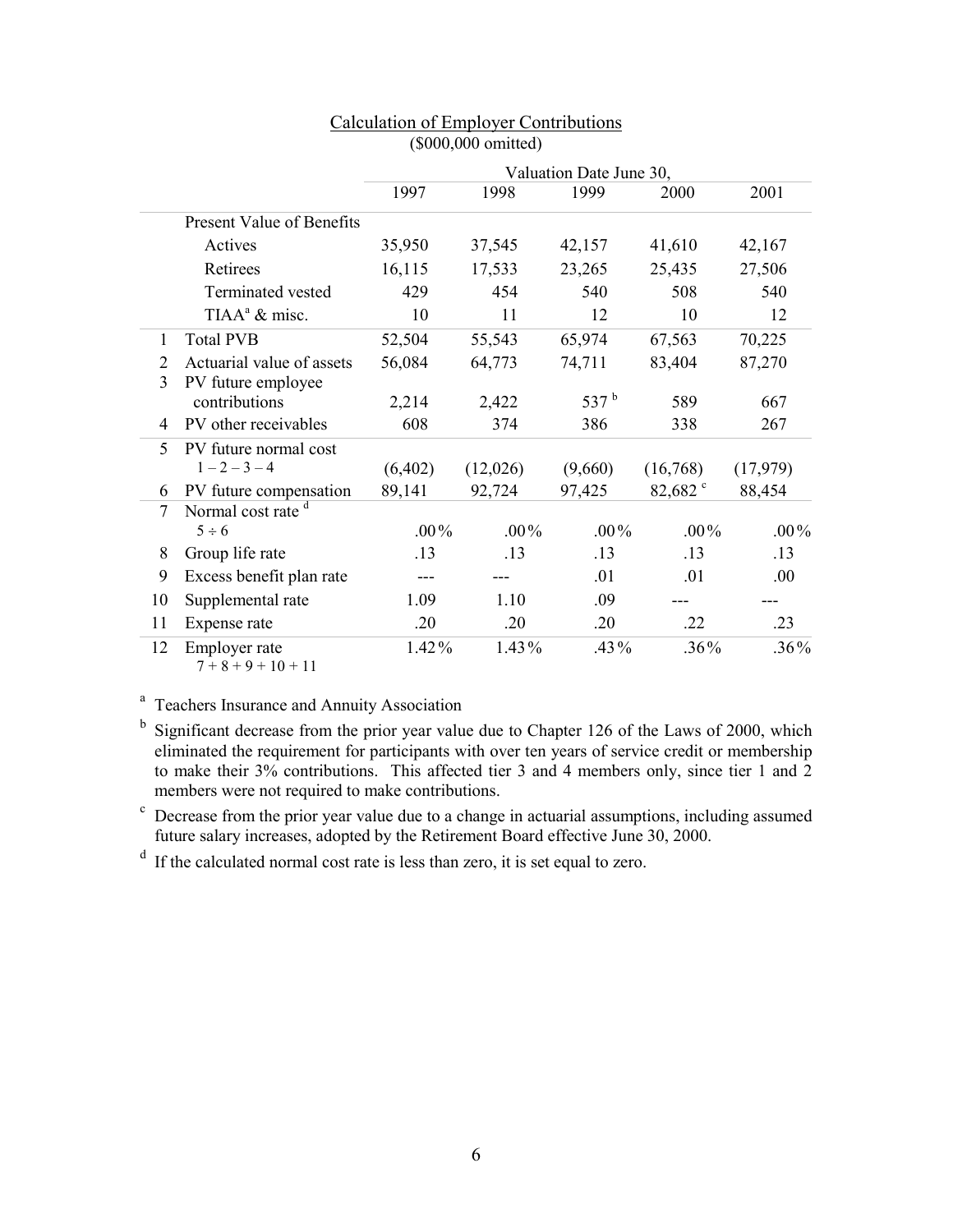#### 3. Liabilities in Actuarial Valuation Report and in Annual Statement

As mentioned in section 1 of this actuarial report, the grouping of liabilities reported in the System's annual statements is slightly different from the grouping used in the calculation of the employer contribution. The liabilities used for the determination of the Employer Rate are shown in the Actuarial Valuation Reports and are the present value, as of the valuation date, of benefits expected to be paid in the future to current plan participants. The table below shows the reconciliation of the components of liabilities shown on page 5 of the annual statements with the liabilities used to develop the Employer Rate.

|               |                                                 |        |        | (\$000,000 omitted) |        |        |
|---------------|-------------------------------------------------|--------|--------|---------------------|--------|--------|
|               |                                                 | 1997   | 1998   | 1999                | 2000   | 2001   |
| 1             | Accumulated<br>contributions of members         | 151    | 135    | 117                 | 103    | 84     |
| 2             | Retirees                                        | 16,115 | 17,533 | 19,796              | 25,452 | 27,526 |
| 3             | Actives                                         | 36,231 | 37,867 | 39,002              | 42,273 | 42,902 |
| 4             | Benefits due and unpaid                         | 4      | 5      | 6                   | 7      | 8      |
| $\mathcal{F}$ | Unclaimed non-member<br>funds                   | 3      | 3      | 3                   | 1      | 3      |
| 6             | <b>Total liabilities</b><br>$1 + 2 + 3 + 4 + 5$ | 52,504 | 55,543 | 58,924              | 67,836 | 70,523 |
| 7             | PV of death benefit<br>< \$50,000               |        |        | (308)               | (273)  | (298)  |
| 8             | Benefit improvements                            |        |        | 7,358               |        |        |
| 9             | Total PV of benefits<br>$6 + 7 + 8$             | 52,504 | 55,543 | 65,974              | 67,563 | 70,225 |

Lines 1 through 5 are amounts reported in the annual statements.

As mentioned in section 2 of this actuarial report, the cost of the group life insurance for the first \$50,000 of death benefit is calculated on a one-year term basis; the liability for that benefit is therefore not included in the liabilities used to determine the normal cost rate. The System recognized, beginning with the 1999 annual statement, that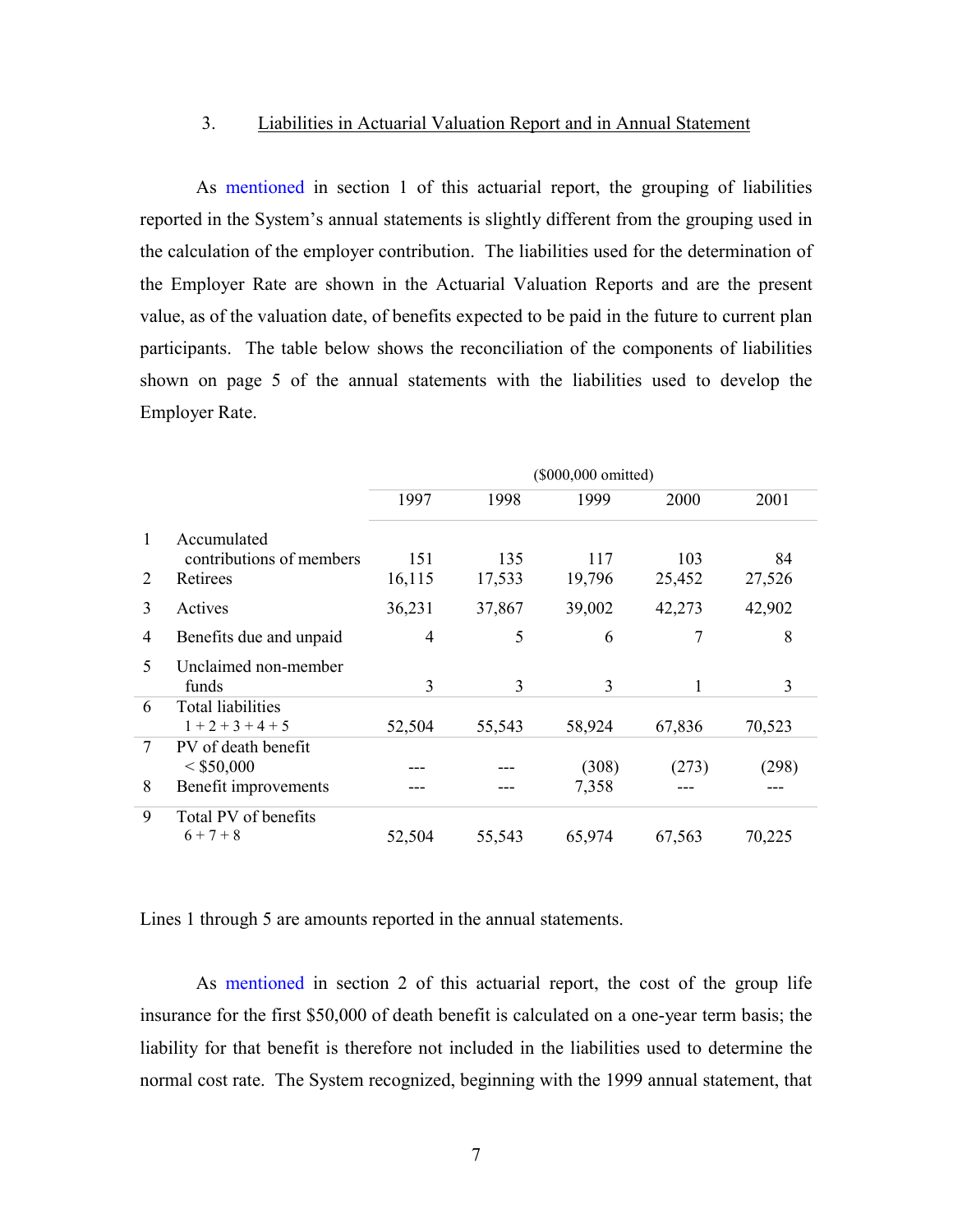because of the method of determining the cost for that life insurance benefit, the liability for that benefit was not included in the annual statement. Line 7 of the above table is the amount of liability that is included in the annual statement reflecting the first \$50,000 of life insurance benefit. Since that liability is not included in the liabilities used to determine the normal cost rate, as mentioned above, it is subtracted from the annual statement liabilities in the reconciliation above.

A significant amount of legislation that improved benefits was enacted in early 2000. Normally, the costs of the benefit improvements would have been initially recognized in the June 30, 2000 valuation, which would have been completed in early 2001. However, due to the magnitude of the additional liabilities, the cost of the benefit improvements was recognized a year earlier than usual, in the June 30, 1999 valuation, which was completed in early 2000. The 1999 annual statement did not reflect those liabilities, since it had been prepared and submitted earlier. Line 8 of the above table shows the total amount of liabilities due to these benefit improvements. The benefit improvements, which were enacted as part of the Laws of 2000, included the following:

| <b>Benefit</b>                                    | Chapter | Liability<br>(\$billion) |
|---------------------------------------------------|---------|--------------------------|
| Permanent COLA                                    | 125     | 47                       |
| Article 19 benefit enhancement                    | 126     | 13                       |
| Prior service credit                              | 552     | .6                       |
| Tier equity (Article 15 early retirement benefit) | 553     | .6                       |
| Other                                             |         | .2                       |
| Total                                             |         | 74                       |

Line 9 of the previous table is the total present value of benefits used in the valuation to calculate the normal cost rate, as shown in row 1 (Total PVB) of the table Calculation of Employer Contributions in the preceding section.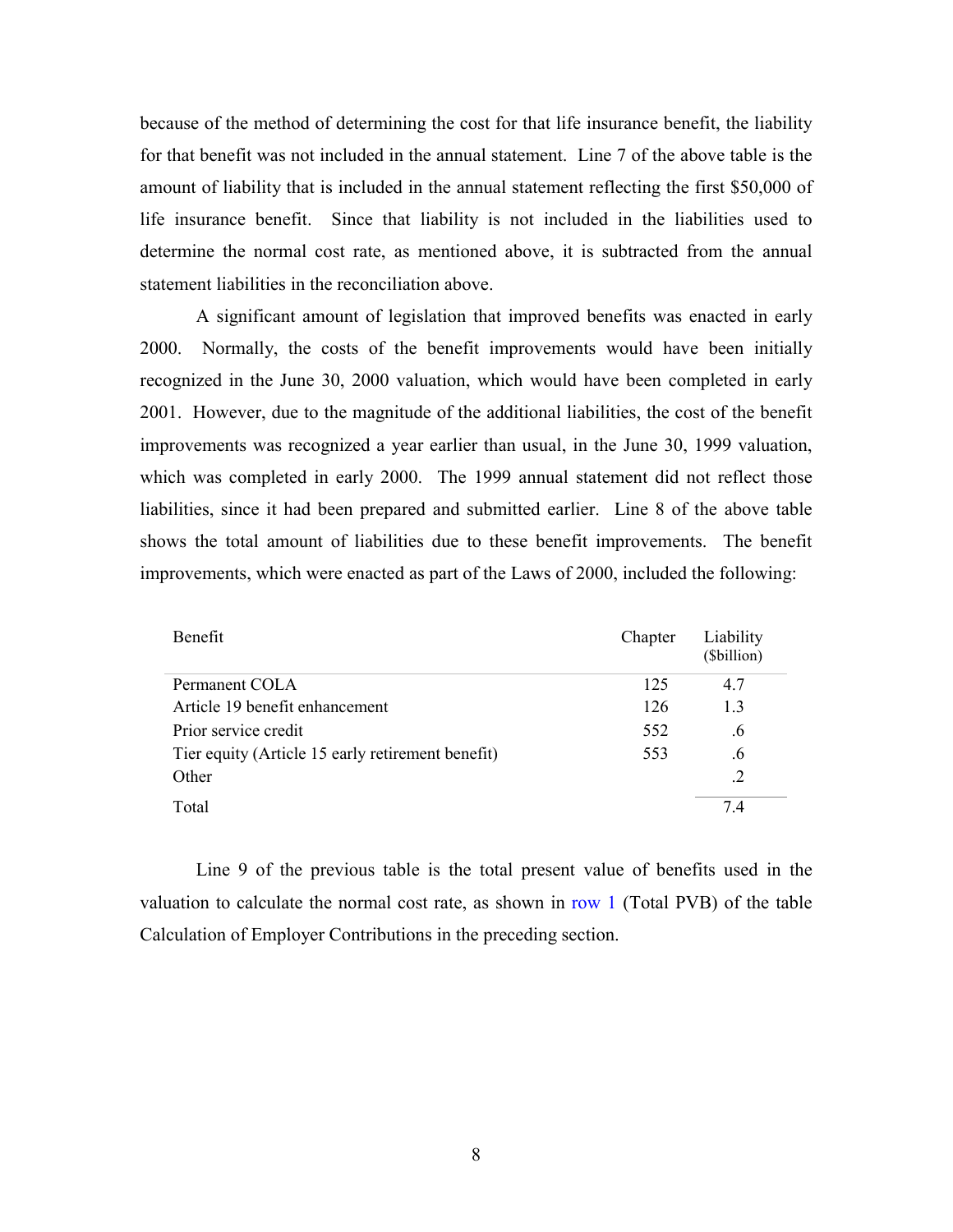#### 4. Actuarial Asset Valuation Method

As described earlier in this report, the calculation of the employer contribution amount involves the calculation of the excess (if any) of the present value of future benefits over plan assets. Some of the asset classes can be fairly volatile, and the use of market values for those classes can result in undesirable fluctuations in the calculated cost of the plan. To reduce those fluctuations, the System uses an actuarial asset valuation method which smoothes the peaks and valleys of a market value measurement. The asset classes that are considered more volatile, and for which the smoothing technique is used, are equities, real estate, global bonds and alternative investments. Bonds and mortgages are valued at amortized value, and short-term investments are valued at market.

For each of the investment classes for which the smoothing technique is used, the book value is multiplied by the weighted average ratio of the market value to the book value over the five years ending with the valuation date. The result is the actuarial asset value for that class. During the examination period, the classes for which this technique was used represented between 72% and 81% of all plan assets, on a market value basis.

With the relatively rapid increase in equity prices in the late 1990's, the actuarial value of assets lagged behind the market value; in 1998, the actuarial value was 87% of market value. However, with the downturn in equities near the end of the examination period, the actuarial value of assets, being influenced by the trajectory in the preceding five years, 'overshot' the market value of assets in 2001, and was 109% of the market value.

The use of the smoothing technique can have a significant effect on plan costs. In the 1998 valuation, the "smoothing adjustment", or difference between the market value and actuarial value of assets, was over \$10 billion. The total liability with that valuation was \$56 billion and the actuarial value of assets was \$65 billion, so that no contribution was required. However, if, in the 1998 valuation, the liability were higher than both the actuarial value and the market value of assets such that an employer contribution were required, the consequence of using the lower actuarial value of assets instead of market value would have been a higher employer contribution by about 10.9% of payroll, or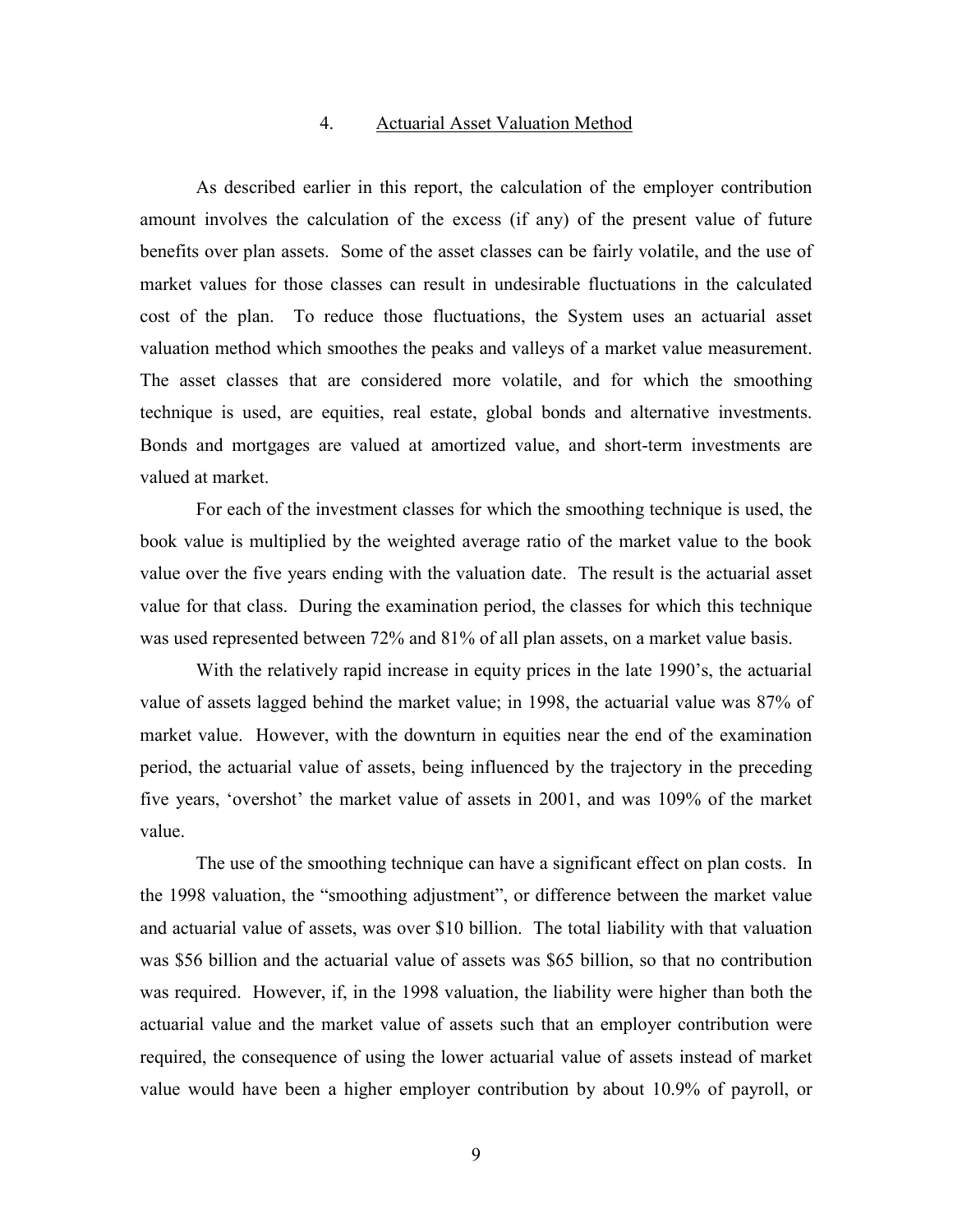about \$980 million. In other years (such as 2001), when the actuarial value of assets exceeds the market value, the employer contribution calculated using the actuarial value would be less than the contribution based on the market value (based on a hypothetical liability which exceeded both asset values).

The following chart illustrates the plan liability, actuarial value of assets and market value of assets for each valuation date from 1996 through 2001.



**Liabilities and Assets**

The chart shows that, for each year of the examination period, both the actuarial value of assets and the market value of assets exceeded plan liabilities. For the years through 2000, the market value exceeded the actuarial value. In 2001 the market value declined significantly, and the actuarial value, being influenced by previous years' values, continued a modest increase.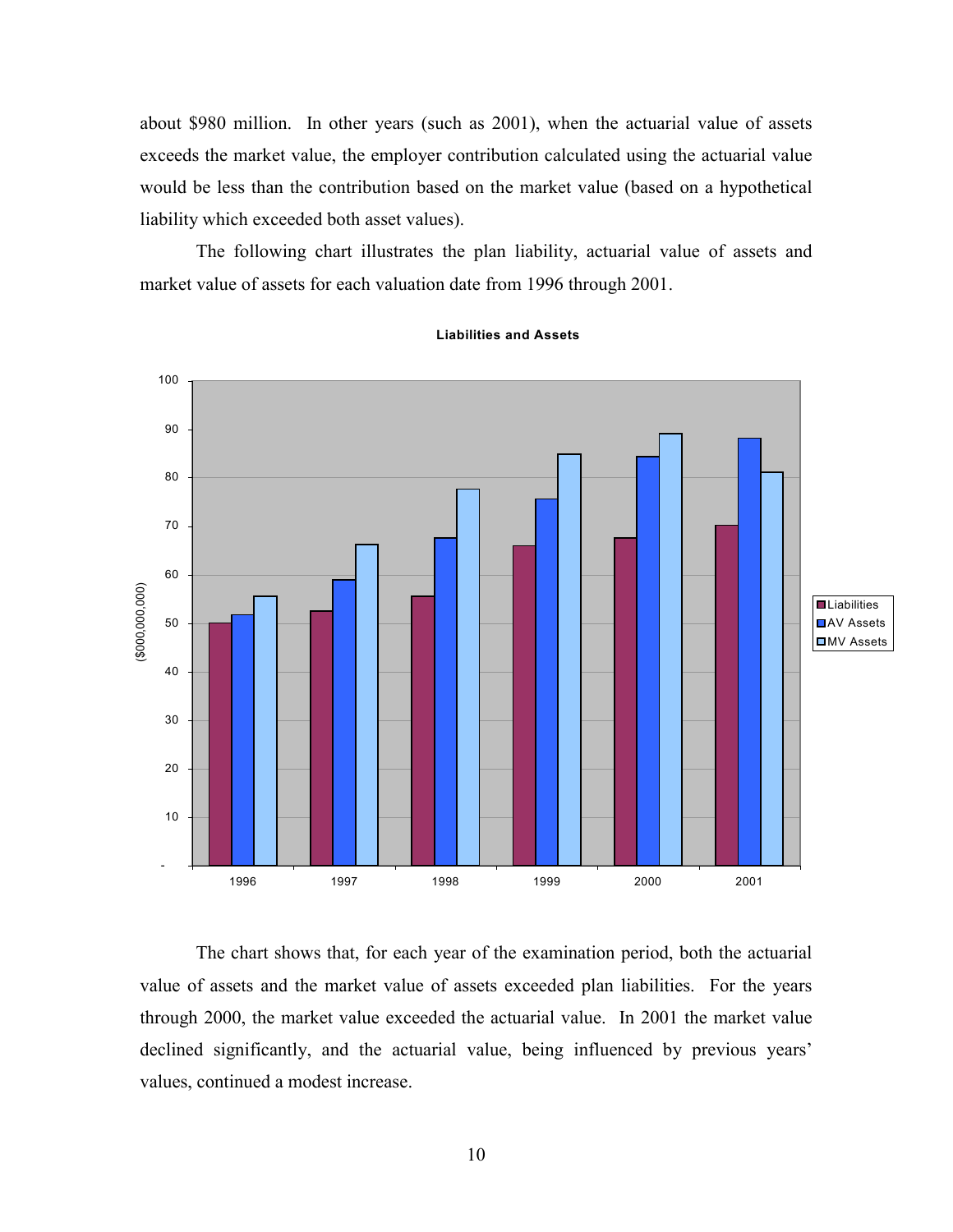The table below shows the reconciliation between the admitted assets in the statement and the actuarial value of assets for each of the examination years.

|   |                                                | (\$000,000 omitted) |                  |                  |                  |         |  |
|---|------------------------------------------------|---------------------|------------------|------------------|------------------|---------|--|
|   |                                                | 1997                | 1998             | 1999             | 2000             | 2001    |  |
|   | Admitted assets                                | 63,719              | 75,074           | 84,379           | 88,330           | 80,409  |  |
| 2 | Smoothing adjustment                           | 7,381               | 10,108           | 9,309            | 4,752            | (7,086) |  |
| 3 | Left with System                               | $\boldsymbol{0}$    | $\boldsymbol{0}$ | $\boldsymbol{0}$ | $\boldsymbol{0}$ | 0       |  |
| 4 | Expenses due and accrued                       | 9                   | 12               | 13               | 14               | 22      |  |
| 5 | Miscellaneous liabilities                      | 236                 | 174              | 328              | 134              | 170     |  |
| 6 | Expense fund                                   | 8                   | 7                | 8                | 8                | 8       |  |
|   | Assets for valuation purposes<br>$1-2-3-4-5-6$ | 56,085              | 64,773           | 74,721           | 83,422           | 87,295  |  |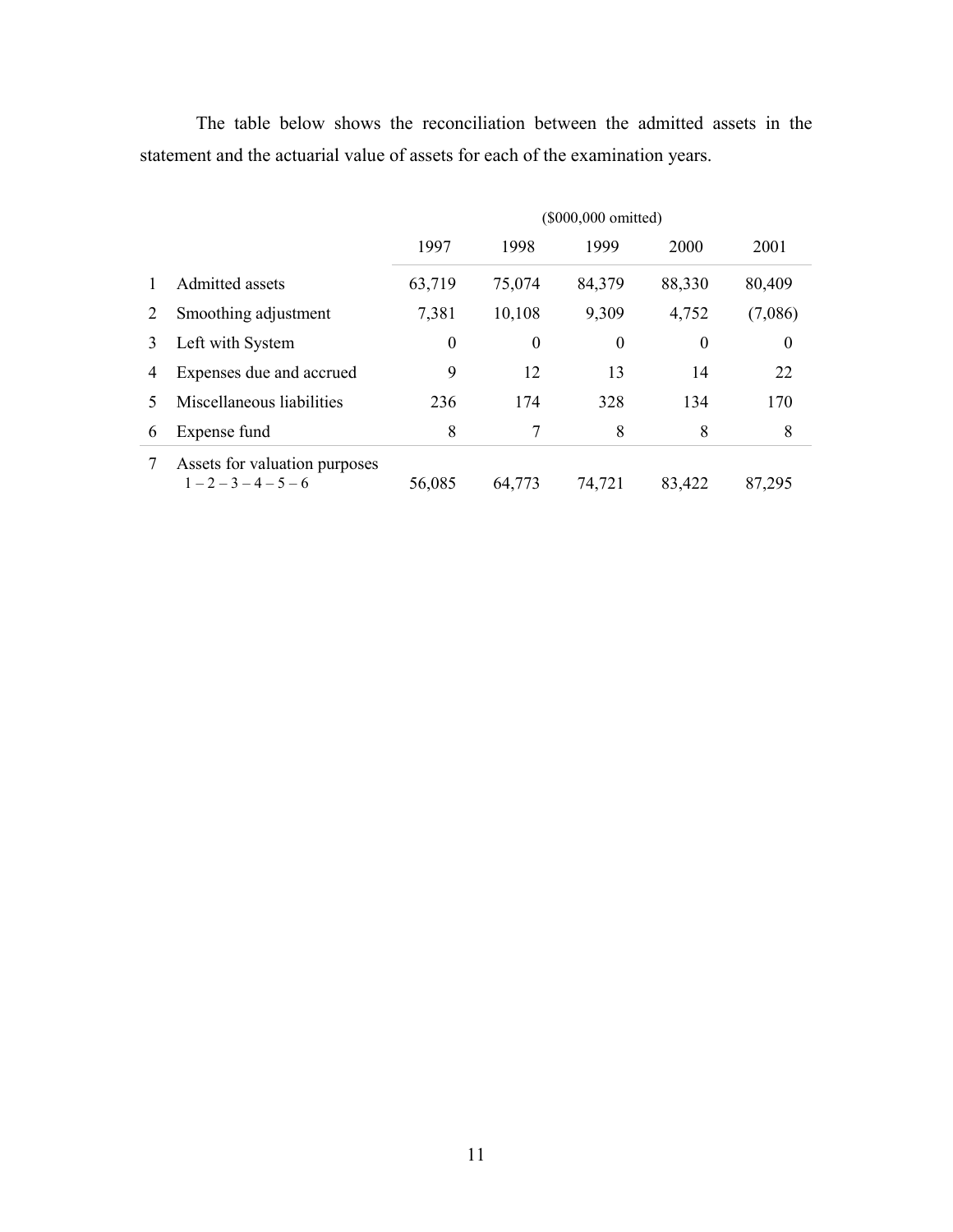#### 5. Funding Ratios

Attachment B of the System's annual statements provides, as a measure of funding adequacy, the ratio of assets available for active members to the liability attributed to those members.

A common method of determining the liability attributable to active members would be to use the Pension Benefit Obligation ("PBO"). The PBO is the present value of pension benefits resulting from employee service up to the statement date, based on salaries projected to the date of retirement. (PBO thus is different from the annual statement's "Present Value of Benefits for Members now in Active Service," which involves members' total anticipated service as of the date of retirement.) The PBO includes vested benefits for terminated members.

Statement No. 27 of the Government Accounting Standards Board (GASB 27) states that the actuarial cost method used for funding should be used to determine the PBO. However, as mentioned in section 2 of this actuarial report, the System uses the Aggregate Cost Method to develop costs. One of the characteristics of this method is that it does not develop a PBO. Instead, the System develops the liability attributed to active members by subtracting the present value of future normal costs ("PVFNC") from the present value of future benefits; i.e., PVB – PVFNC. PVB, in this calculation, is the present value of benefits, based on projected service, for active members. The present value of future normal costs, PVFNC, is based on the normal cost as developed using the Aggregate Cost Method, as described in section 2 of this actuarial report. This approach to developing the liability attributable to active members is an appropriate one.

The 1997 and 1998 Actuarial Value of Assets shown in the table below include the excess of the Actuarial Value of the Group Life Fund over the Present Value of the Group Life Deferred Premiums. Beginning with the 1999 annual statement, the Total Assets excluded the above life insurance values, at the suggestion of the Department.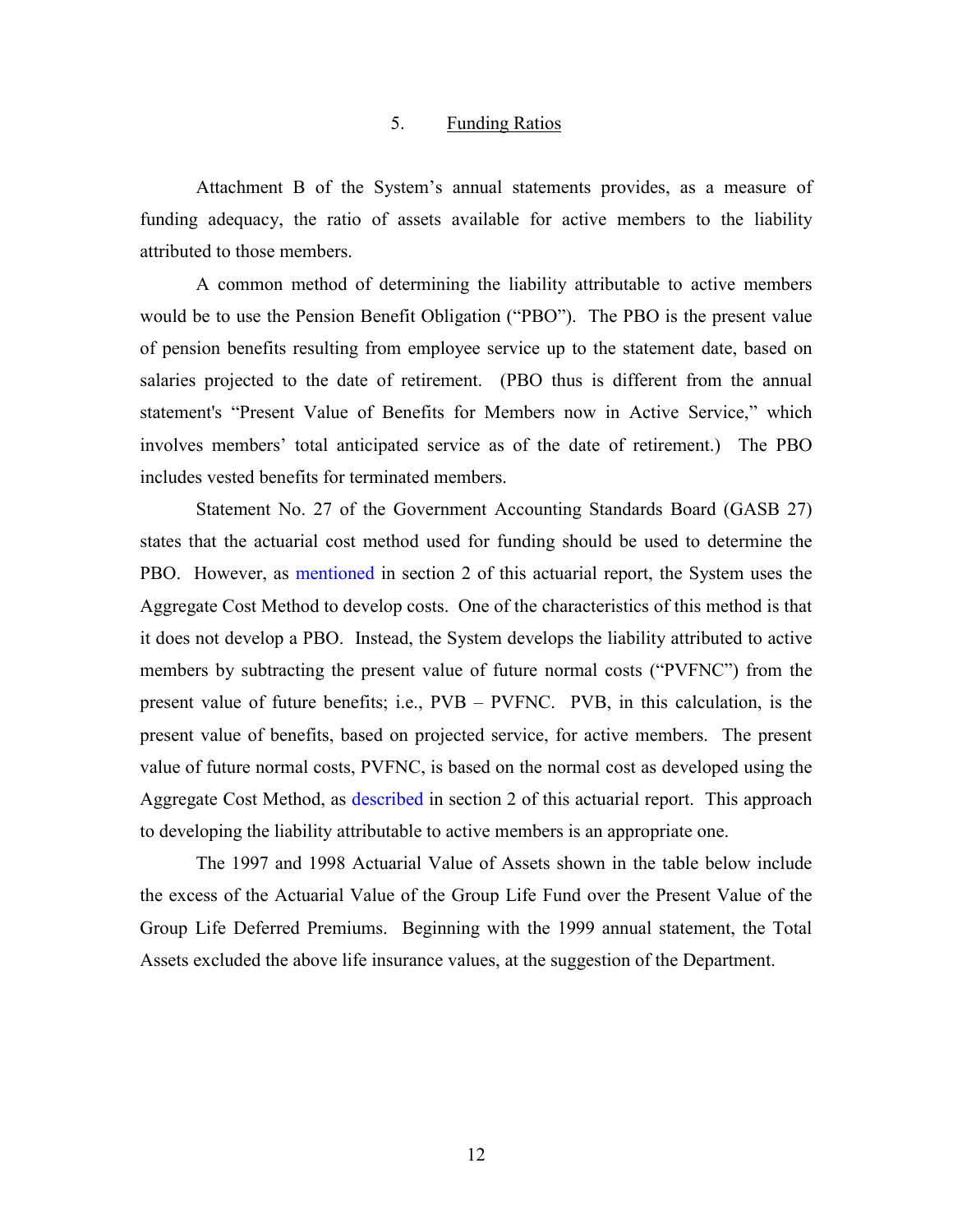|               |                                                     | (\$000,000 omitted) |        |        |        |        |
|---------------|-----------------------------------------------------|---------------------|--------|--------|--------|--------|
|               |                                                     | 1997                | 1998   | 1999   | 2000   | 2001   |
|               | Actuarial value of assets                           | 56,085              | 64,779 | 74,721 | 83,422 | 87,295 |
| $\mathcal{L}$ | Liabilities for retirees                            | 16,533              | 18,198 | 19,796 | 25,452 | 27,526 |
| 3             | Acc. cont. of active members                        | 151                 | 135    | 117    | 103    | 84     |
| 4             | Assets for active members<br>$1 - 2 - 3$            | 39,401              | 46,446 | 54,808 | 57,867 | 59,685 |
| 5             | Accrued liability of benefits<br>for active members | 34,184              | 35,628 | 36,303 | 41,647 | 42,207 |
| 6             | Active member funded status<br>$4 \div 5$           | 115%                | 130%   | 151%   | 139%   | 141%   |
|               | Total funded status<br>$1 \div (2 + 3 + 5)$         | 110%                | 120%   | 133%   | 124%   | 125%   |

## Funded Status

The chart below shows the liability for active members, the liability for retired members, and the excess of actuarial assets over the total plan liability, from the table above.



#### **Funded Status**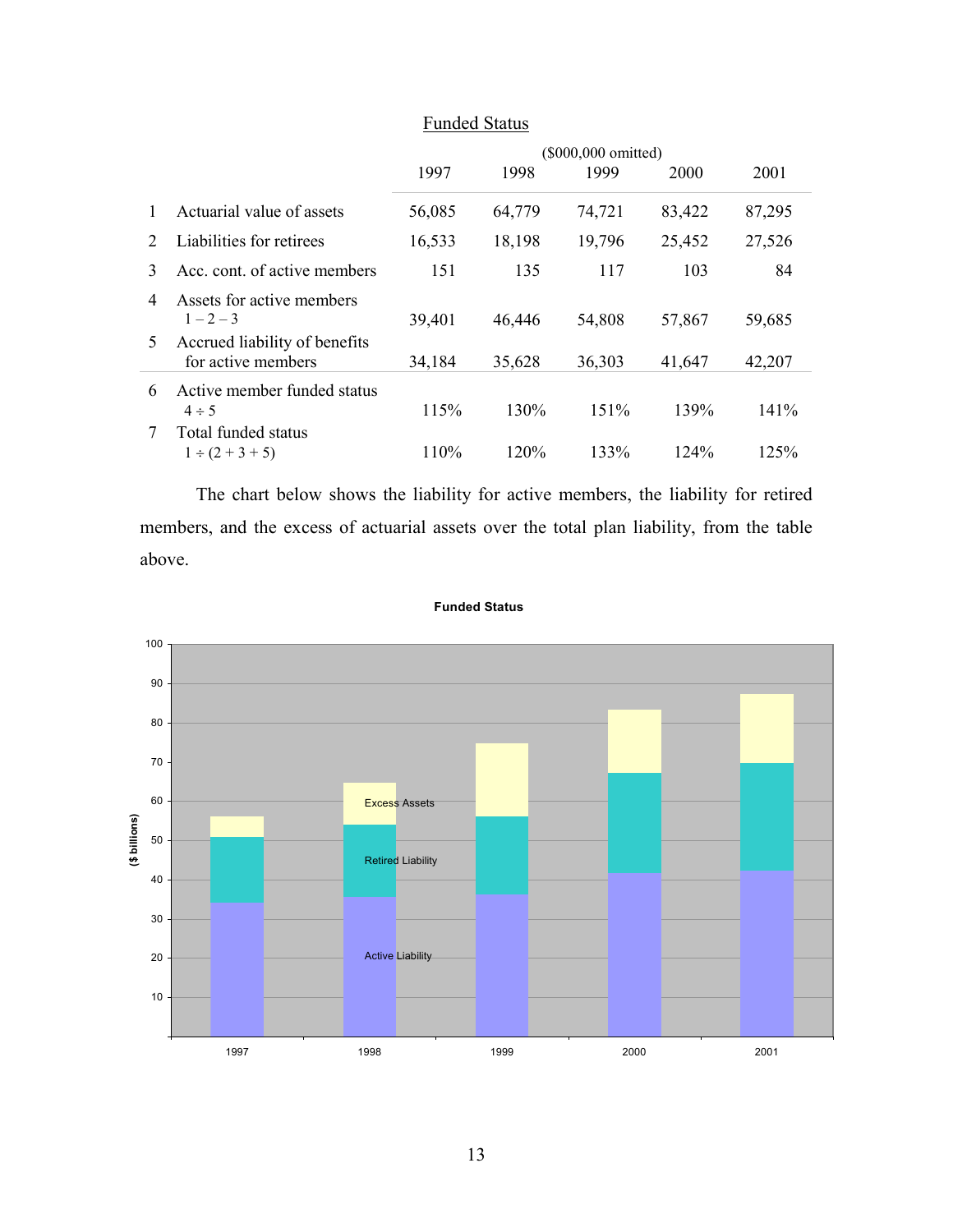The excess assets shown in the chart above are based on the Actuarial Value of Assets, which are calculated values that smooth the fluctuations that occur in the market value of assets. A comparison of the two values of assets is shown in section 4 of this actuarial report.

As discussed further in section 9 of this actuarial report, the excess of assets over liabilities that has existed during the examination period is not likely to persist in the near future.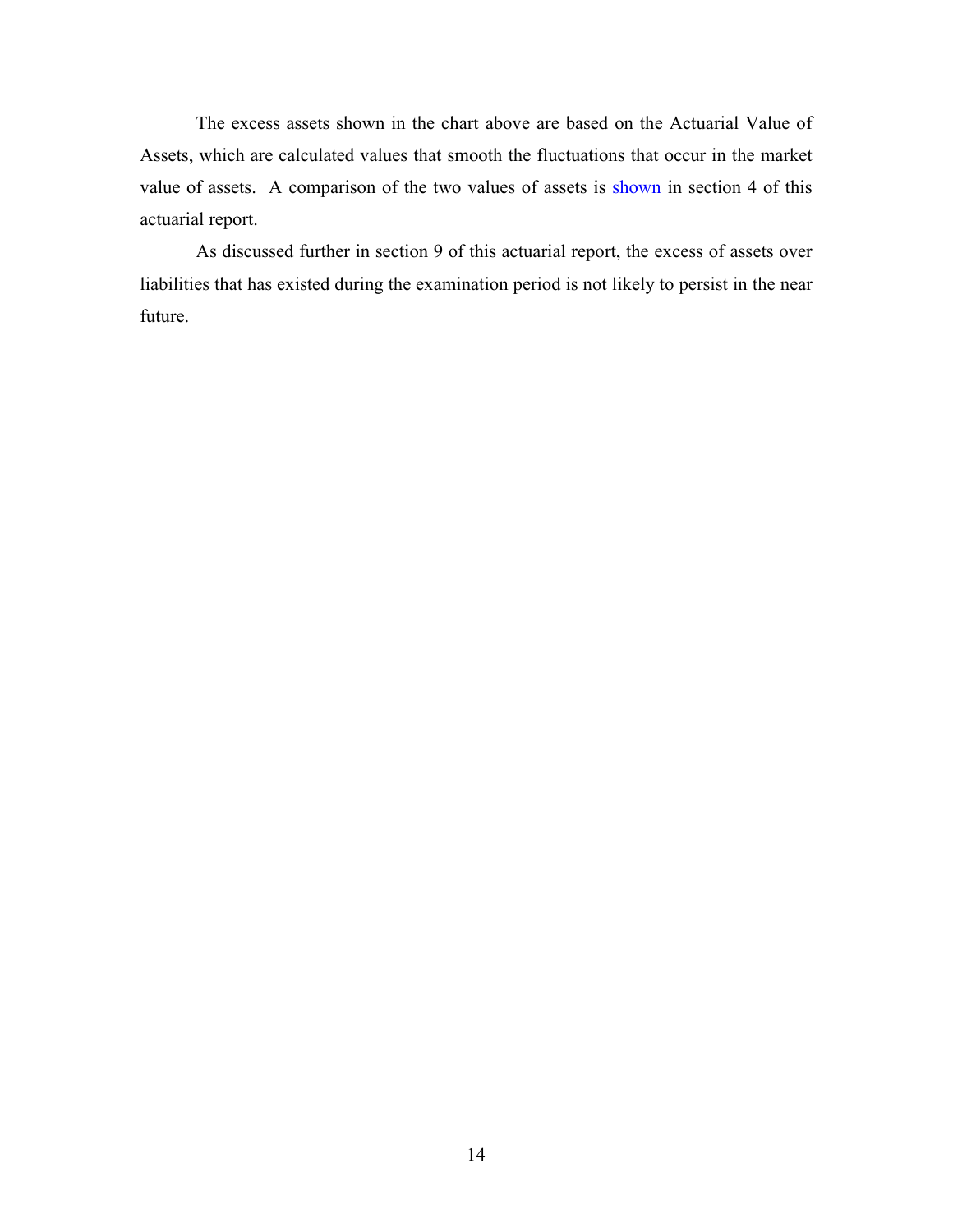#### 6. Unfunded Accrued Liability

The unfunded accrued liability ("UAL") of a pension plan refers to the present value of required employer contributions other than normal contributions. The UAL may result from items such as prior service, deferred employer contributions, retirement incentive programs, or change of assumptions.

Generally, the existence and magnitude of the UAL is a function of the actuarial cost method. Under the Aggregate Cost Method, a UAL does not exist. Under other cost methods, a UAL may exist, but the magnitude will differ among the cost methods.

The UAL does not take into consideration the level of plan assets. Hence, the UAL should not be viewed as a measure of the overall funding status of a pension plan. One such measure is discussed in section 5 of this actuarial report - "Funding Ratios."

As mentioned above, under the Aggregate Cost Method, a UAL will generally not be generated. However, a modified version of the Aggregate Cost Method may recognize certain components of liability, such as legislated benefit increases, and amortize those liability components separately, generally over a fixed number of years. Those liability components are then subtracted from the total present value of benefits, along with assets and future employee contributions, to yield the present value of future normal cost, i.e., in a "pure" Aggregate Cost Method, we would have

PVFutureErCont = PVFutureBen – Assets – PVFutureEeCont;

in this modified version, we have

```
PVFutureErCont = PVFutureBen – Assets – PVFutureEeCont – UAL.
```
The modified version would result in an employer contribution that consists of a normal contribution and an amortization payment, rather than only the normal contribution that would be developed by a "pure" Aggregate Cost Method. The UAL consists of one or more components of liability, each one of which is amortized over a specified number of years at a specified interest rate. The practical consequence of this distinction could result in faster or slower funding, depending on the number of years over which the UAL is to be amortized and the present value of future compensation used for spreading the future normal cost.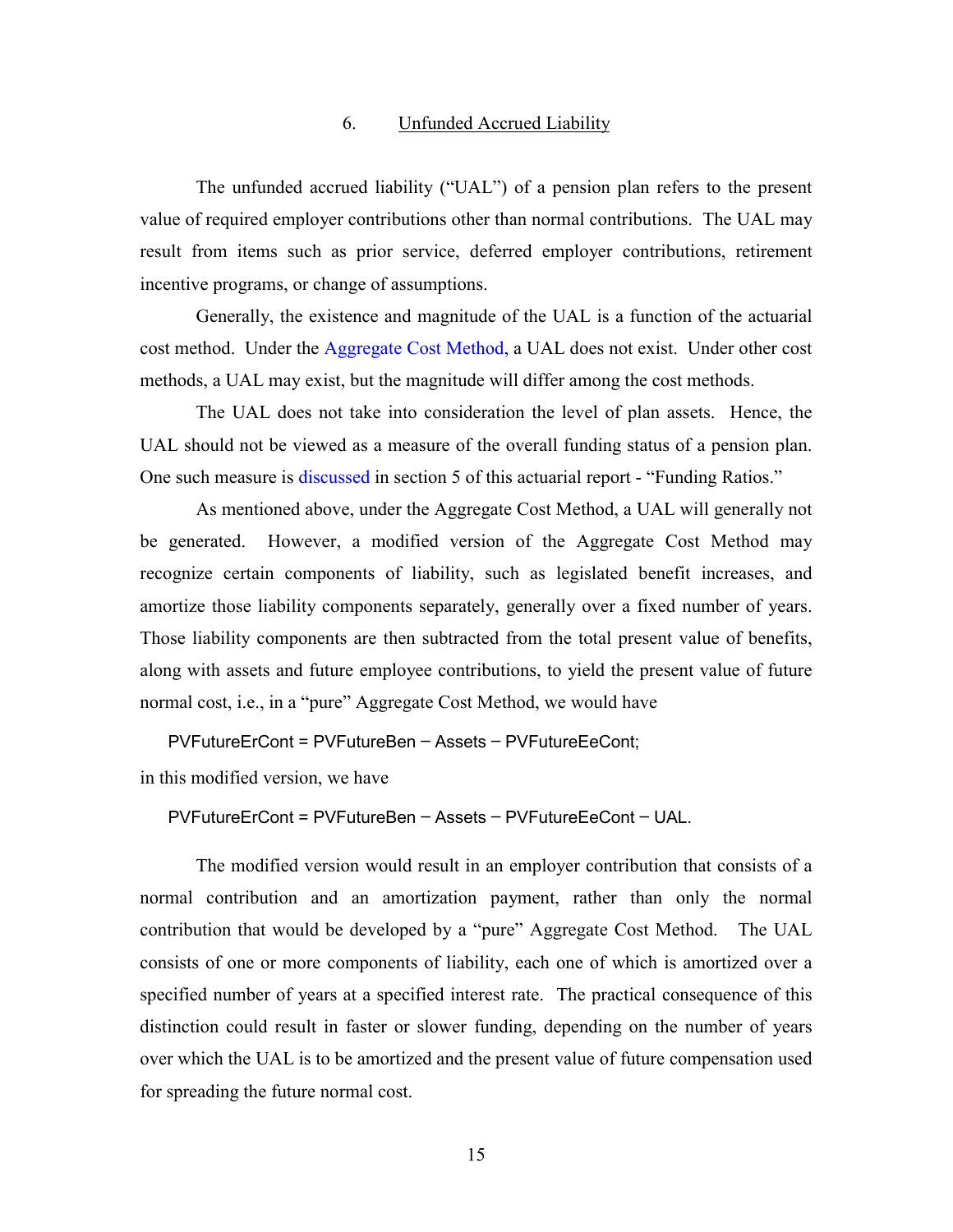The method described above is the traditional manner in which additional liability components due to legislation would be handled under a modified Aggregate Cost Method. It is not the method used by the System. The System treats each component of additional liability as a receivable; i.e., as a form of plan assets. The corresponding formula for the present value of future employer contributions is

PVFutureErCont = PVFutureBen – (Assets + Rec) – PVFutureEeCont.

But this becomes

PVFutureErCont = PVFutureBen – Assets – Rec – PVFutureEeCont,

and since the receivable amount in this formula is the same as the UAL in the formula on the preceding page, the present value of future employer contributions (and hence the normal contribution) is not changed.

A primary reason the System treats the additional liability components as receivables instead of amounts to be amortized is that the contributions to pay for those liabilities are made by the school districts that make up the System. Each school district can choose to pay its portion of liability faster than the traditional amortization schedule would dictate, and many do so. Therefore, in practice, the additional liability amounts are paid for faster than would be the case if a traditional amortization schedule were followed.

Attachment A of the Annual Statement provides detail on the UAL components (receivables) that are considered in developing the cost of the System. There were seven components as of the June 30, 2001 valuation; all but the first were due to new legislation which provided retirement incentive programs. The table below shows a summary of those components as of June 30, 2001.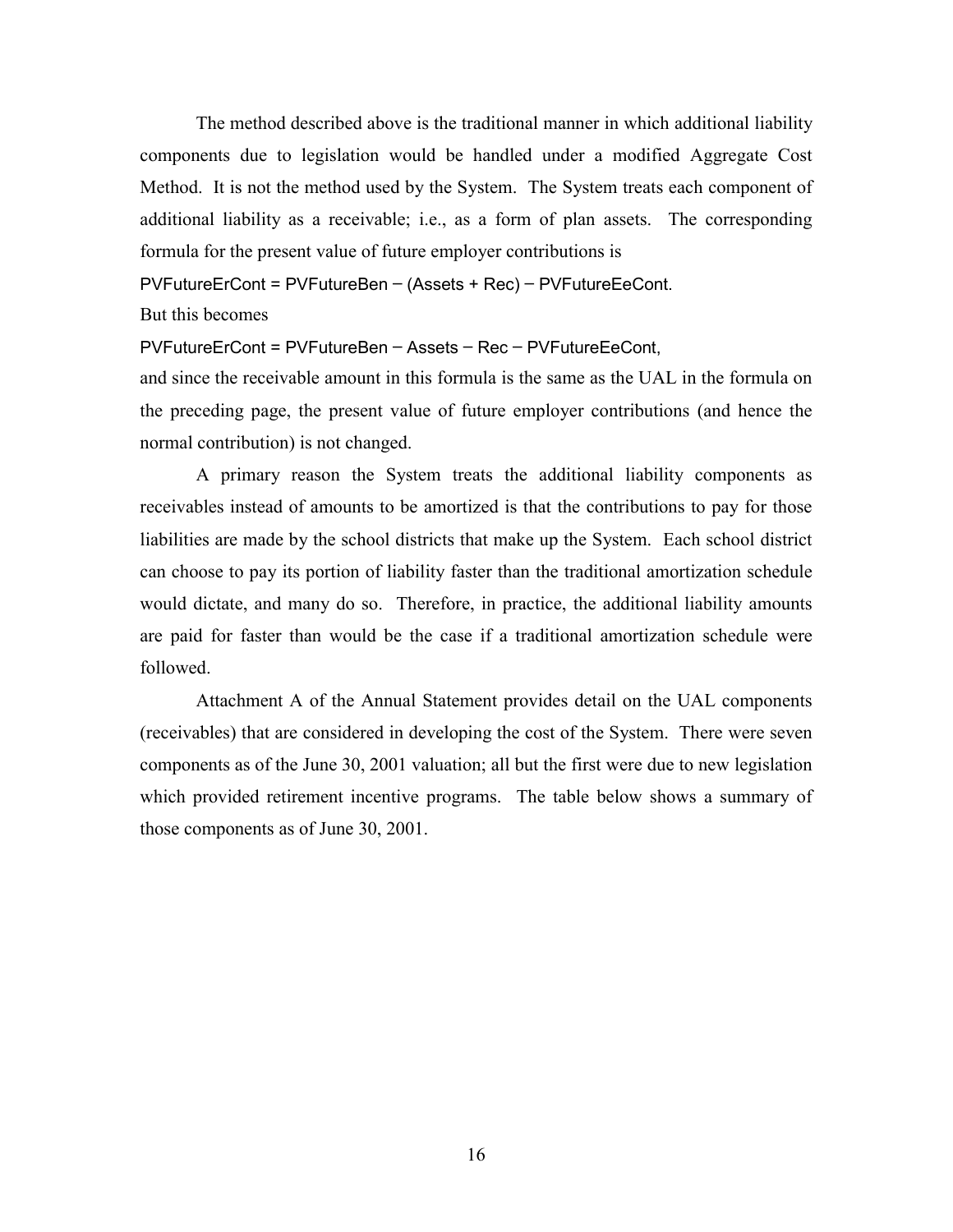| Legislation |       |             | $(\$000$ omitted) |             |             |                  |
|-------------|-------|-------------|-------------------|-------------|-------------|------------------|
| Year        | Chap- | Initial UAL | <b>UAL 7/1/00</b> | Received in | UAL 6/30/01 | Years            |
|             | ter   |             |                   | year        |             | to go            |
| 1990        | 175   | 873,712     | 67,681            | 19,807      | 52,230      | 4                |
| 1995        | 12    | 58,943      | 9,858             | 10,082      | $\theta$    | $\boldsymbol{0}$ |
| 1996        | 30    | 98,300      | 32,168            | 17,241      | 18,120      | 1                |
| 1997        | 41    | 66,817      | 27,905            | 13,169      | 19,259      | $\overline{2}$   |
| 1998        | 47    | 75,224      | 35,119            | 10,194      | 31,568      | 3                |
| 1999        | 70    | 59,286      | 59,286            | 32,962      | 28,949      | $\overline{4}$   |
| 2000        | 86    | 104,007     |                   |             | 104,007     | 5                |
|             | Total |             | 232,017           | 103,455     | 254,133     |                  |

The UAL as of the end of the year reflects the beginning-of-year UAL, contributions received during the year, interest on those values, and other adjustments made by school districts which can increase or decrease the UAL. The other adjustments can include determining, even a few years after enactment of legislation, that a member or group of members is eligible for a retirement incentive; this would increase the UAL.

As shown in section 2 of this actuarial report, the total present value of future benefits, as of June 30, 2001, was \$70,225 million. The total UAL on that date was \$254 million, or .36% of the PVB.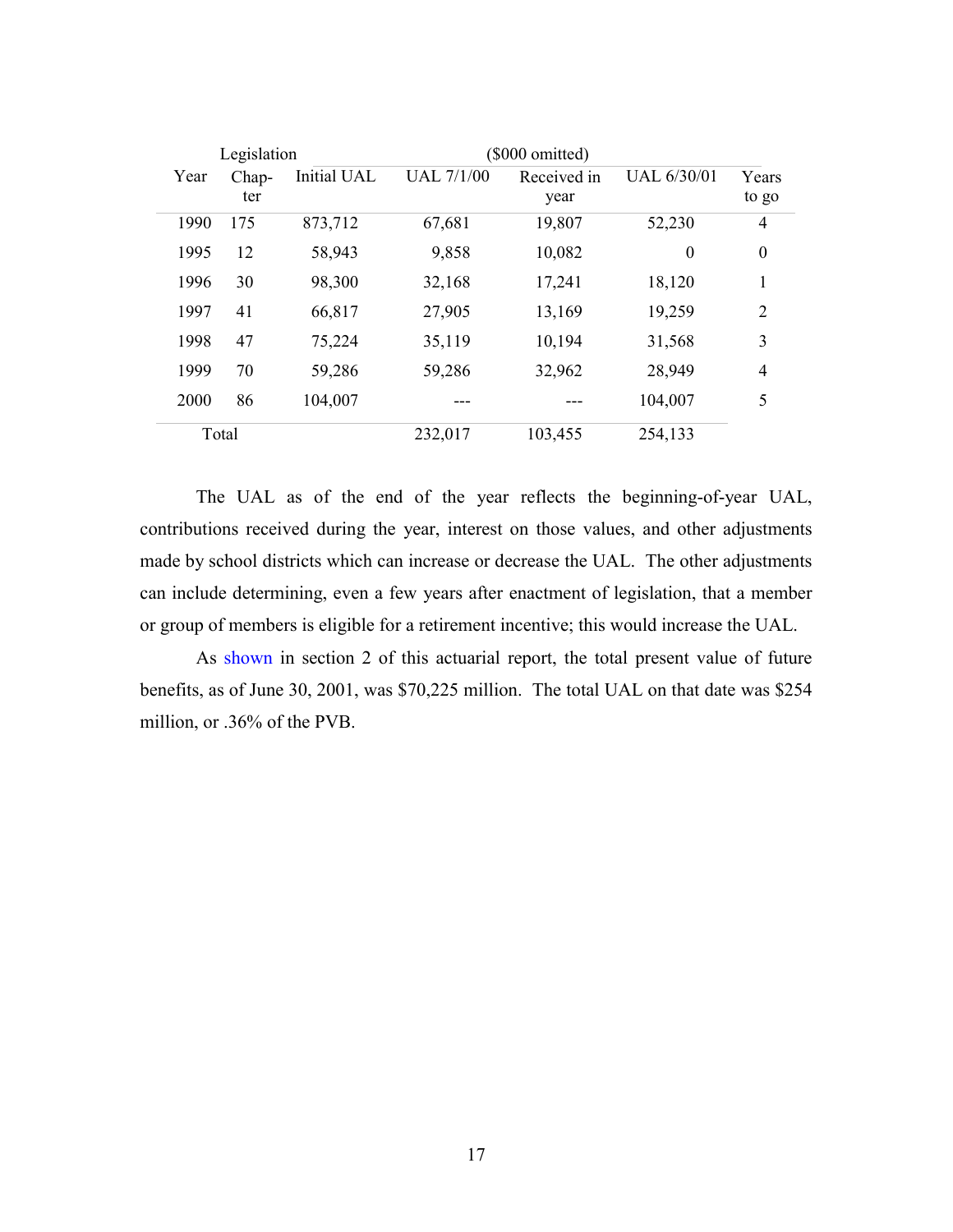#### 7. Gain and Loss

As described in section 2 of this actuarial report, the required employer contribution is determined each year by the actuarial valuation. Projections of current plan members are made using actuarial assumptions regarding probabilities of retiring, withdrawing, dying or becoming disabled each year in the future. Active member salaries are projected to increase according to assumed increase percentages. Expected benefit payments are calculated for the assumed events of retirement, withdrawal, etc., based on service and salary history at the time of event. The resulting projected liabilities are discounted at the assumed interest rate. That final discounted value is the present value of future benefits, which is then used in determining the normal contribution rate.

Actual experience will rarely match the various assumptions mentioned above. The comparison between actual experience and that predicted by actuarial assumptions is called gain and loss analysis. The comparison is most useful when it measures the gain/loss of individual assumptions. The sum of the individual gain/loss components is the total plan gain/loss.

As discussed further in the next section of this actuarial report, it is important to measure how reliable the assumptions are.

Gain/loss can be expressed in terms of the change in liability resulting from the experience of a specific assumption being different from that which was assumed. For example, if salaries increased more during a year than was predicted by the salary scale assumption (and all other assumptions were exactly realized), and if the resulting plan liability at the new valuation is higher by \$100 million than would be the case if the salary assumption were exactly realized, then there has been a \$100 million loss due to salary scale assumption.

Another way of expressing gain/loss is to indicate what the change in the normal cost rate would be as a result of the liability change mentioned above. This is the manner in which the System presented the results of its gain/loss analysis.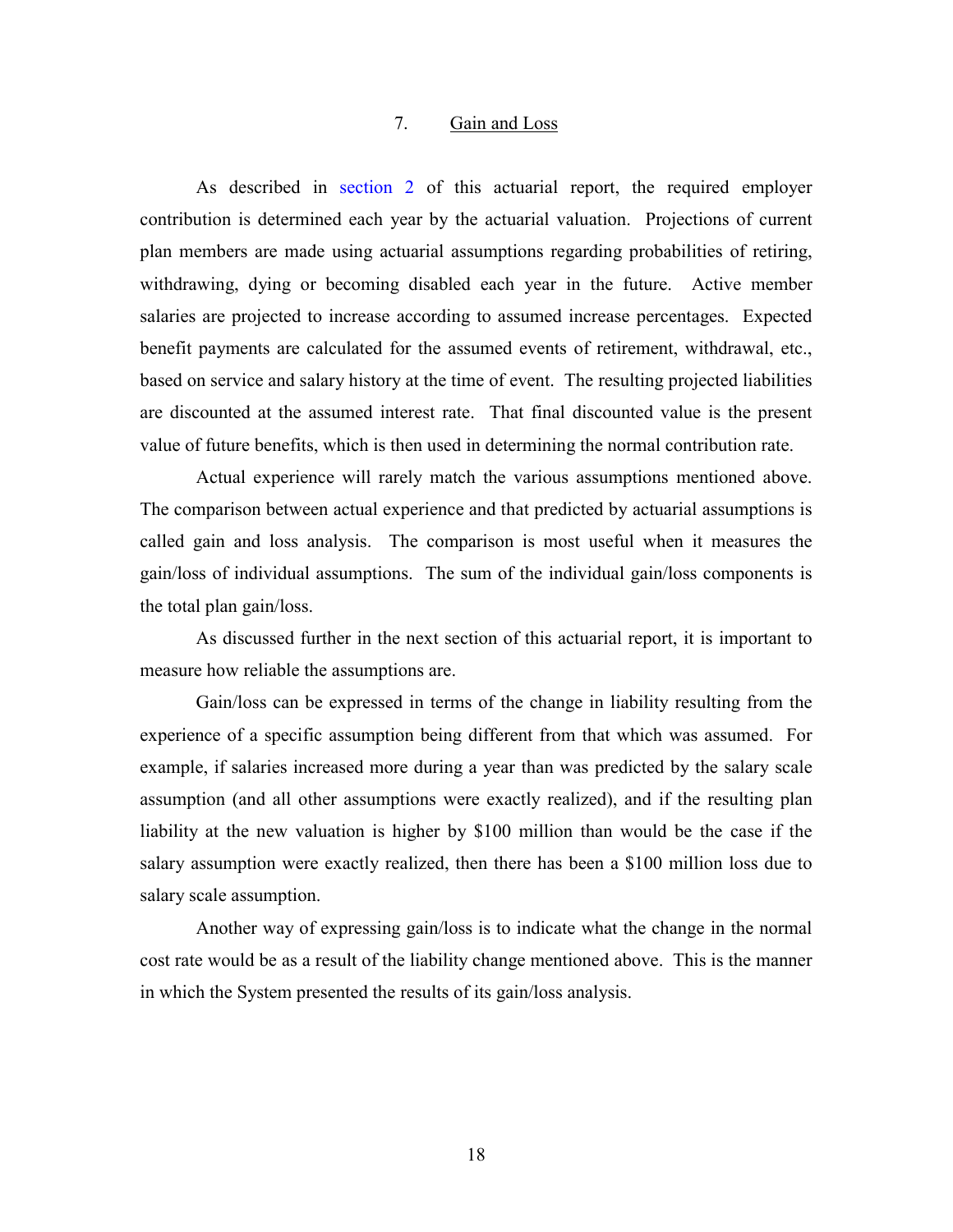|                             | Change in Normal Cost Rate (%) |         |         |         |         |         |
|-----------------------------|--------------------------------|---------|---------|---------|---------|---------|
| Source                      | 1996                           | 1997    | 1998    | 1999    | 2000    | 2001    |
| Net investment gain         | $-3.87$                        | $-5.04$ | $-6.20$ | $-6.94$ | $-5.89$ | $+.26$  |
| Salary/service              | $-1.16$                        | $-1.18$ | $-.88$  | $-.87$  | $-.88$  | $-.12$  |
| New entrants                | $+.42$                         | $+.57$  | $+.59$  | $+.38$  | $+92$   | $+.84$  |
| Withdrawal                  | $+.34$                         | $+.38$  | $+.36$  | $+27$   | $+42$   | $+.32$  |
| Mortality                   | $+.20$                         | $+.23$  | $+.25$  | $+26$   | $+27$   | $+.31$  |
| Retirement                  | $+.08$                         | $+.26$  | $+.13$  | $+.16$  | $-.03$  | $+.30$  |
| Total change in normal rate | $-3.99$                        | $-478$  | $-5.75$ | $-6.74$ | $-5.19$ | $+1.91$ |

#### Gain/Loss by Source for Each Year

Negative numbers above represent a gain; positive numbers represent a loss. For example, for 2001, the withdrawal component is +.32%. For the year ending June 30, 2001, fewer members withdrew from active service than predicted by the withdrawal assumptions. As a consequence, there will be more members than expected to receive retirement benefits. The resulting additional liability generates an increase in the normal cost rate of .32%.

For another example, in the year ending June 30, 2000, the investment rate of return, based on the actuarial value of assets, was 14.6%, which exceeded the assumed 8%. Plan assets as of June 30, 2000 were therefore greater than they otherwise would have been, and as a result the normal cost rate was less than it otherwise would have been by 5.89%.

As discussed in more detail in section 8 of this actuarial report, some fluctuation in gain/loss by source is to be expected. However, a consistent pattern of gains or losses suggests that the actuarial assumption should be modified. Section 8 of this actuarial report describes the process by which that is accomplished by the System.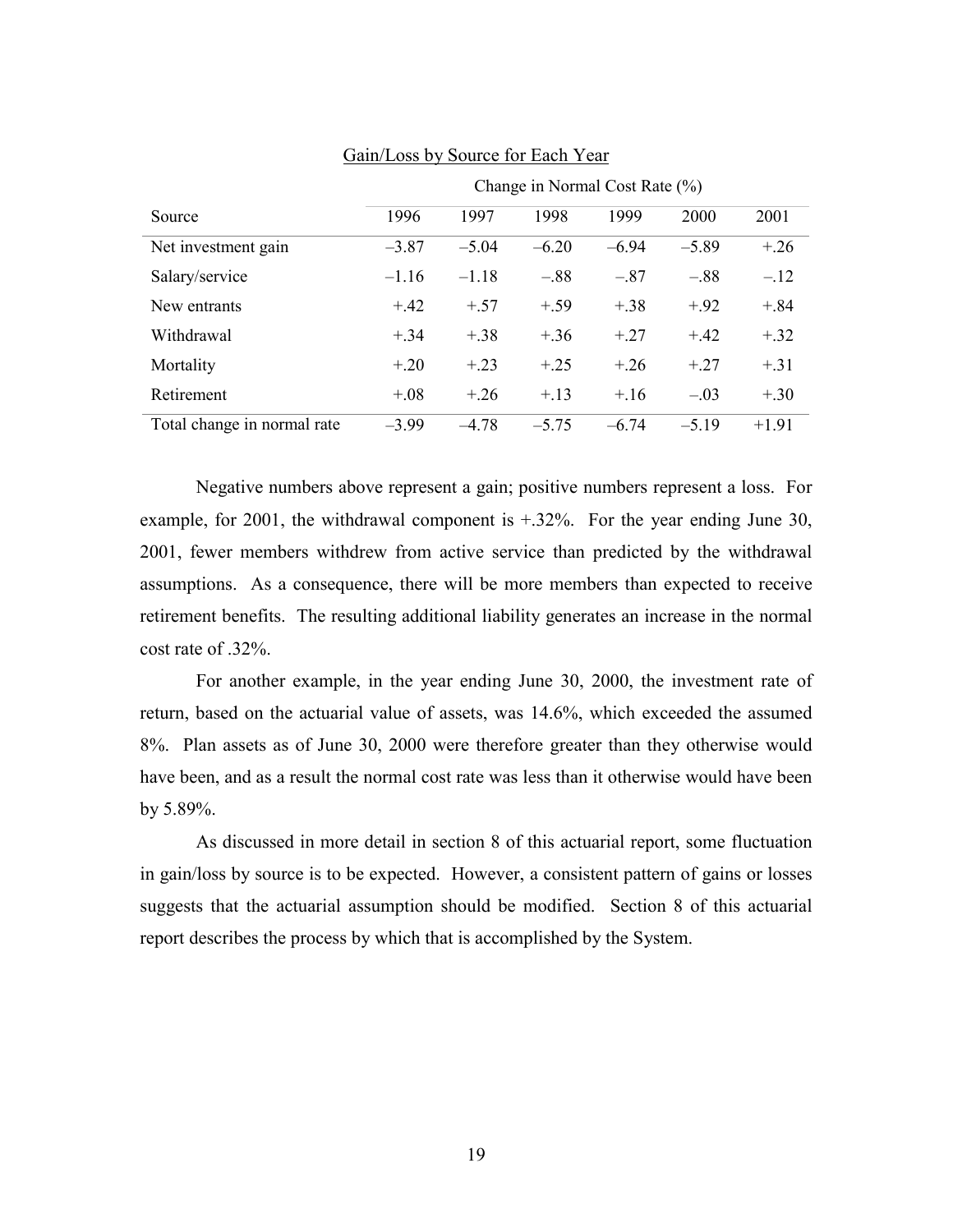#### 8. Actuarial Assumptions

Each of the actuarial assumptions can be grouped into one of two categories: demographic or economic. The assumptions that would be considered demographic are mortality, disability, withdrawal and retirement. The economic assumptions are interest and salary scale. Withdrawal and retirement are, to some extent, influenced by economic factors, but they are generally considered to be in the demographic category.

The System conducts an experience study each year to monitor the appropriateness of the assumptions. If the results of an experience study suggest that assumptions be changed, the System will recommend to the Retirement Board ("Board") that new assumptions be adopted. The assumptions used in the valuations of June 30, 1997, 1998 and 1999 were adopted by the Board on July 27, 1995 ("1995 assumptions"). Based on results of experience studies, new actuarial assumptions were adopted by the Board on October 25, 2000 ("2000 assumptions") and were used in the 2000 and 2001 valuations.

The mortality assumptions consist of sets of rates for each of three classes of members of the System. Those classes are: (1) active employees; (2) service retirees, deferred service members (those who have terminated employment with a vested right to receive a later service retirement benefit) and beneficiaries of members; and (3) disabled annuitants. Each of the sets contains rates that vary by age and sex.

The experience study based on 1995 – 1999 experience shows that, for active employees, the ratio of actual to expected mortality, using the 1995 assumptions, was, for all ages combined and both sexes, .751. This ratio, being less than one, indicates that the active employee mortality assumptions being used in the 1999 valuation predicted higher mortality rates than actually occurred. The 2000 and 2001 valuations used the mortality rates adopted by the Board as part of the 2000 assumptions. The experience study based on 1996 – 2000 experience, using the 2000 assumptions, showed, for active employees, an average actual to expected mortality ratio of .838. The 2000 assumptions clearly more closely matched actual experience than did the 1995 assumptions.

The disability assumption consists of a set of rates for active members; the rates vary by age and sex.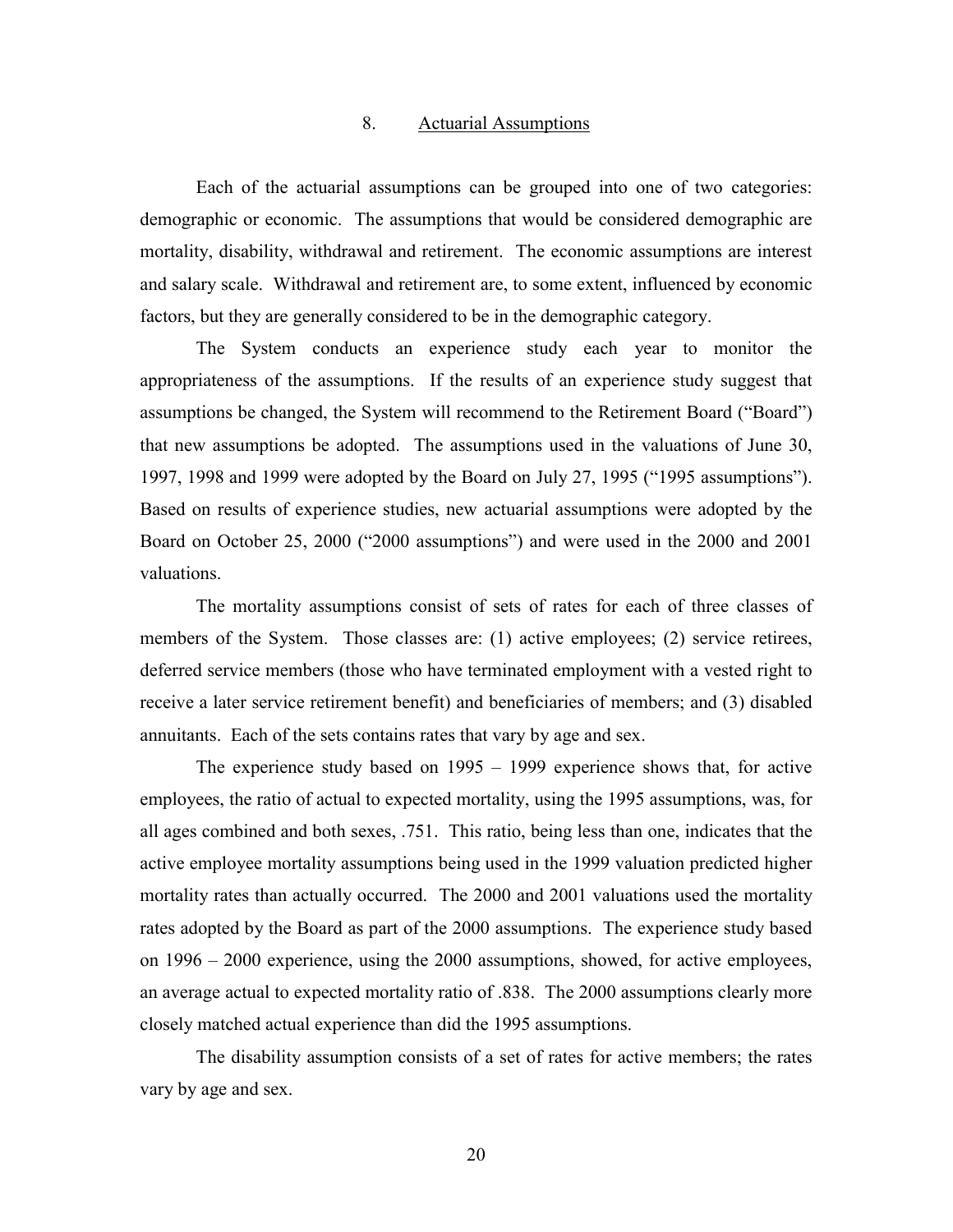The withdrawal assumption consists of a set of rates for active members; the rates vary by age, length of service, and sex. The variation by length of service occurs only for the first ten years of service; thereafter, the rates vary only by age and sex.

The retirement assumption, based on the 1995 assumptions and used in the 1997, 1998 and 1999 valuations, consisted of a set of rates for active members; the rates varied by age  $(55 - 70)$  and sex. Experience studies began to show that the probability of retirement is much lower for certain classes of members than for others. As a result, the 2000 assumptions for retirement contains two sets of rates: (1) one set of rates for all tier 1 members and for tiers 2, 3 and 4 members who are at least age 62 or have at least 30 years of service, and (2) another set of rates for all other active members (i.e., tiers 2, 3 and 4 members who are less than age 62 and who have less than 30 years of service). Both sets contain rates that vary by age and sex.

The salary increase assumption, or salary scale, consists of a set of rates that vary by age and sex. Each rate shows the expected ratio of salary one year in the future to the current salary.

In both the 1995 and 2000 assumptions, the interest rate assumption was 8.0%. However, the components that make up the interest rate assumption were changed with the 2000 assumptions. The System treats the interest rate assumption as being composed of two components: an inflation component and a real rate of return component. In the 1995 assumptions, the inflation component was 4.5% and the real rate of return was 3.5%. Those components were changed with the 2000 assumptions: inflation was changed to 3.0% and the real rate of return was changed to 5.0%.

The table below summarizes the results of two experience studies performed by the System: the 1995-1999 experience study and the 1997-2001 experience study. In an experience study, actual experience for a period of time for each of several assumptions is measured and compared with the expected experience for each of those assumptions. The results of the study, for a given assumption, are generally expressed in the form of a ratio of actual experience to expected experience. For example, an experience study might determine that 850 deaths actually occurred, when 1000 were expected according to the assumptions. The ratio of actual to expected would be .850. Ratios that deviate significantly from 1.0 indicate that the assumptions may need to be adjusted.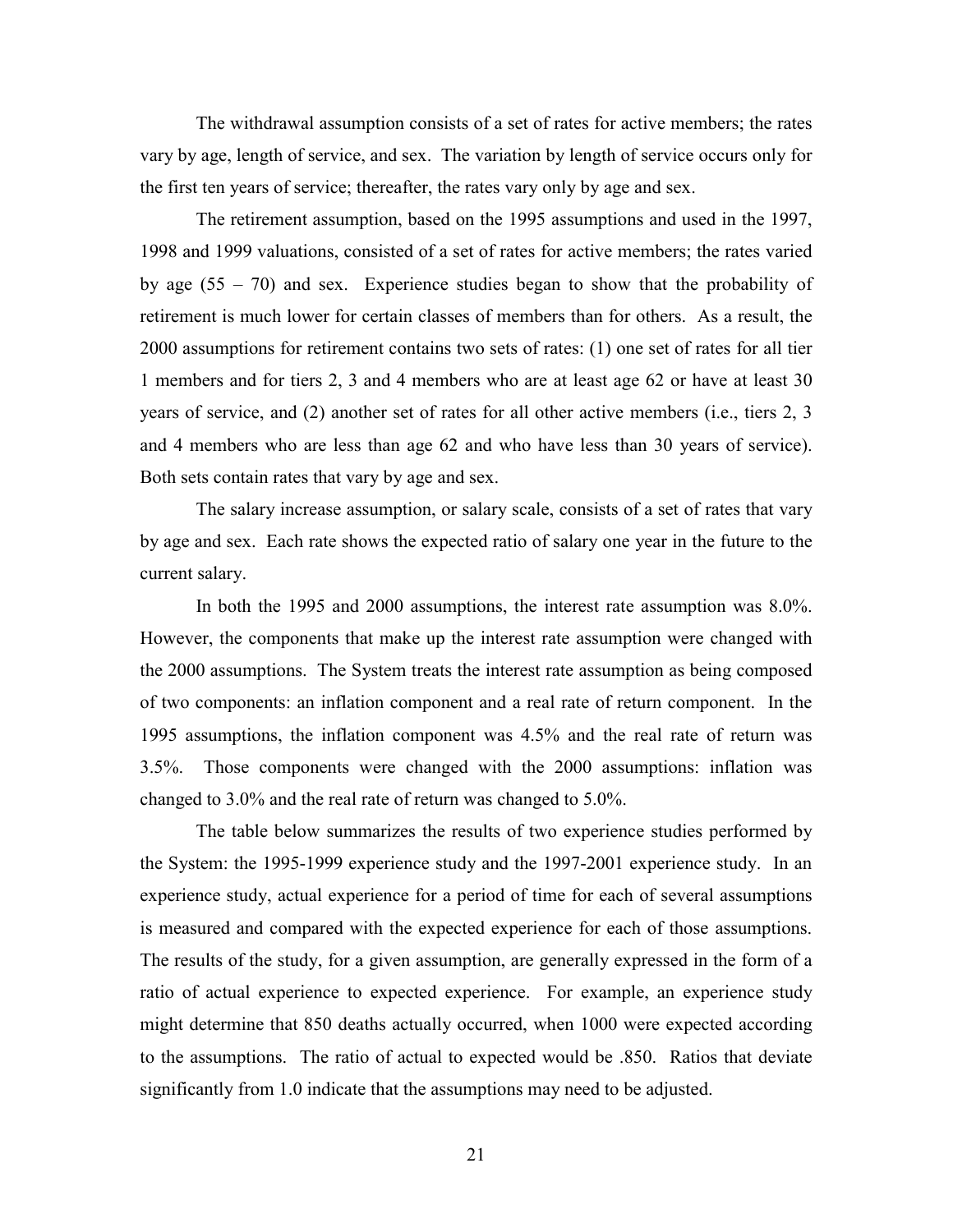The experience studies determined actual experience, expected experience and the resulting actual-to-expected ratios by quinquennial age group and for all ages combined; the table below shows only the results for all ages combined. For comparison purposes, the ratios shown below are based on approximate weighted averages of the separate male and female results that were presented in the experience studies.

The 1995 assumptions column shows, for each assumption, the ratio of the experience during the 1995-1999 period to that predicted by the 1995 assumptions; this was the last study performed prior to adoption of the 2000 assumptions. The 2000 assumptions column shows the ratio of the experience during the 1997-2001 period to that predicted by the 2000 assumptions. The table does not include experience data for the interest assumption.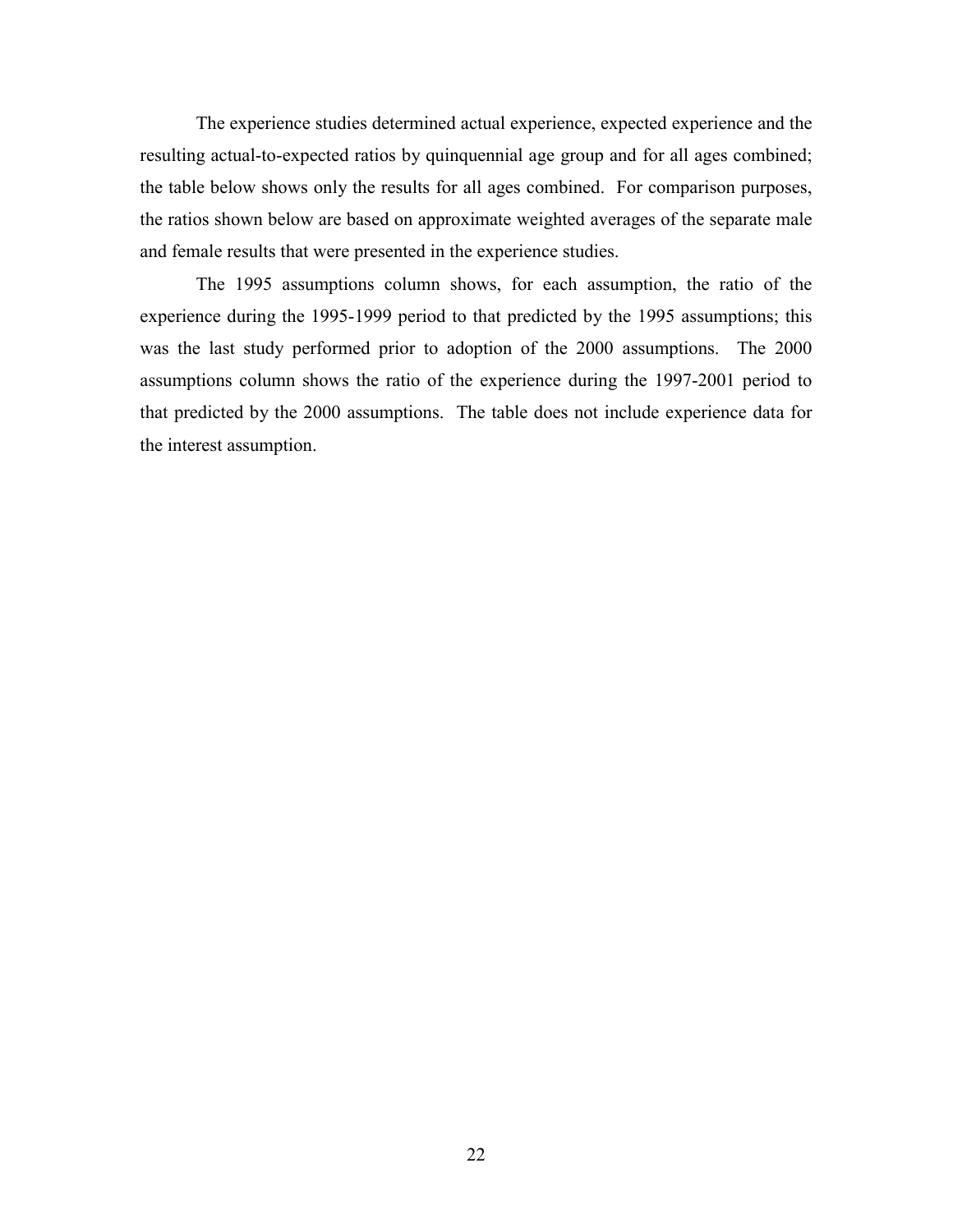| Assumption      | Class of Member                                                 | Ratio of Actual to Expected |              |  |  |
|-----------------|-----------------------------------------------------------------|-----------------------------|--------------|--|--|
|                 |                                                                 | 1995 assump.                | 2000 assump. |  |  |
| Mortality       | Active                                                          | .751                        | .838         |  |  |
| Mortality       | Service retirees                                                | .974                        | 1.025        |  |  |
| Mortality       | Disability retirees                                             | 1.097                       | 1.131        |  |  |
| Disability      | Active                                                          | 1.152                       | .932         |  |  |
| Withdrawal      | Active                                                          | .927                        | .994         |  |  |
| Retirement      | Tier1 and tier $2, 3, 4$<br>with age $>= 62$ or service $>= 30$ | 1.250                       | 1.219        |  |  |
| Retirement      | Tier 2, 3, 4<br>with age $\leq 62$ and service $\leq 30$        | 1.250                       | 1.191        |  |  |
| Salary increase | Active                                                          | .964                        | .978         |  |  |

#### Experience Study Results

The ratios above indicate that, for most of the assumptions, the change to the 2000 assumptions resulted in a modest shift closer to 1.0; i.e., the 2000 assumptions are somewhat better than the 1995 assumptions at predicting experience.

Of all the assumptions, the choice of interest rate assumption probably has the biggest impact on the calculated plan cost. In addition, the actual rate of return that the assumption is designed to predict is probably the most volatile of all the experience factors.

The table below shows, for each year of the examination period, the interest rate assumption, the annualized rates of return over the one-year period and the ten-year period ending on the valuation date. The rates of return are calculated based on the market value of assets.

|               | .997 | 1998 | 1999 | 2000 | 2001   |
|---------------|------|------|------|------|--------|
| Assumption    | 8.0  | 8.0  | 8.0  | 8.0  | 8.0    |
| Last year     | 21.9 | 21.5 | 14.0 | 6.9  | $-5.7$ |
| Last 10 years | 12.1 | 14.5 | 14.2 | 13.7 | 12.2   |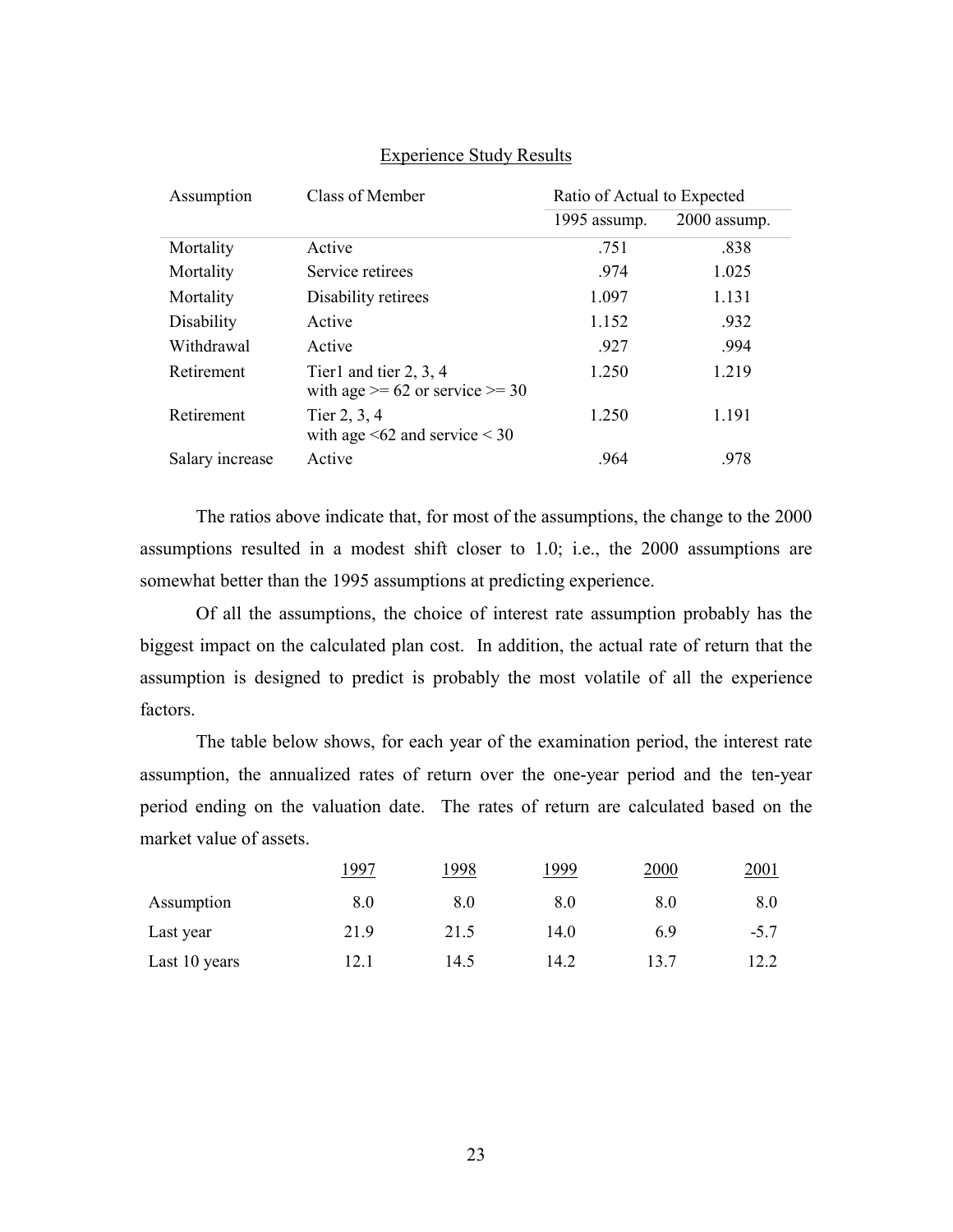The graph below illustrates the above numbers.





This graph illustrates the volatility of the interest rate over a (probably atypical) five-year period; the actual annual rate has decreased from almost  $22\%$  to  $-5.7\%$ . However, the benefits provided by this plan to the current participants are payable over a long range in the future, from now to a few decades from now. Therefore, while on a long-term basis the interest rate assumption should not deviate substantially from the average rate of return, on a short term basis significant deviations can be tolerated.

The System maintains an asset allocation policy that is reviewed annually by the Retirement Board. That policy produced a long-term expected investment rate of return of 8.4% at the beginning of the examination period, and 8.5% at the end of the period.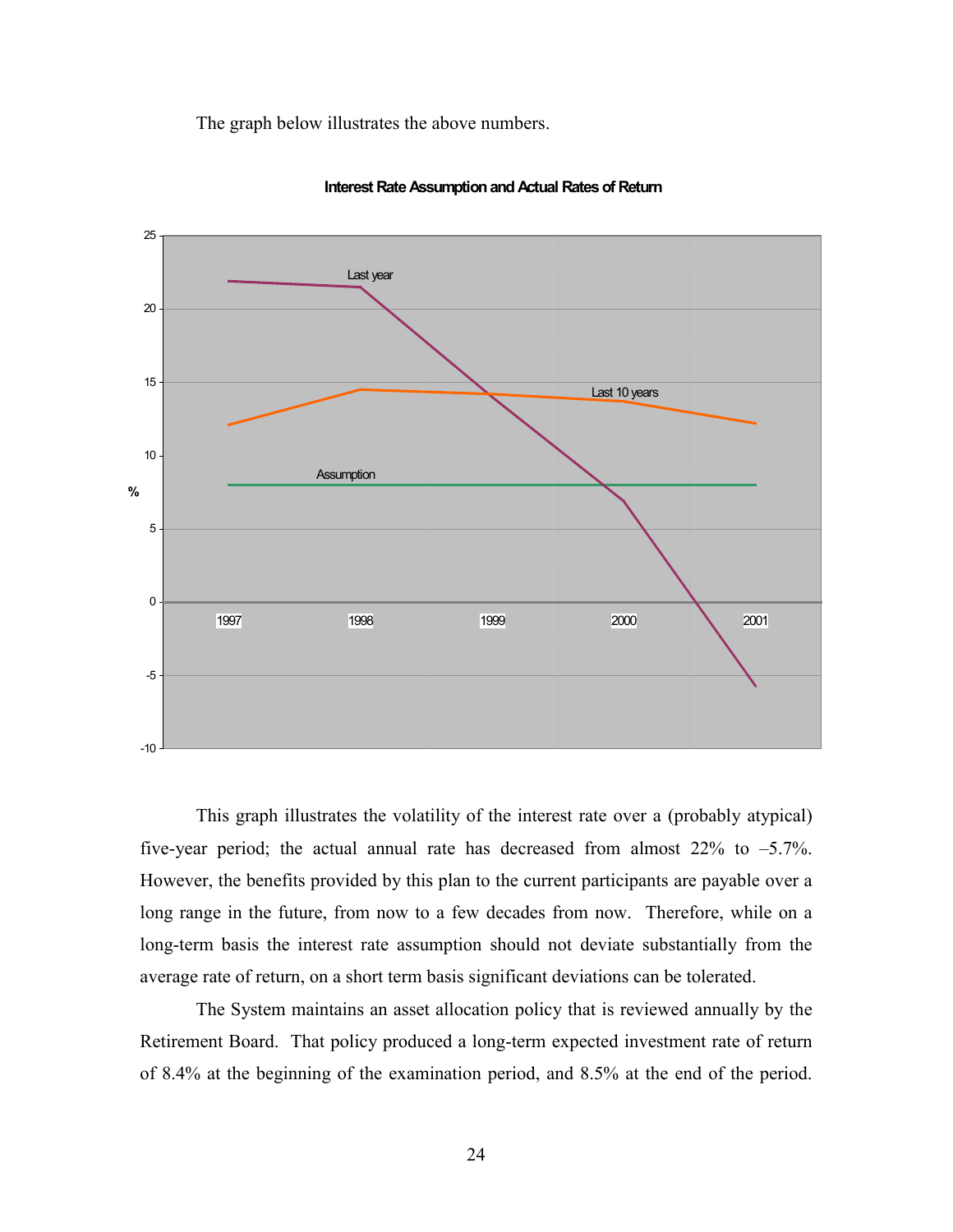The 8% assumption used for the actuarial valuation appears reasonable in view of the rate produced by the asset allocation policy.

To the extent that a specific assumption deviates from actual experience, there will be a gain or loss; i.e., the actual plan assets will be greater or the actual plan liability will be less than expected (gain), or the actual plan assets will be less or the actual plan liability will be greater (loss) than expected. The mechanics of the actuarial cost method will result in any gain or loss being spread into the future; a loss will result in higher contribution requirements, and a gain will result in lower contribution requirements. Thus, the actuarial cost method is a self-correcting process that causes future contribution rates to be adjusted automatically, based on the current year's gain or loss.

The System conducts an experience study every year, using experience data from the most recent five-year period. The results of each experience study are reviewed, and a determination is made as to whether any of the assumptions should be changed. As mentioned previously, the System has changed assumptions in 1995 and 2000 based on experience study results. Thus the System is monitoring the reasonableness of its assumptions, and making changes in the assumptions, in an appropriate manner.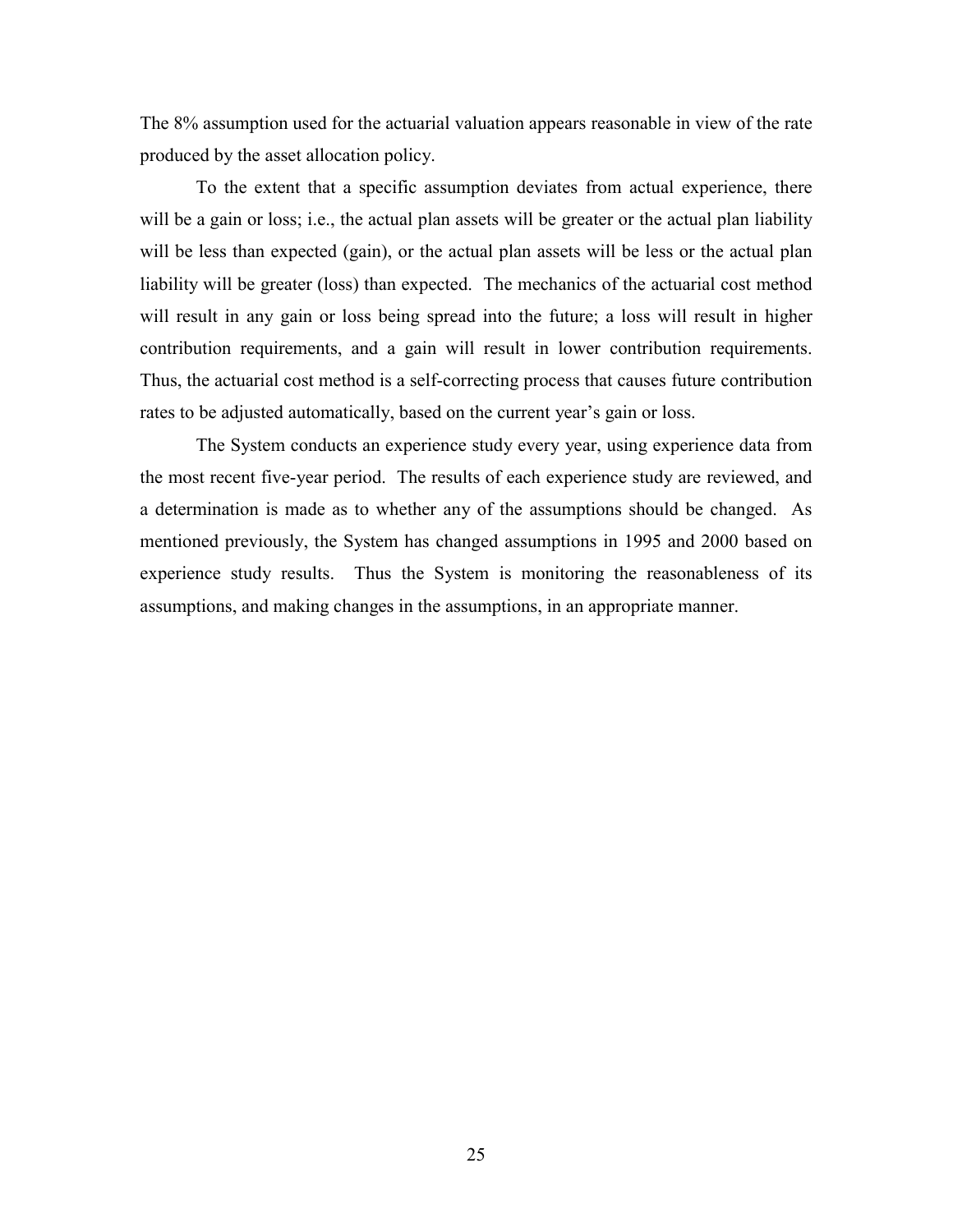#### 9. Comments

#### A. Future Employer Contributions

During the five years of this examination period the System has experienced normal contribution rates (which is the rate used for most of the benefits) of 0%, and total employer contribution rates (including group life, expenses, et al.) declining to .36% because the investment performance has significantly exceeded the assumed 8% return over several years. However, as shown in section 7 of this actuarial report, the investment performance has declined significantly in the last two years of the examination period, and remains low to the date of this report. Section 4 of this actuarial report shows that the market value of assets, and with a lag, the actuarial value of assets, are beginning to decline. As a consequence, employer contributions are almost certain to be required in the near future.

Since the inception of the System in 1921, the average total employer contribution rate has been over 11%, and reached a high of over 23% in the early eighties. The rate dropped to below 5% for the first time in the mid nineties.

In addition, the normal contribution rate for new entrants is about 12%; i.e., the cost for new entrants, if all actuarial assumptions are exactly realized, would be about 12% of pay. This is the level toward which the employer contribution rate will tend to move, if future plan experience does not differ significantly from the actuarial assumptions.

## B. Specific Investment Losses

While much media attention has been focussed on a few very large companies that have misstated earnings and whose valuations are now questionable (e.g., Enron, Worldcom), many companies in the equities holdings of the System have suffered significant losses. And many have experienced significant gains, but this discussion will focus on the issue of losses.

As of June 30, 2001, the total cost of the shares of Enron and Worldcom held by the System was \$200 million, which was .9% of the \$22,273 million cost of equities held by the System. The market value of those two stocks was \$271 million, which was .6%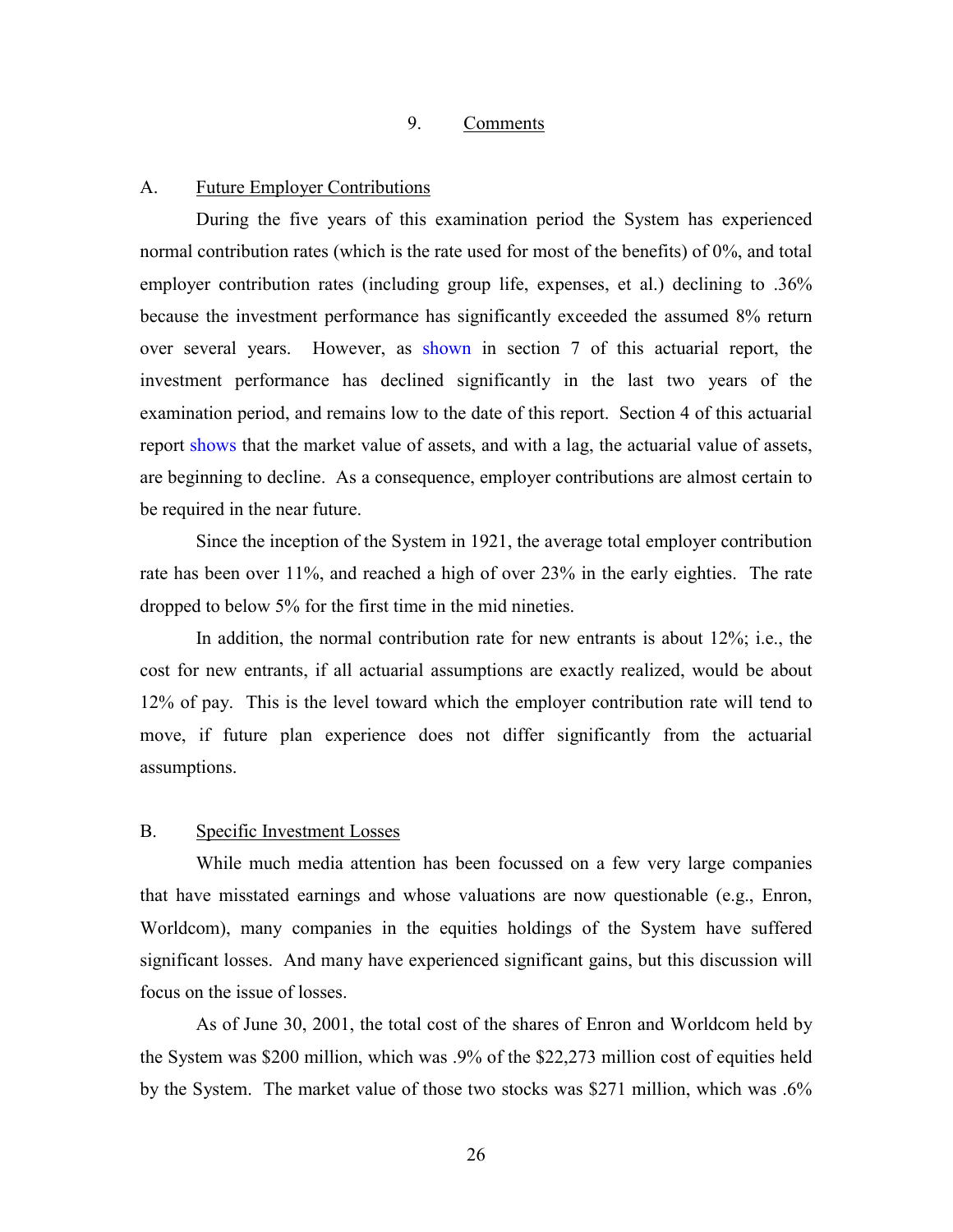of the \$46,681 million of market value of equities held by the System. Since June 30, 2001, the market value of those two stocks has declined substantially. While it is possible that the market values of those two companies will improve somewhat in the future, perhaps after reorganization, the scenario presented here is based on the assumption that those two stocks become worthless. Based on the June 30, 2001 valuation, if the value of the two stocks mentioned above were \$0, the annual employer contribution would increase by .3% of payroll, or about \$32 million (ignoring the fact that the plan assets are currently sufficient to eliminate the normal contribution rate).

Many factors will influence the employer contribution rate, and one should not place undue emphasis on the possible effect of two specific stocks (out of 2000 stocks in the System's portfolio).

However, the current market downturn, led by the dot-com bust, the terrorist attacks of September 11, 2001, and the recent accounting and reporting problems, has resulted in many stocks in the System's portfolio that, as of June 30, 2001, had market values significantly less than the cost of those stocks. For example, of the 2000 stocks in the portfolio, 72 had market values that were less than 10% of the cost of those stocks. For those 72 stocks, the cost was \$654 million and the market value was \$36 million, for an unrealized loss of \$618 million. For the 153 stocks whose market value was less than 25% of their cost, the cost was \$1,353 million, the market value was \$145 million, and the resulting unrealized loss was \$1,208 million. That loss, by itself, would result in an increase in employer contribution of 1.4% of payroll, or \$142 million.

At the other end of the investment performance spectrum, 1319 of the 2000 stocks had market values that exceed their cost, and 454 stocks had market values that exceeded two times their cost. The unrealized gain from those 454 stocks was \$23,812 million. That is almost equal to the net unrealized gain from all 2000 stocks of \$24,407 million.

The aggregate result of the entire equity portion of the fund is part of the total fund performance shown in section 7 of this actuarial report, where the most recent year showed a loss, but the past ten-year period still had a substantial gain, with a return of over 12%. An aggregate result of 8.5% is also reflected in the long-term results produced by the System's asset allocation. So, while it is important to be aware of specific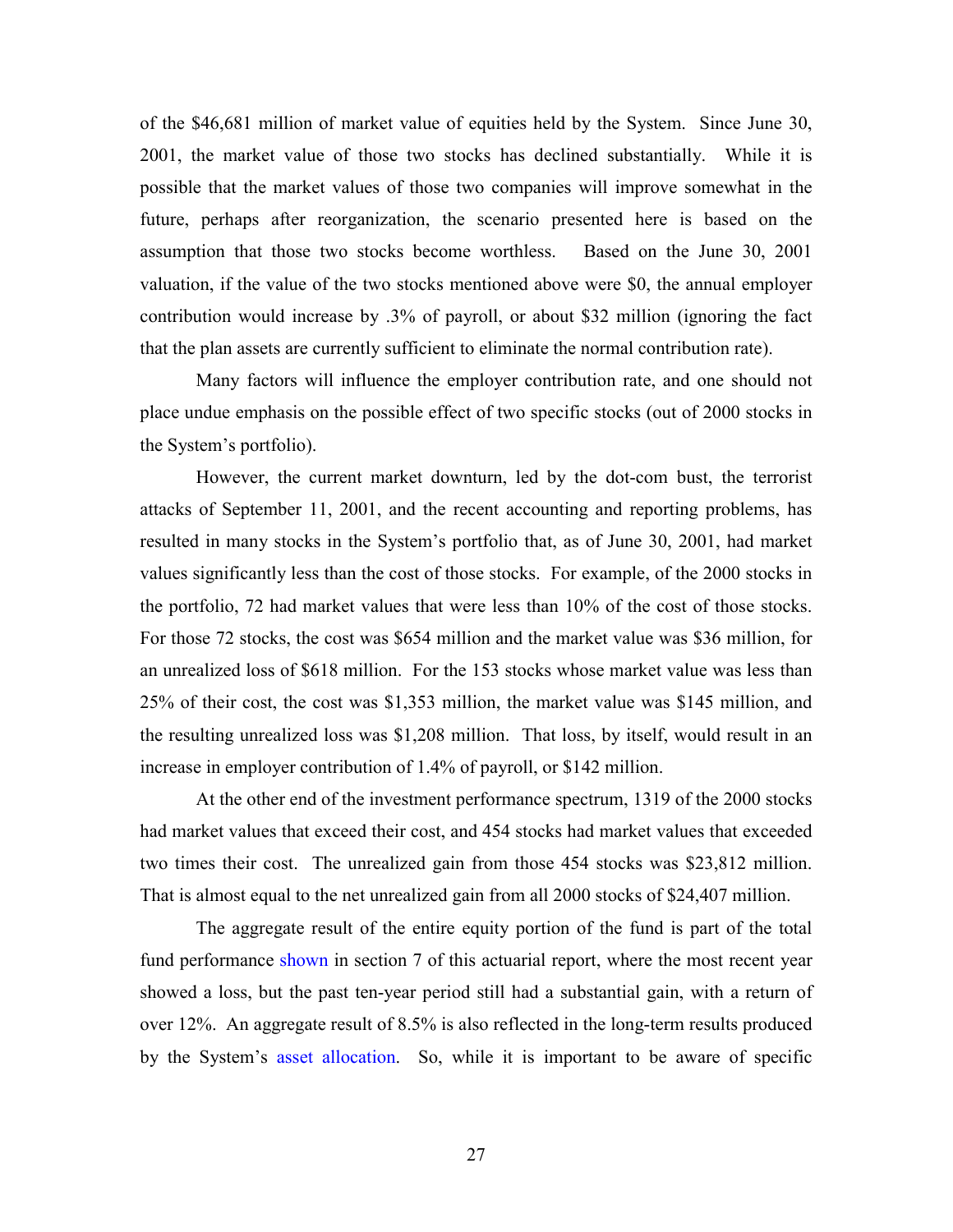potential poor performers, one should also keep in mind the performance of the fund in the aggregate and on a long-term basis.